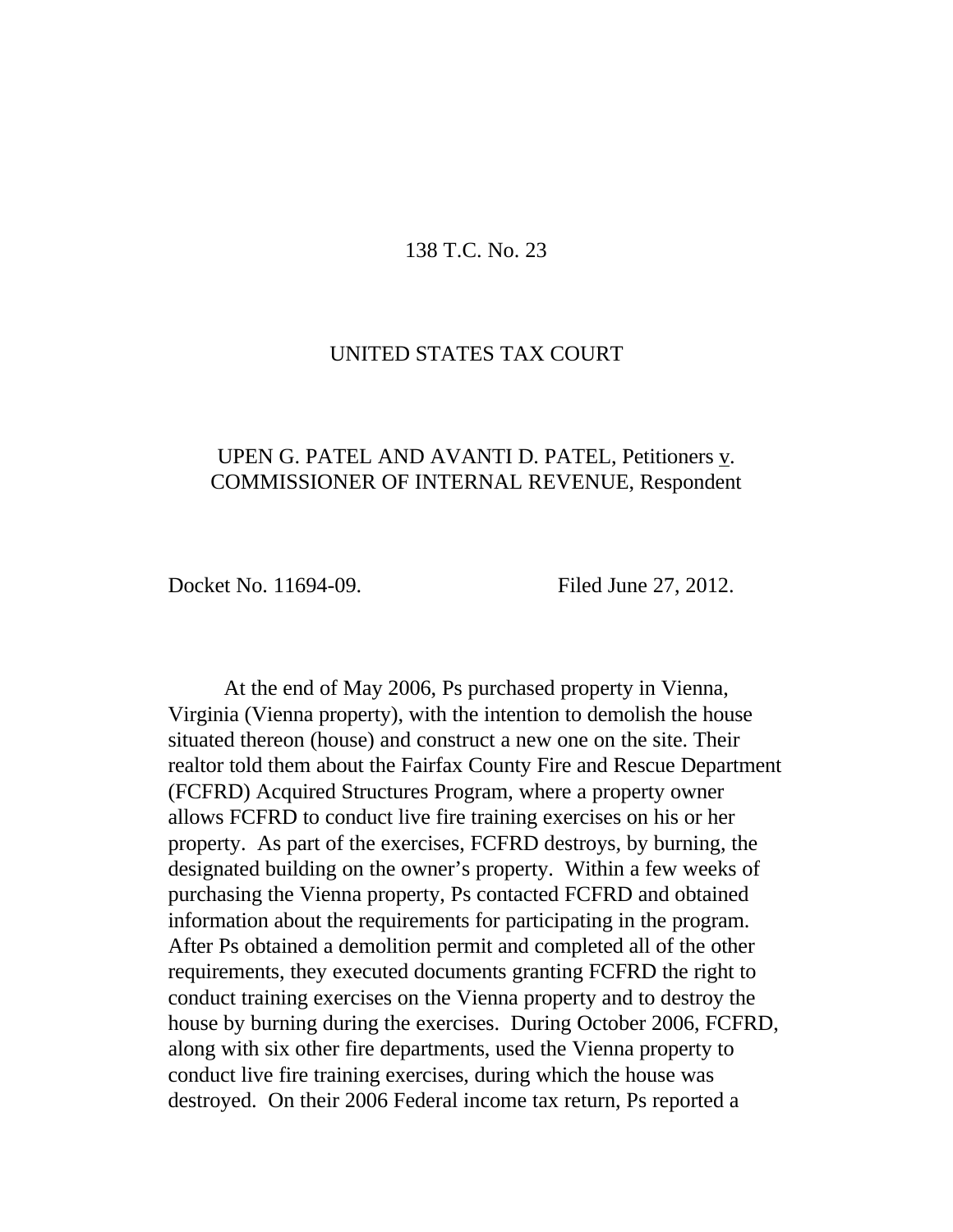noncash charitable contribution of \$339,504 on Schedule A, Itemized Deductions, for the donation of the house to FCFRD. R disallowed the deduction Ps claimed for 2006 and asserts that Ps' donation to FCFRD was a contribution of a partial interest in property, a deduction for which is denied by I.R.C. sec.  $170(f)(3)$ .

Held: A landowner's grant to a fire department of the right to conduct training exercises on his property and destroy a building thereon during the exercises is a mere license that permits the fire department to do an act which without such a grant would be illegal and which conveys no interest in the property to the fire department.

Held, further, taxpayers who grant a fire department the right to conduct training exercises on their property and destroy a building thereon during the exercises do not donate any ownership interest in property to the fire department, and I.R.C. sec. 170(f) (3) denies them a charitable contribution deduction for the donation of the use of their property regardless of the value of that use.

Held, further, Ps donated only the use of the Vienna property and the house to FCFRD, a partial interest in the property, and pursuant to I.R.C. sec. 170(f)(3) are not entitled to the \$92,865 noncash charitable contribution deduction claimed on their 2006 income tax return under I.R.C. sec. 170(a).

Held, further, Ps acted with reasonable cause and in good faith and are accordingly not liable for any accuracy-related penalty under I.R.C. sec. 6662(a) or (h).

Upen G. Patel and Avanti D. Patel, pro sese.

Erin R. Hines, for respondent.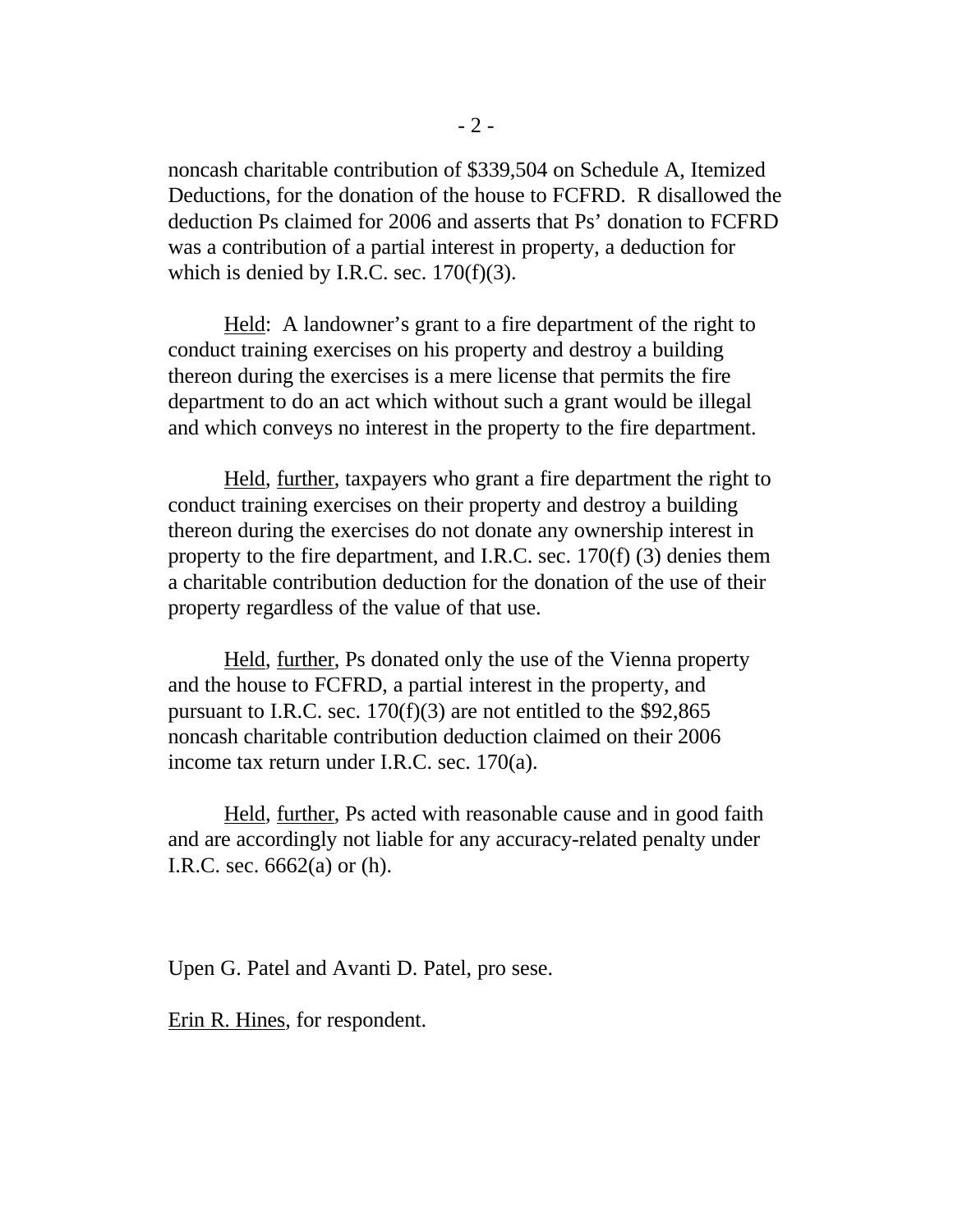#### OPINION

DAWSON, <u>Judge</u>: Petitioners petitioned the Court for redetermination of a deficiency of \$32,672 in their Federal income tax for 2006 and an accuracy-related penalty of \$6,534.40 under section  $6662$ .<sup>1</sup> This case is before us on respondent's motion for partial summary judgment pursuant to Rule 121 filed on July 19, 2011. Petitioners object to the motion and filed a response. Summary judgment may be granted with respect to all or any part of the legal issues in controversy "if the pleadings, answers to interrogatories, depositions, admissions, and any other acceptable materials, together with the affidavits, if any, show that there is no genuine issue as to any material fact and that a decision may be rendered as a matter of law." Rule 121(b); Sundstrand Corp. v. Commissioner, 98 T.C. 518, 520 (1992), aff'd, 17 F.3d 965 (7th Cir. 1994); Zaentz v. Commissioner, 90 T.C. 753, 754 (1988). The moving party bears the burden of proving that there is no genuine issue of material fact, and factual inferences will be read in a manner most favorable to the party opposing summary judgment. Dahlstrom v. Commissioner, 85 T.C. 812, 821 (1985); Jacklin v. Commissioner, 79 T.C. 340, 344 (1982).

<sup>1</sup>Unless otherwise indicated, all section references are to the Internal Revenue Code in effect for the year in issue as amended, and all Rule references are to the Tax Court Rules of Practice and Procedure.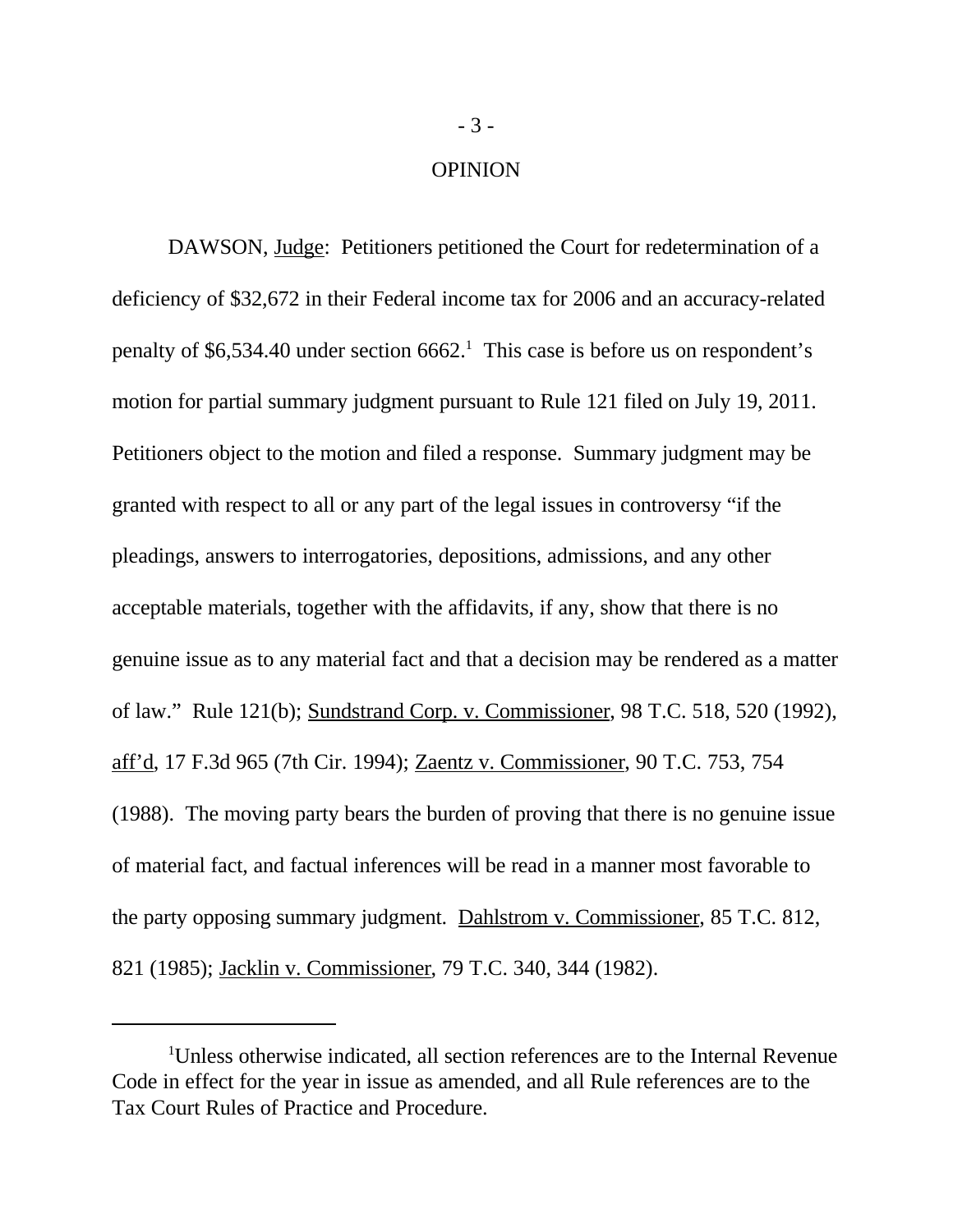Although the parties have not stipulated any of the facts in this case, they agree there are no disputes as to genuine issues of material facts. On the basis of our review of the record, we are satisfied that there is no genuine issue as to any material fact and that judgment may be rendered as a matter of law.

After concessions by respondent,<sup>2</sup> the issues for decision are  $(1)$  whether petitioners are entitled to the noncash charitable contribution deduction under section 170(a) in connection with their granting the Fairfax County Fire and Rescue Department (FCFRD) the right to conduct training exercises on their property and demolish the house thereon during the exercises, and (2) whether petitioners are liable for the accuracy-related penalty under section 6662.

### Background

Petitioners resided in Virginia when their petition was filed. In 2006 petitioners resided in Haymarket, Virginia. On May 31, 2006, they purchased property in Vienna, Virginia (Vienna property), for \$625,000 and acquired the fee simple interest therein. The Vienna property consisted of a 1,221-square-foot brick house (house) situated on a 22,786-square-foot lot. Petitioners purchased the

<sup>&</sup>lt;sup>2</sup>Respondent has conceded that petitioners are entitled to deductions claimed on Schedule A, Itemized Deductions, for taxes of \$18,074 and mortgage interest of \$37,428 for 2006. These amounts will be allowed and reflected in the Rule 155 computations.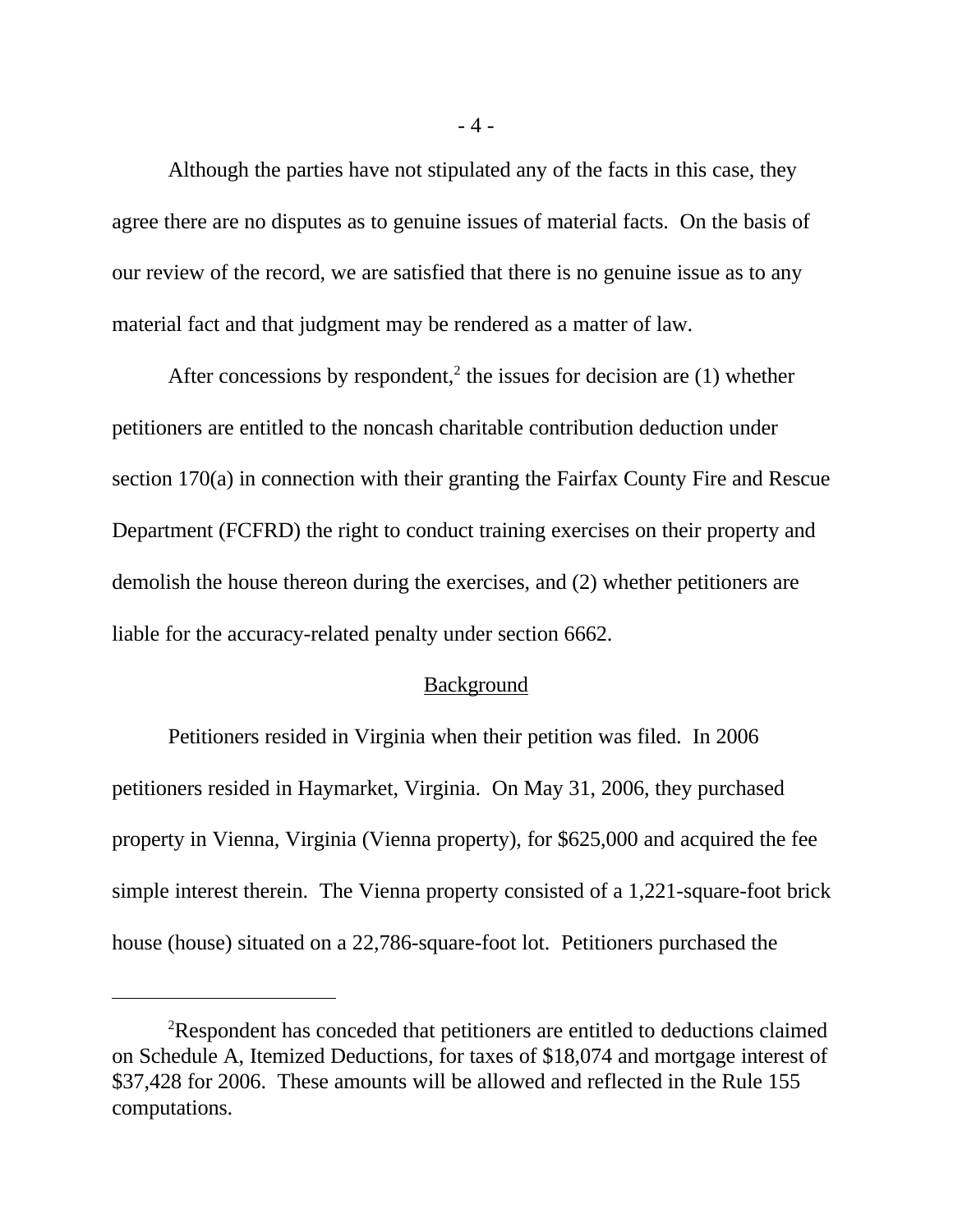Vienna property with the intent to demolish the house, which had been built in 1960, and build a new one to their specifications. Petitioners never resided in the house, nor did they reside on any part of the Vienna property during 2006. In May 2006, before closing on the Vienna property, petitioners engaged Atlantic Coast Inspection Services, LLC, to complete a home inspection of the house that included an asbestos report. They also obtained an appraisal dated May 14, 2006, from William Fluharty of Reliable Appraisal Service. Mr. Fluharty valued the entire property (including the house and land) at \$625,000. Petitioners subsequently obtained a second appraisal from Mr. Fluharty, dated September 1, 2006, that valued the entire property at \$660,000.

Petitioners learned of the FCFRD Acquired Structures Program from the realtor who represented them in their purchase of the Vienna property. The program was designed to provide "real life" training for emergency personnel by using structures for training exercises. Under the program the property owner allows the FCFRD to conduct live fire training exercises on his or her property. As part of the exercises, FCFRD destroys, by burning, the designated building on the owner's property. In June 2006, petitioners contacted the FCFRD about its program. On June 12, 2006, FCFRD acknowledged petitioners' interest in participating in the program and sent them a Standard Property Owner Package.

- 5 -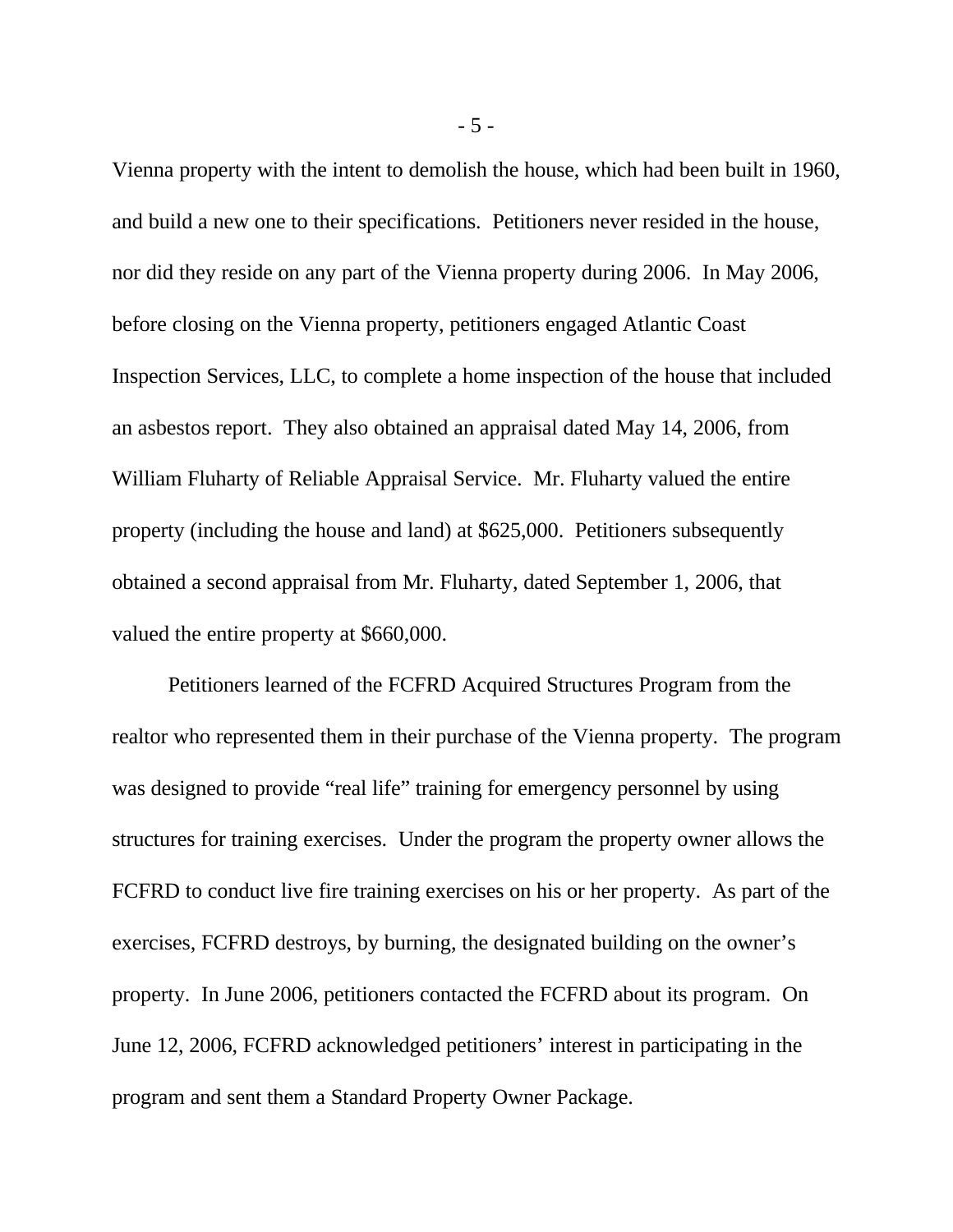In order to participate in the program, petitioners were required to (1) permit FCFRD to inspect the house to determine its training value; (2) have the house inspected and remove any asbestos found as a result of such inspection; (3) obtain a demolition permit; (4) sign certificates of authorization and temporary release forms; (5) disconnect and/or remove any utilities from the house; and (6) provide all required documentation to FCFRD at least two weeks before the planned demolition.

Petitioners hired MW Construction in Alexandria, Virginia, to construct a new house on the Vienna property after the old house was demolished. As part of the contract, MW Construction was to remove the debris from the burning of the house after the fire training exercises were completed.

On or about July 20, 2006, petitioners requested a demolition permit for the Vienna property from Fairfax County. The application for the permit required petitioners to provide the name, address, telephone number, State contractor's license number, and Fairfax County business license number of the licensed contractor that would perform the work.<sup>3</sup> On September 28, 2006, Fairfax County

<sup>3</sup>Under Virginia law contracting without the proper license or certificate to remove improvements on real property owned, controlled, or leased by another person is a class 1 misdemeanor and a violation of the Virginia Consumer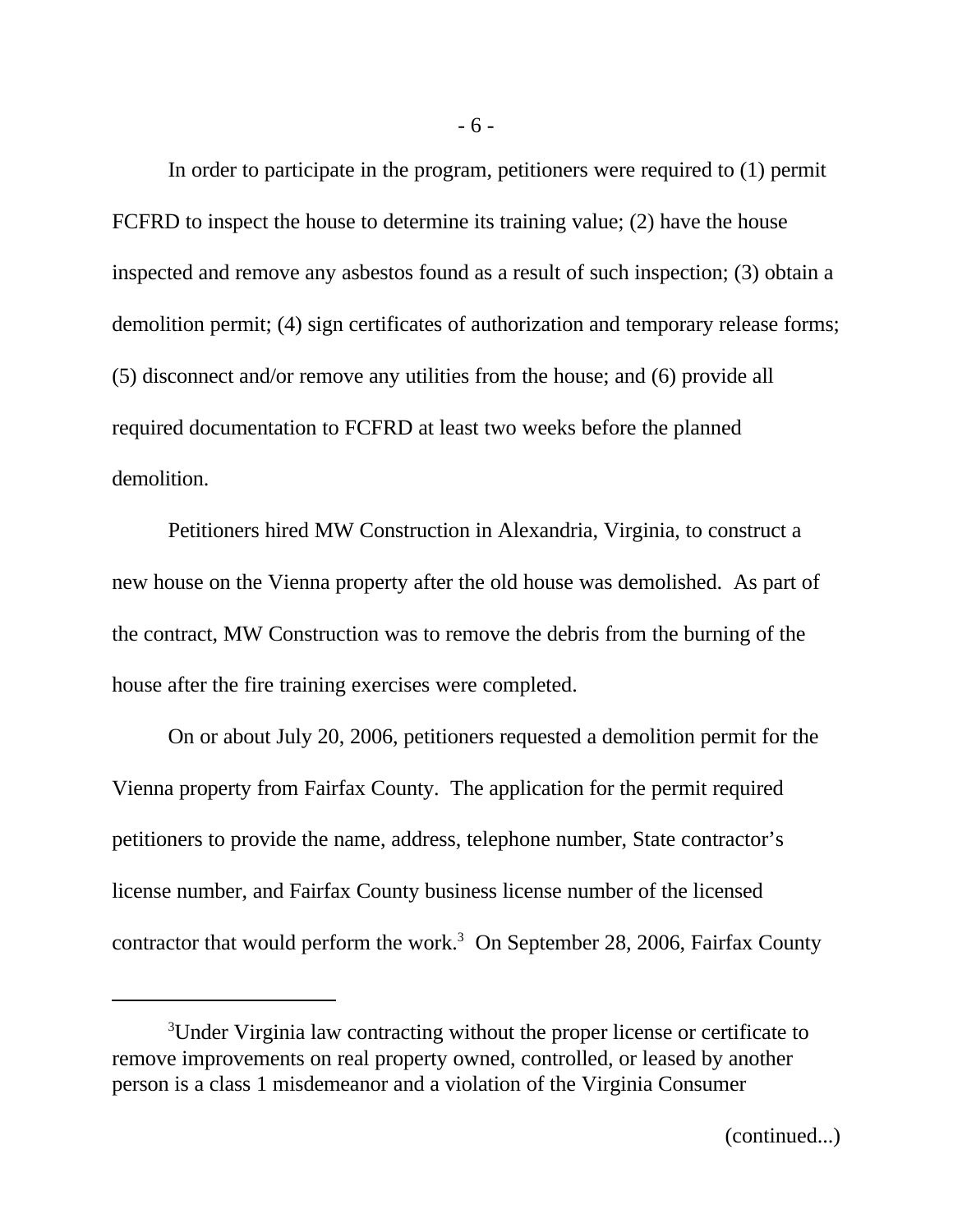issued a demolition permit to "Demolish Entire Structure" (permit No. 62010212) to Upen Patel showing MW Construction as the contractor.

Because the May 2006 home inspection report indicated that asbestos was present in the house in the basement floor tile and baseboard, petitioners hired Young Environmental to remove the asbestos. Young Environmental removed the materials containing asbestos on or about July 24, 2006, and sent a letter of completion to petitioners, along with an invoice for its services.

On August 25, 2006, petitioners obtained a construction mortgage loan of \$943,575 from Suntrust Mortgage, Inc. They used a portion of the loan to pay off a mortgage from Wells Fargo Bank, N.A., and a home equity loan from National City.

On September 14, 2006, petitioners executed two forms required by FCFRD for participation in the program: (1) the Live Fire Training Exercise Certificate of Authorization Form (authorization form), and (2) the Certificate of Authorization/Temporary Liability Release Form (release form). On the authorization form petitioners certified that they were the true owners of the

 $3$ (...continued)

Protection Act. Va. Code Ann. sec. 54.1-1115(A)(1), (B) (2009); see Tuggle Masonry, Inc. v. Dailey, 2010 WL 7372379, at \*1 (Va. Cir. Ct. 2010).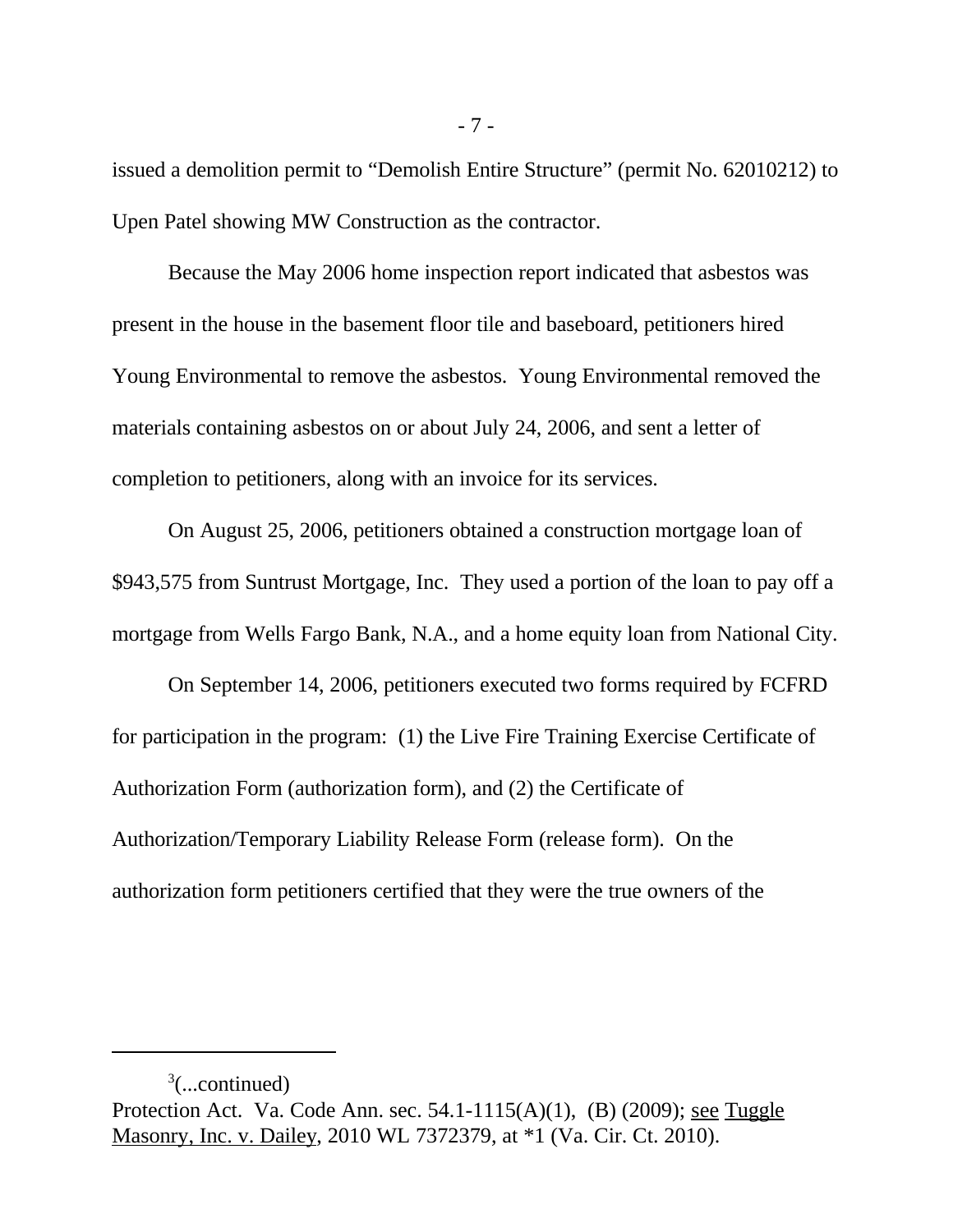Vienna property and granted FCFRD permission to use the Vienna property as

follows:

This is to certify that: UPEN PATEL & AVANTI PATEL  $***$ is the true owner or authorized agent of the property located at (address):  $***$ [the Vienna property address] \* \* \*.

Permission is herby [sic] granted to the Fairfax County Fire and Rescue Department to utilize for training such building(s) designated on the above describe property. In return, Fairfax County agrees not to bring suit to exercise its right of subrogation under Virginia Code 65.1-41 (Repl. Vol. 1980) against the property owner and/or his/her representative for any personal injury to a Fairfax County Career or Volunteer Firefighter during the training period. Fairfax County further agrees not to bring suit for damage to any self-insured equipment during the training session.

| Signed: Upen Patel and Avanti Patel         | Date: 9/14/06 |
|---------------------------------------------|---------------|
| Property Owner or Authorized Representative |               |

Signed: Date:

Fairfax County Representative

On the release form petitioners certified that they were the owners of the

Vienna property and that they had obtained a permit to demolish the house on the

Vienna property and granted FCFRD permission to use the house for training as

follows:

This is to certify that I, UPEN PATEL & AVANTI PATEL  $***$ am the true owner or authorized agent of the owner of the property located at (address):  $***$  [the Vienna property address]  $***$ .

I further certify that a Demolition Permit has been secured from the Department of Environmental Management, Permit Branch, and is described as Permit # 62010212 issued on (date)  $9/ 2/ 2006$ , and that all public utilities have been removed or disconnected from the above described property.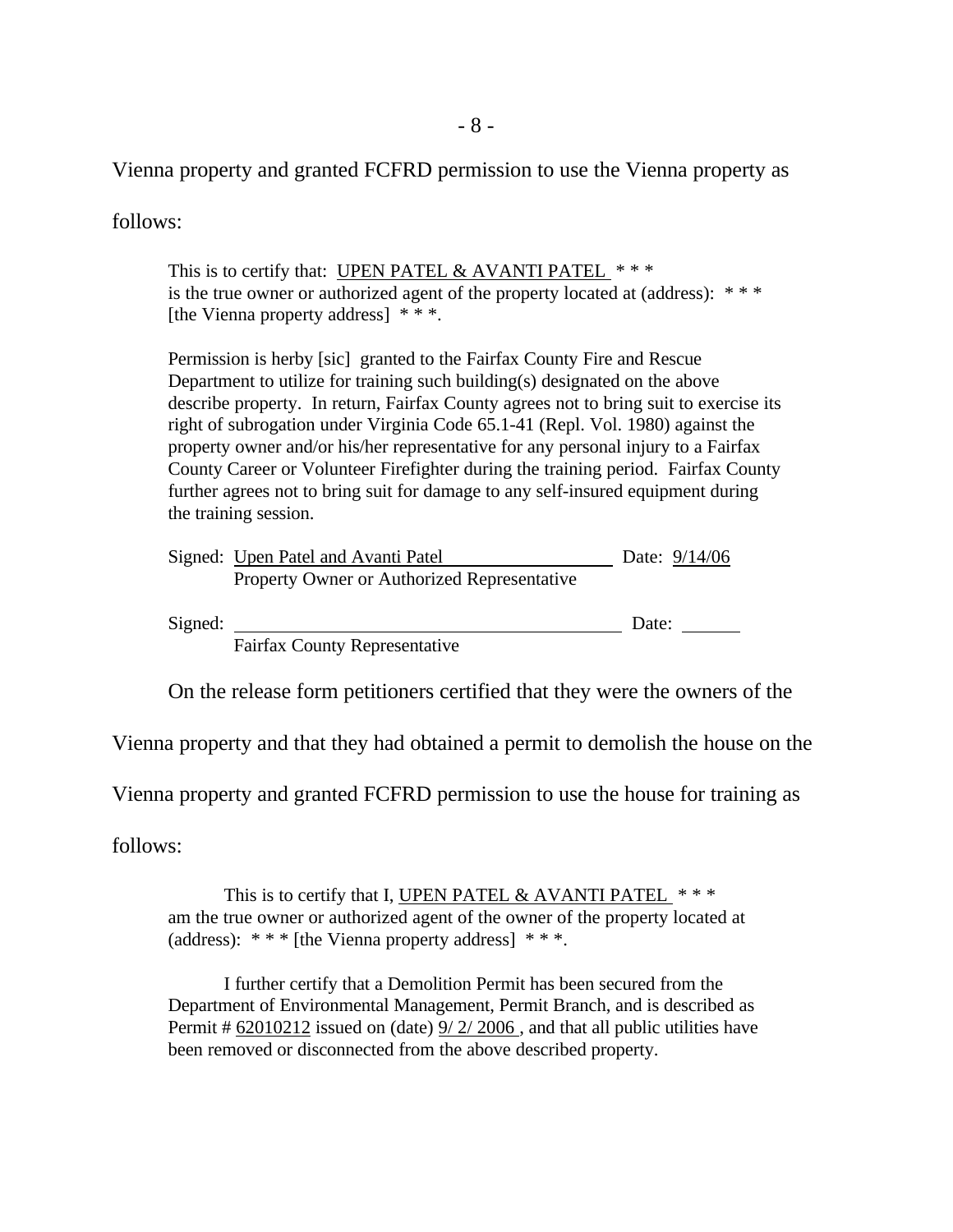I herby [sic] grant permission to the Fairfax County Fire and Rescue Department to conduct a training exercise on the above premises and to destroy, by burning, such building(s) as designed on the above described property. I agree to remove any remaining hazardous conditions including but not limited to open pits, basements and wells, standing walls and chimney, and burned and unburned debris after the completion of the training exercise. I understand that the designated building(s) may not be destroyed or may only be partially destroyed by the Fairfax County Fire and Rescue Department if circumstances beyond the control of the Fairfax County Fire and Rescue Department should arise.

It is agreed that I will not hold Fairfax County or the Fairfax County Fire and Rescue Department or any of its officers, agents, or employees liable for any damage to the above described property. In return, Fairfax County agrees not to bring suit to exercise its right or subrogation under Virginia Code 65.1-41 (1987) against me and/or my representative for any personal injury to a Fairfax County Career or Volunteer Firefighter incurred during the training exercise on the site. Fairfax County further agrees not to bring suit for damage to any self-insured equipment incurred during the training exercise on the site.

|         | Signed: Upen Patel and Avanti Patel         | Date: 9/14/06 |  |
|---------|---------------------------------------------|---------------|--|
|         | Property Owner or Authorized Representative |               |  |
| Signed: |                                             | Date:         |  |

Fairfax County Representative

On September 29, 2006, petitioners sent to FCFRD all of the documents

necessary to participate in the program. None of the documents purport to transfer

title to the house or the Vienna property or any ownership interest therein to Fairfax

County or FCFRD.

During October 2006, FCFRD, along with six other fire departments, used

the Vienna property to conduct live fire training exercises. The house was

demolished by fire during the training exercises. On October 23, 2006, FCFRD sent

petitioners an acknowledgment letter thanking them for their donation and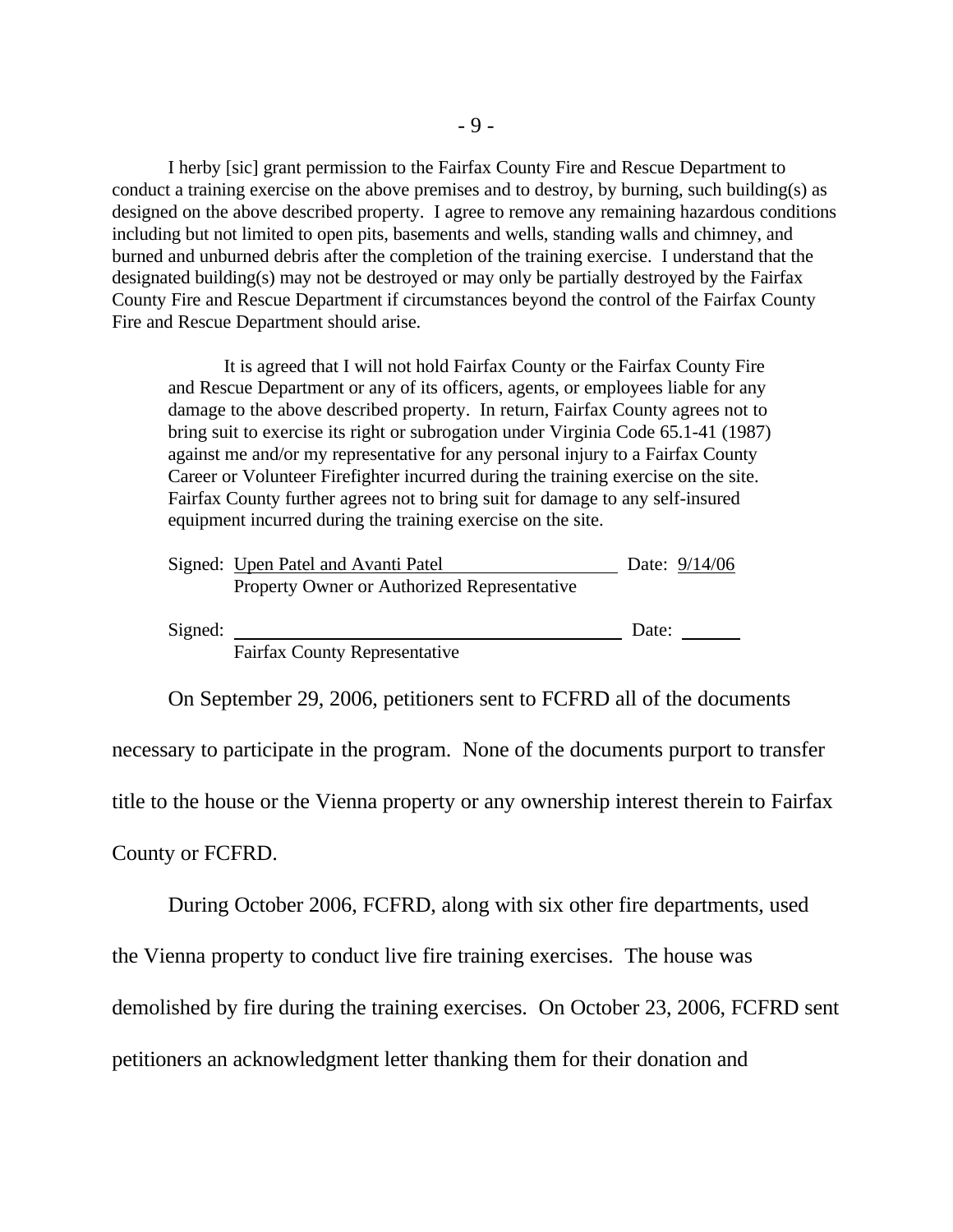expressing their appreciation for petitioners' allowing them to use the Vienna property for the training exercises.

On October 23, 2006, MW Construction was given access to the Vienna property to remove the debris and begin construction of the new house. The construction was completed in July 2007. Petitioners subsequently obtained a residential use permit and moved into the new house, where they currently reside.

On their 2006 Federal income tax return, petitioners reported a noncash charitable contribution of \$339,504 on Schedule A. The contribution of \$339,504 consisted of only the claimed donation of the house on the Vienna property. In accordance with the limitations of section 170(b) and the regulations thereunder, petitioners deducted \$92,865 as a noncash charitable contribution for 2006.<sup>4</sup> Petitioners filed their 2006 tax return electronically. They submitted Form 8283, Noncash Charitable Contributions, with the return; however, Form 8283 was not signed by the appraiser or the donee because of the electronic submission. Petitioners retained a fully signed copy of Form 8283 which they later submitted to respondent upon request.

<sup>&</sup>lt;sup>4</sup>The remaining \$246,639 of the reported contribution for 2006 has been carried forward by petitioners under sec. 170(d) and the regulations thereunder. The full amount of the contribution, which includes the amount deducted for 2006 and the carryover amounts, is at issue in this case.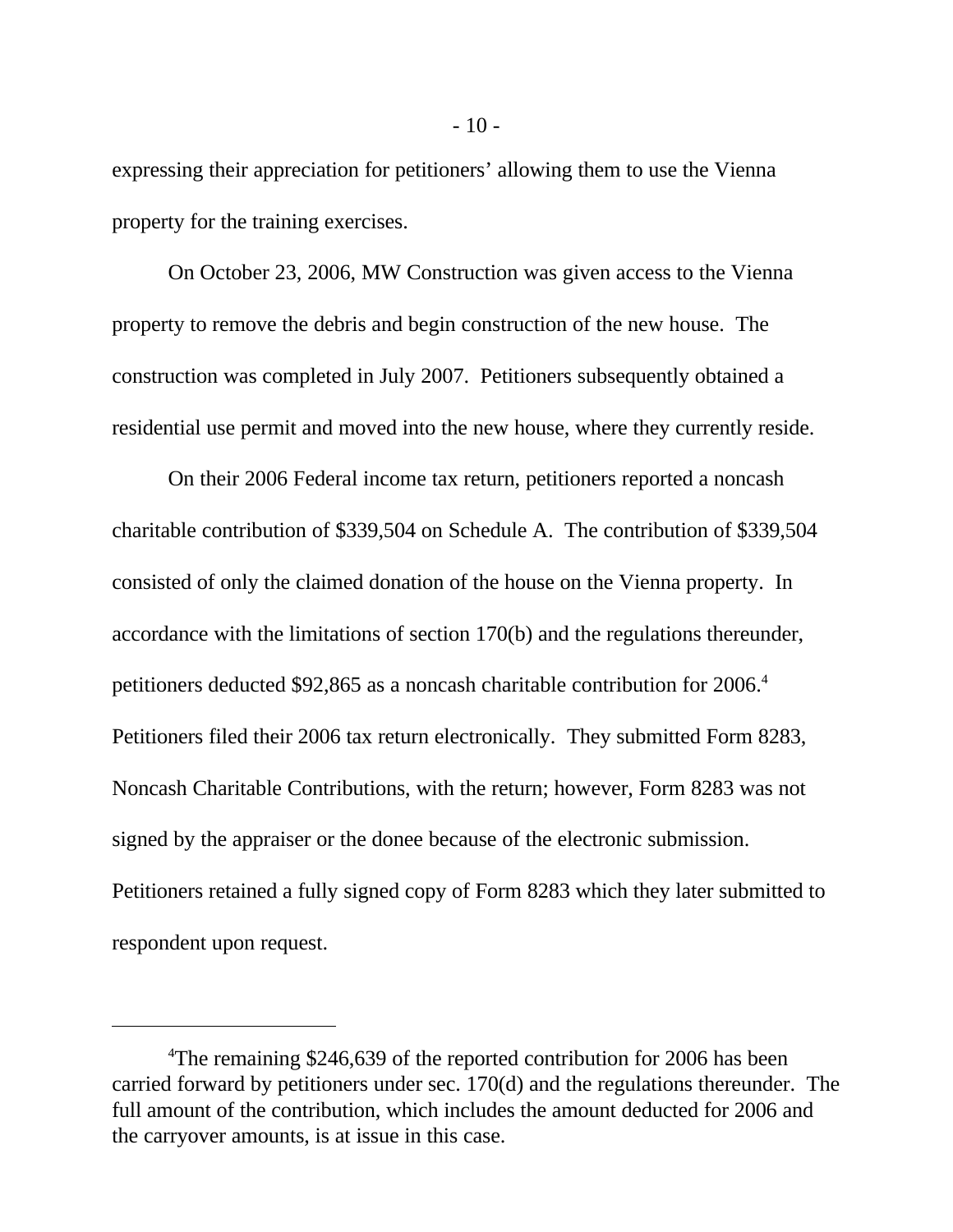On February 17, 2009, respondent sent petitioners a notice of deficiency for their 2006 tax year disallowing their claimed noncash charitable contribution deduction of \$92,865 and determined an income tax deficiency of \$32,672 and an accuracy-related penalty of \$6,534 under section 6662.

#### Discussion

### I. Charitable Contribution Deduction

### A. Noncash Charitable Contribution Deduction Under Section 170

Section 170(a)(1) provides in relevant part that a deduction is allowed for any charitable contribution, payment of which is made within the taxable year. Section  $170(c)(1)$  defines the term "charitable contribution" to include a contribution or gift to or for the use of, inter alia, a political subdivision of a State, but only if the gift is made for exclusively public purposes. Contributions or gifts to nonprofit volunteer fire companies are deemed to be for the use of a political subdivision of a State for exclusively public purposes and are deductible under section  $170(c)(1)$ . Rev. Rul. 71-47, 1971-1 C.B. 92; see also Rev. Rul. 74-361, 1974-2 C.B. 159.

Before 1969 a taxpayer could deduct contributions to charitable organizations of partial interests in the taxpayer's property, including income and remainder interests and the right to use the property. See, e.g., Thriftimart, Inc. v.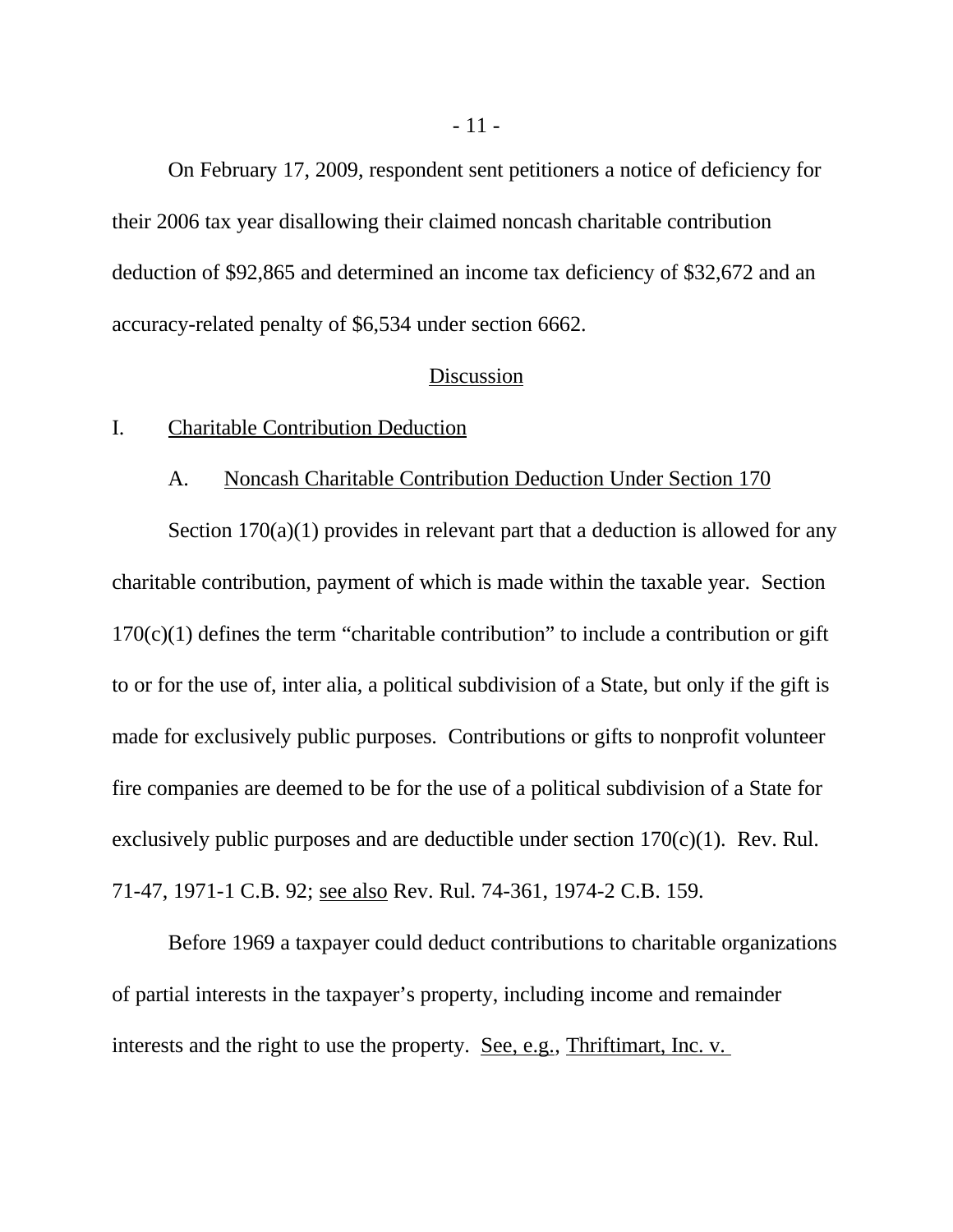Commissioner, 59 T.C. 598 (1973). The only limitation placed on contributions of partial interests, found in what was then section 170(f), delayed the deduction for contributions of future interests in tangible personal property until all intervening interests in the property had expired. For purposes of that limitation, a fixture that was intended to be severed from real property was treated as a future interest in tangible personal property and not as real property.

Congress became concerned that the amount of a charitable contribution deduction for a partial interest in property might not correspond to the value of the benefit ultimately received by the charity and that taxpayers were receiving a double benefit from donations of the use of property for a period of time. See S. Rept. No. 91-552, at 83-87 (1969), 1969-3 C.B. 423, 477-479; see also H.R. Rept. No. 91-413, at 57 (1969), 1969-3 C.B. 200, 237-239. In the Tax Reform Act of 1969, Pub. L. No. 91-172, sec. 201(a), 83 Stat. at 549, Congress amended section 170 to address those concerns by, inter alia, moving the limitation previously provided in section 170(f) to new section 170(a)(3) and adding a new section 170(f). Section 170(f)(2) denies a charitable contribution deduction for certain contributions of interests in property placed in trust: section 170(f)(2)(A) disallows a deduction for contributions of remainder interests in property placed in trust unless the trust is a charitable remainder annuity trust or a charitable remainder unitrust or a pooled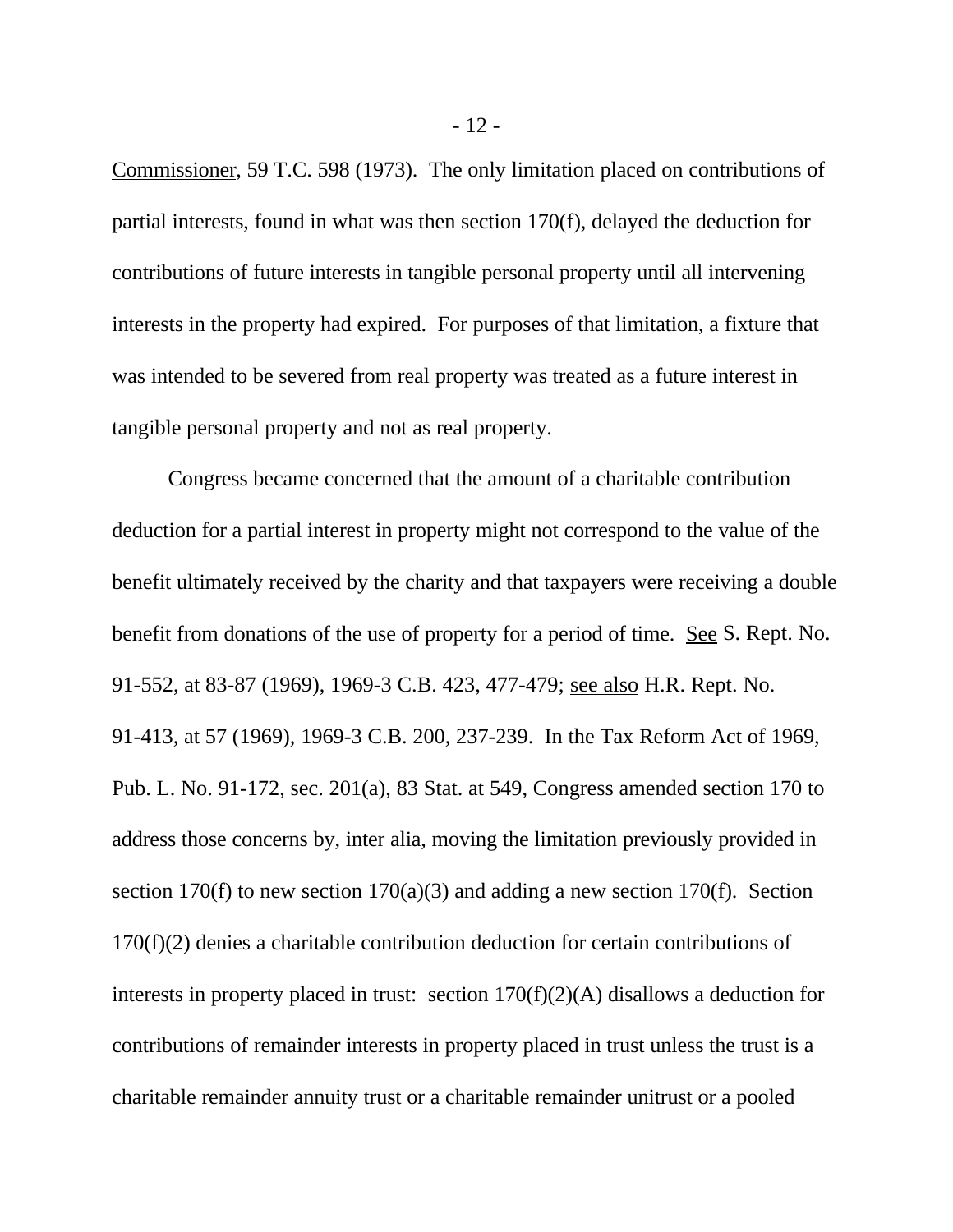income fund, and section  $170(f)(2)(B)$  disallows a deduction for the value of any other interest in property placed in trust, unless the interest is a guaranteed annuity or fixed percentage of the trust property distributed annually. Section 170(f)(3) denies a charitable contribution deduction for certain contributions of partial interests in property and provides as follows:

(3) Denial of deduction in case of certain contributions of partial interests in property.--

(A) In general.--In the case of a contribution (not made by a transfer in trust) of an interest in property which consists of less than the taxpayer's entire interest in such property, a deduction shall be allowed under this section only to the extent that the value of the interest contributed would be allowable as a deduction under this section if such interest had been transferred in trust. For purposes of this subparagraph, a contribution by a taxpayer of the right to use property shall be treated as a contribution of less than the taxpayer's entire interest in such property.

(B) Exceptions.--Subparagraph (A) shall not apply to--

(i) a contribution of a remainder interest in a personal residence or farm,

(ii) a contribution of an undivided portion of the taxpayer's entire interest in property, and

(iii) a qualified conservation contribution.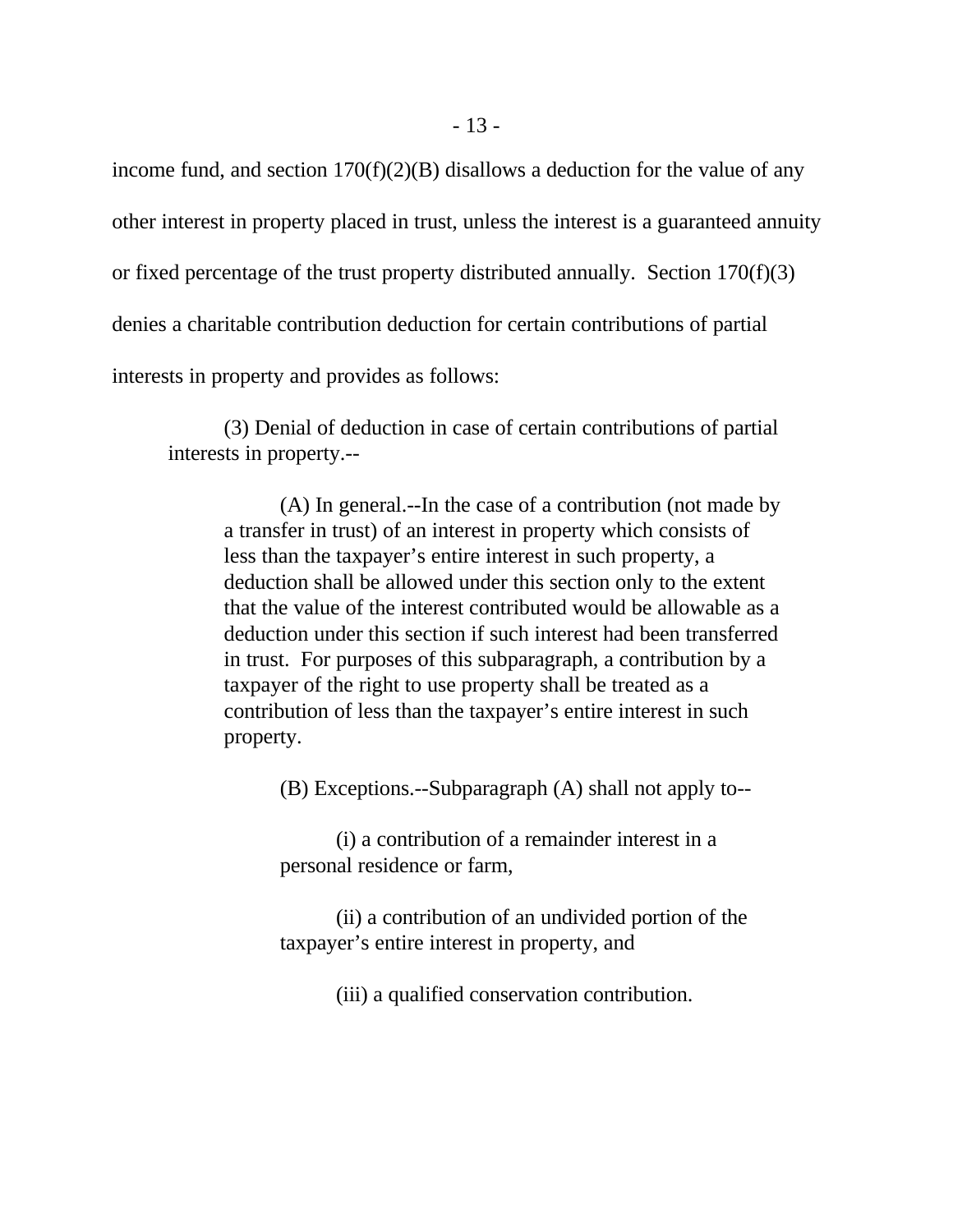Congress described the purpose of section  $170(f)(3)$  as follows:

General reasons for change.--An individual receives what may be described as a double benefit by giving a charity the right to use property which he owns for a given period of time. For example, if the individual owns an office building, he may donate the use of 10 percent of its rental space to a charity for 1 year. As a result, he may report for tax purposes 90 percent of the income which he otherwise would have had if the building was fully rented, and may claim a charitable deduction (amounting to 10 percent of the rental value of the building) which offsets his reduced rental income. [H.R. Rept. No. 91-413, supra at 57, 1969-3 C.B. at 237.]

Accord S. Rept. No. 91-552, supra at 83, 1969-3 C.B. at 477. Section 170(f)(3) is considerably broader in scope than that articulated purpose, Stark v. Commissioner, 86 T.C. 243, 250 (1986), and it reflects Congress' concern that the amount of a charitable contribution deduction might not correspond to the value of the benefit ultimately received by the charity.

Respondent contends that petitioners donated to FCFRD merely the right to use the Vienna property. Respondent argues alternatively that if petitioners transferred an ownership interest in the house to FCFRD, they nonetheless retained substantial interest in the Vienna property and the house. Respondent concludes therefore that petitioners contributed a partial interest in the property, a deduction for which is prohibited under section  $170(f)(3)(A)$ .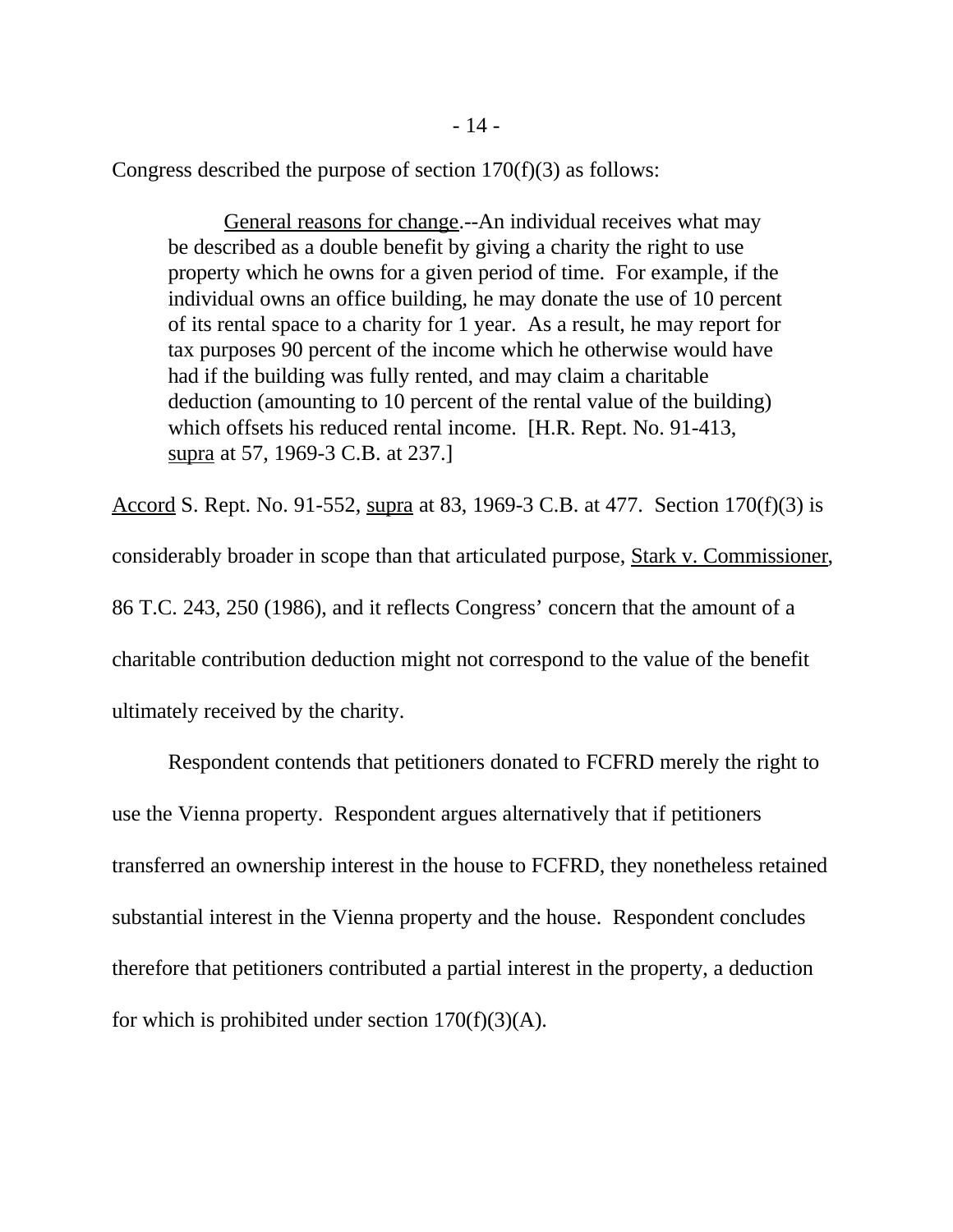Petitioners assert that their granting FCFRD the right to destroy the house by burning conveyed to FCFRD all of their rights, title, and interest in the house and not merely the use of the Vienna property.<sup>5</sup> They assert that there is no requirement that the land be transferred with the house and, therefore, they are entitled to a charitable contribution deduction for the value of the house.

Whether petitioners' contribution to the FCFRD constitutes a transfer of a partial interest in property for the purposes of section 170(f) is ultimately a question of Federal law. See United States v. Craft, 535 U.S. 274, 278 (2002). The answer to this Federal question, however, depends in part upon State law, which creates and governs the nature of interests in property. United States v. Nat'l Bank of Commerce, 472 U.S. 713, 722 (1985); United States v. Mitchell, 403 U.S. 190, 197 (1971); Commissioner v. Estate of Bosch, 387 U.S. 456, 465 (1967).

<sup>&</sup>lt;sup>5</sup>Petitioners assert that had they given FCFRD only the use of the house, they would have expected FCFRD to return it in essentially the same state as it was before the use. We do not think that such an expectation is particularly relevant where a donor intends to make improvements to his real property that require the destruction of the existing building situated on the land. Allowing FCFRD to burn the house during its training exercises so that petitioners might construct a new house on the site is consistent with and necessary for petitioners' intended use of the Vienna property.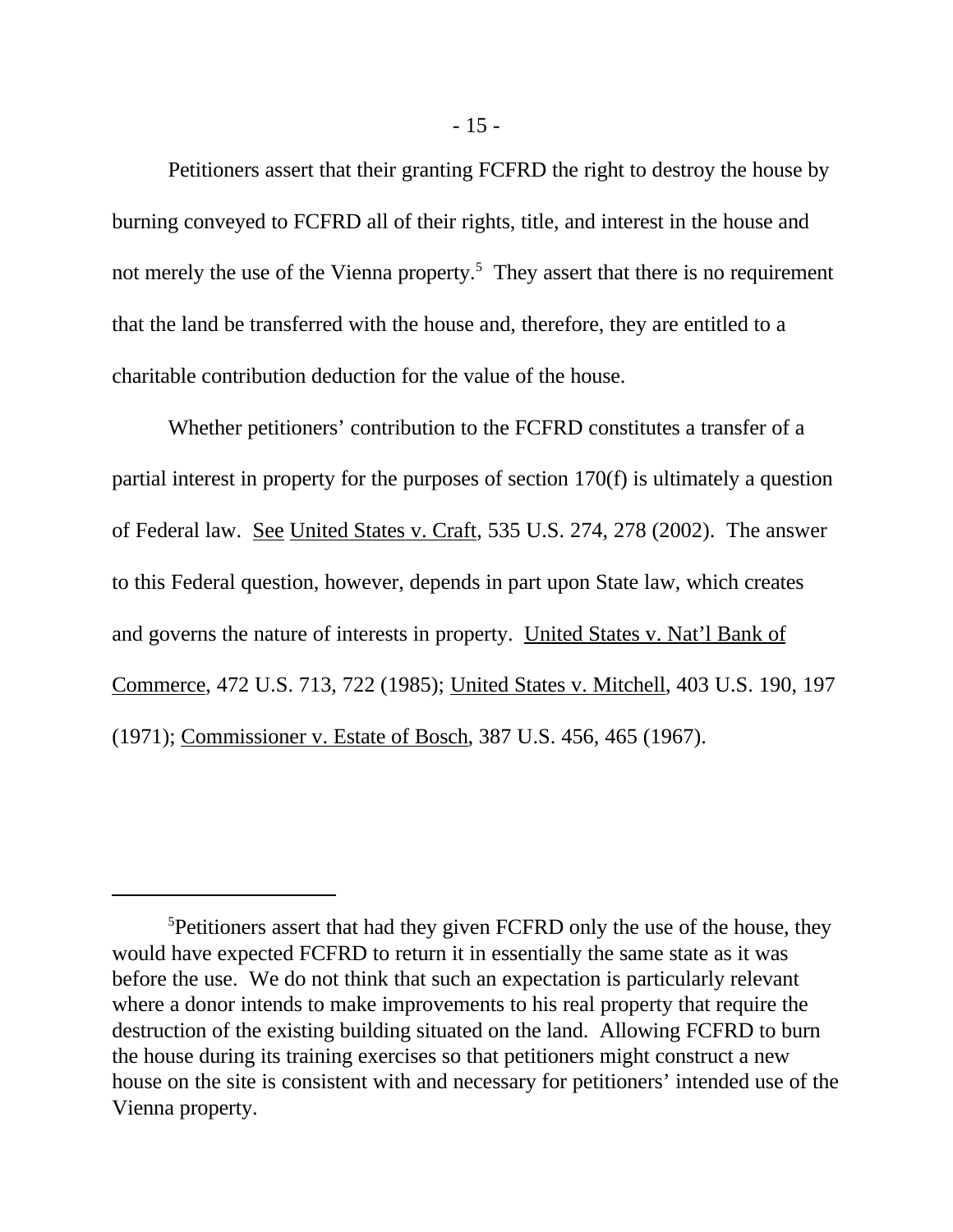"A common idiom describes property as a 'bundle of sticks'--a collection of individual rights which, in certain combinations, constitute property." Craft, 535 U.S. at 278-279. "Likewise, ownership of property is not a single indivisible concept but rather an aggregate or bundle of rights pertaining to the property involved." Molbreak v. Commissioner, 61 T.C. 382, 390 (1974), aff'd, 509 F.2d 616 (7th Cir. 1975). "State law determines only which sticks are in a person's bundle." Craft, 535 U.S. at 279. Once property rights are determined under State law, as announced by the highest court of the State, the tax consequences are decided under Federal law. Commissioner v. Estate of Bosch, 387 U.S. 456; Aquilino v. United States, 363 U.S. 509, 512-513 (1960); Morgan v. Commissioner, 309 U.S. 78 (1940).

Accordingly, we first look to Virginia law to determine what property rights petitioners had in the house and what property rights in the house were given to FCFRD. In looking to State law, we consider the substance of the property rights State law provides, including the benefits and burdens of such rights, not merely the labels the State gives these rights or the conclusions it draws from them. Craft, 535 U.S. at 279.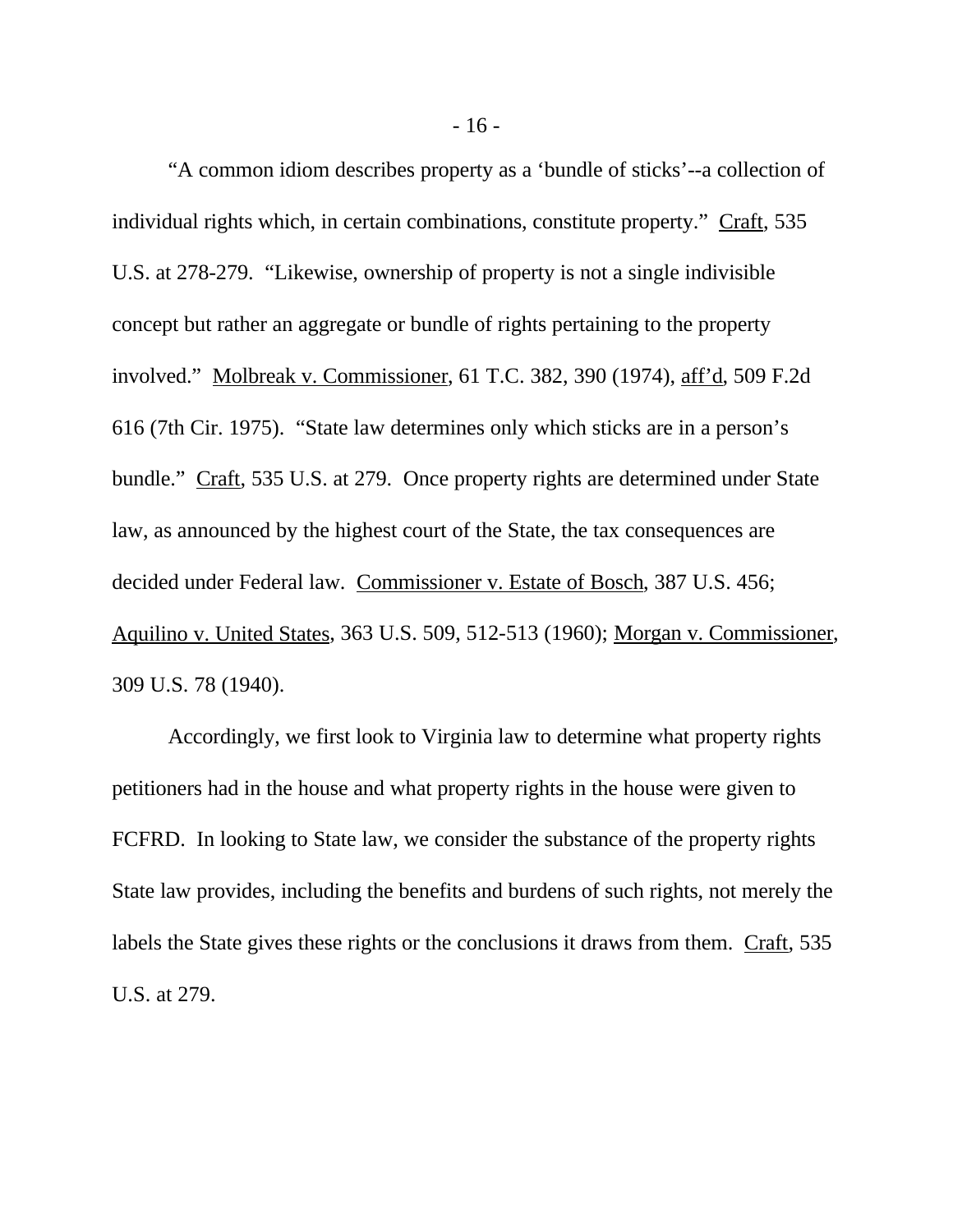- 17 -

### B. Virginia Real Property Law: House Is Part of the Land

In Virginia the common law continues in full force except as altered by the General Assembly of Virginia.<sup>6</sup> Va. Code Ann. sec. 1-200 (2011); **Brown v.** Brown, 32 S.E.2d 79, 80 (Va. 1944). By the original rule of common law everything that was affixed to land held in fee simple was considered to be a part of it. Marraro v. State, 189 N.E.2d 606, 610 (N.Y. 1963). Under Virginia statutory law the terms "land", "lands", and "real estate" are synonymous and include "lands, tenements<sup>[7]</sup> and hereditaments,<sup>[8]</sup> and all rights and appurtenances thereto and interests therein, other than a chattel interest".<sup>9</sup> Va. Code Ann. sec. 1-219 (2011)

<sup>8</sup> The term 'hereditament,' in general, signifies any interest in real property that may be inherited by an owner's heirs." Pardoe, 525 S.E.2d at 286 (citing 1 Minor & Ribble, supra sec. 17, and Caroline N. Brown, 4 Corbin on Contracts sec. 17.1 (rev. ed. 1997)).

<sup>9</sup>A chattel interest is an interest that is less than a freehold such as a lease for a year or term of years. Hannan v. Dusch, 153 S.E. 824, 827 (Va. 1930).

<sup>6</sup>Va. Code Ann. sec. 1-200 (2011) provides: "The common law of England, insofar as it is not repugnant to the principles of the Bill of Rights and Constitution of this Commonwealth, shall continue in full force within the same, and be the rule of decision, except as altered by the General Assembly."

<sup>&</sup>lt;sup>7</sup>"The word 'tenement' means either an estate or holding of land, or a house or other building used as a residence." Pardoe & Graham Real Estate, Inc. v. Schulz Homes Corp., 525 S.E.2d 284, 286 (Va. 2000) (citing Black's Law Dictionary 1480 (7th ed.1999), and 1 Raleigh Colston Minor & Frederick Deane Goodwin Ribble, The Law of Real Property sec. 17 (2d ed.1928)).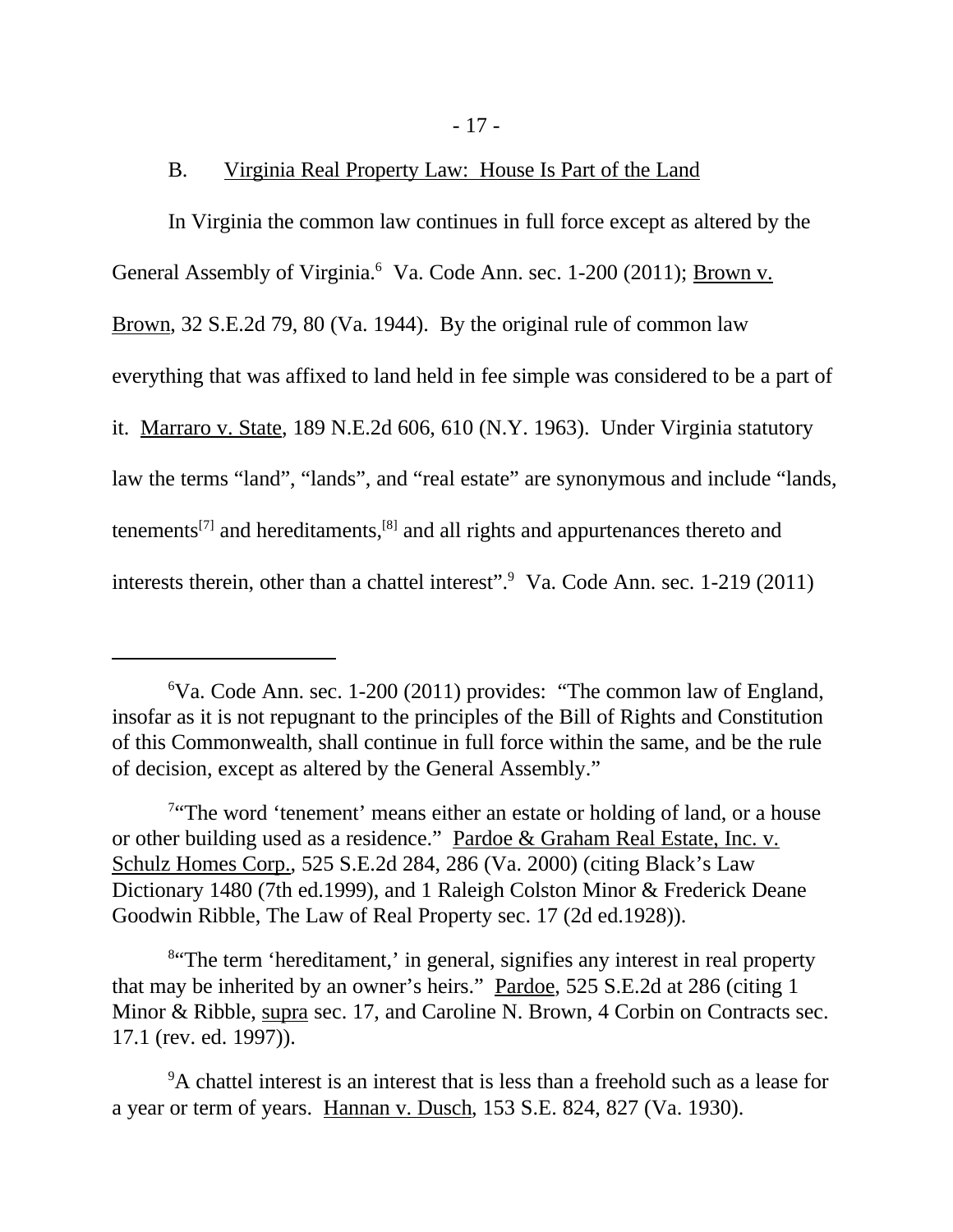(formerly sec. 1-13.12). In Stuart v. Pennis, 22 S.E. 509, 510 (Va. 1895), the

Supreme Court of Appeals of Virginia held:

Land includes everything belonging or attached to it, above and below the surface. It includes the minerals buried in its depths, or which crop out of its surface. It equally includes the woods and trees growing upon it. Rooted and standing in the soil, and drawing their support from it, they are regarded as an integral part of the land, just as the coal, the iron, the gypsum, and the building stone which enter so largely into the business of commerce. Attached to the soil, they pass with the land, as a part of it.  $***$ 

The definition of land under Virginia law, as interpreted by the Virginia

Court, is the widely recognized ordinary legal definition of land that derives from the common law. See 1 Tiffany Real Prop. secs. 3, 10 (2011); Webster's Third New International Dictionary 1268 (2002); Black's Law Dictionary 954 (9th ed. 2009). Under the common law, a fixture<sup>10</sup> attached to the land,<sup>11</sup> including a

<sup>&</sup>lt;sup>10</sup>A fixture is an article of personal property that "by being affixed to the realty, became accessory to it and parcel of it." Green v. Phillips, 67 Va. [26 Gratt. 752] 250, 252, 1875 WL 5726 (1875). "A thing is deemed to be affixed to land when it is attached to it by roots, imbedded in it, permanently resting upon it, or permanently attached to what is thus permanent, as by means of cement, plaster, nails, bolts, or screws". Dowdy v. Silverstein, 1981 WL 180584, 2 (Va. Cir. Ct. 1981) (citing Black's Law Dictionary 574 (5th Ed. 1979)).

<sup>&</sup>lt;sup>11</sup>Movable buildings and fixtures that have never been attached to the land never become a part of the land and remain personal property. Pardoe, 525 S.E.2d at 286; Commonwealth v. Pembroke Limestone Works, 134 S.E. 717, 720 (Va. 1926). However, once a structure is erected and attached to the land, it becomes real property and part of the land. Pardoe, 525 S.E.2d at 286.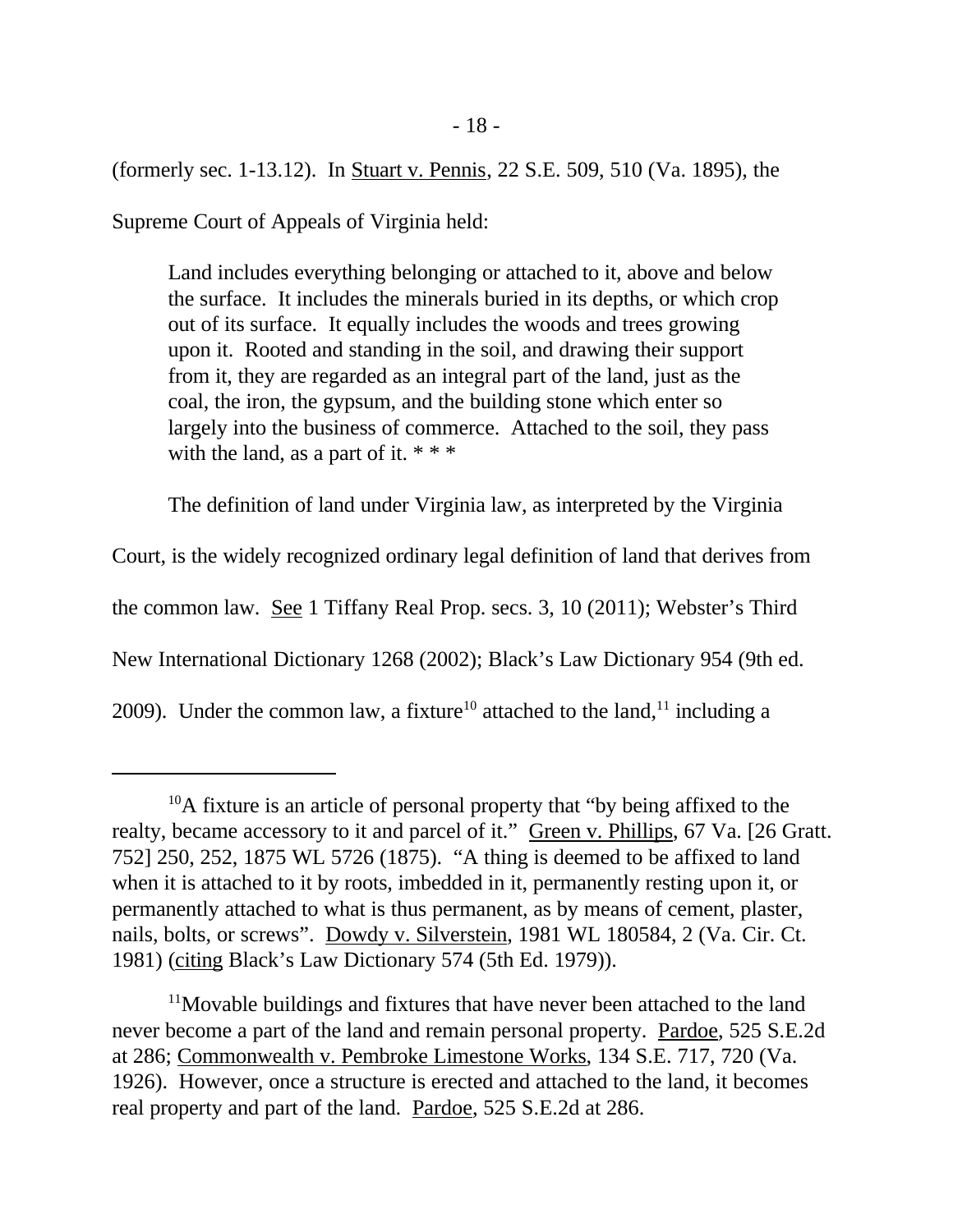structure erected on the land, is regarded as part of the land and remains so unless and until it is severed from the land.<sup>12</sup> Myers v. Hancock, 39 S.E.2d 246, 248 (Va. 1946); Stuart, 22 S.E. at 510; Baker v. Jim Walter Homes, Inc., 438 F. Supp. 2d 649 (W.D. Va. 2006).

Where a taxpayer contributes to a charity an interest in a building that is part of the land under State law but retains all title to and interest in the remaining land, the taxpayer has donated less than his entire interest in the land. The taxpayer will not be allowed a charitable contribution deduction unless the donated interest falls within the exceptions of section  $170(f)(3)(B)$ .

In the case at hand, the house was attached to the land and was conveyed to petitioners along with the land when they purchased the Vienna property. Under the common law and the laws of Virginia, the house was part of the land that is the real estate we refer to as the Vienna property. Petitioners' purported contribution of the house to FCFRD was a contribution of less than their entire interest in the Vienna property.

 $12$ The common law definition of land is recognized in all 50 States. See, e.g., cases listed infra app. A wherein the courts apply the law of fixtures to determine whether an item is sufficiently "attached" to the land that it is considered part of the real property.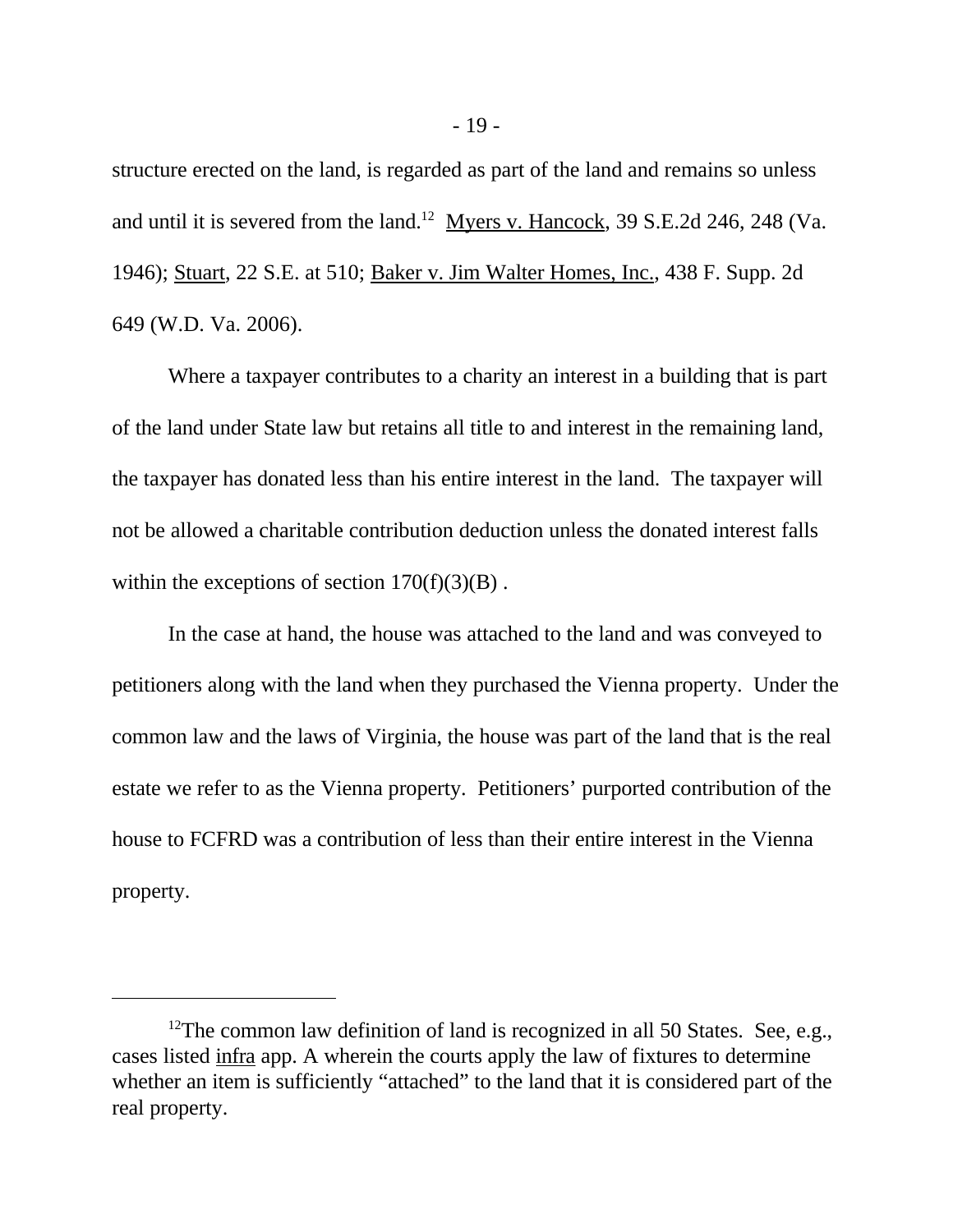- 20 -

#### C. Permissible Partial Interests: Section 170(f)(3)(B)

Pursuant to section  $170(f)(3)$ , where a taxpayer contributes to a charitable organization an interest in a house considered part of the land under State law but retains a substantial interest in the remaining land the taxpayer will not be allowed a charitable contribution deduction unless the donated interest is (i) an undivided portion of the taxpayer's entire interest in property, (ii) a remainder interest in a personal residence, or (iii) a qualified conservation contribution.

### 1. Undivided Portion of Property

Pursuant to section  $170(f)(3)(B)(ii)$  a taxpayer is allowed a deduction for a contribution of "an undivided portion of the taxpayer's entire interest in property". Section 1.170A-7(b)(1)(i), Income Tax Regs., provides in relevant part:

(1) Undivided portion of donor's entire interest. (i) An undivided portion of a donor's entire interest in property must consist of a fraction or percentage of each and every substantial interest or right owned by the donor in such property and must extend over the entire term of the donor's interest in such property and in other property into which such property is converted. For example  $***$ . \* \* \* If a taxpayer owns 100 acres of land and makes a contribution of 50 acres to a charitable organization, the charitable contribution is allowed as a deduction under section 170.

If a donor contributes some of the rights in the property and retains other substantial rights, the donated rights in the property are not an undivided portion of the entire interest. The substantiality of the donor's interest in the retained property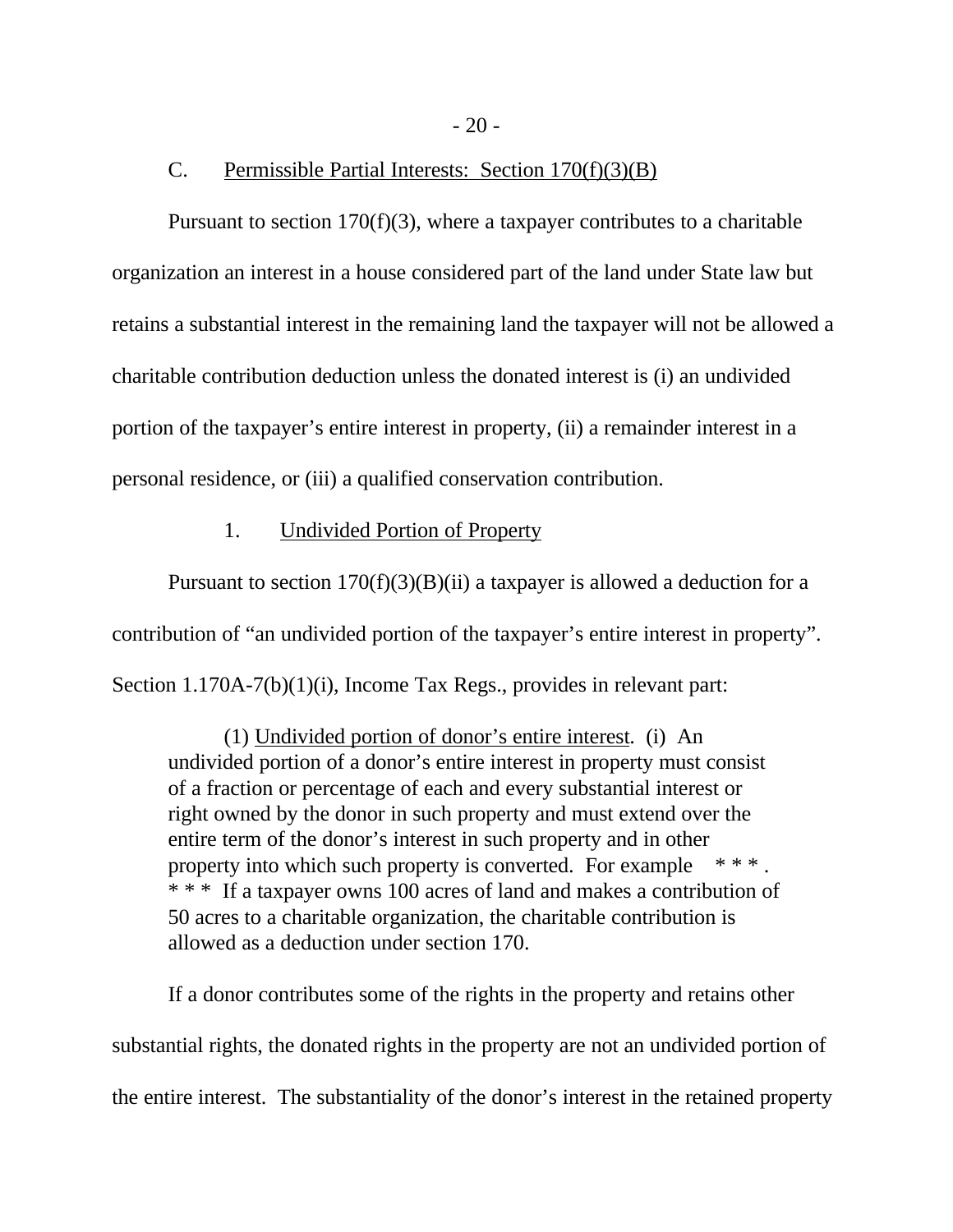is determinative. Stark v. Commissioner, 86 T.C. 243 (Tax Court held mineral interest retained by taxpayer was insubstantial).

In Walshire v. United States, 288 F.3d 342 (8th Cir. 2002), the Court of Appeals for the Eighth Circuit upheld the validity of section 25.2518-3(b), Gift Tax Regs., which provides the same definition for an undivided portion of a disclaimant's entire interest in property for purposes of section 2518.<sup>13</sup> In discerning the meaning of "undivided interest", the Court of Appeals stated:

The term "undivided" in its common usage means "not separated out into parts or shares." Webster's Third New International Dictionary 2492 (1986). We are most familiar with the concept of undivided interests in the context of a tenancy in common, which is "[a] tenancy by two or more persons, in equal or unequal undivided shares, each person having an equal right to possess the whole property." Black's Law Dictionary 1478 (17th [sic] ed. 1999). " 'The central characteristic of a tenancy in common is simply that each tenant is deemed to own by himself, with most of the attributes of independent ownership, a physically undivided part of the entire parcel.' " Id. (quoting Thomas F. Bergin & Paul G. Haskell, Preface to Estates in Land and Future Interests 54 (2d ed. 1984)). From these uses of the term "undivided," we discern that an undivided portion of an interest is a portion that does not separate out the bundle of rights associated with the interest being apportioned. Thus,  $***$  an undivided portion of that

<sup>&</sup>lt;sup>13</sup>Sec. 2518 allows the donee of an interest in property to disclaim an undivided portion of a transferred interest, and that portion of the interest is treated as having never been transferred to him for gift or estate tax purposes.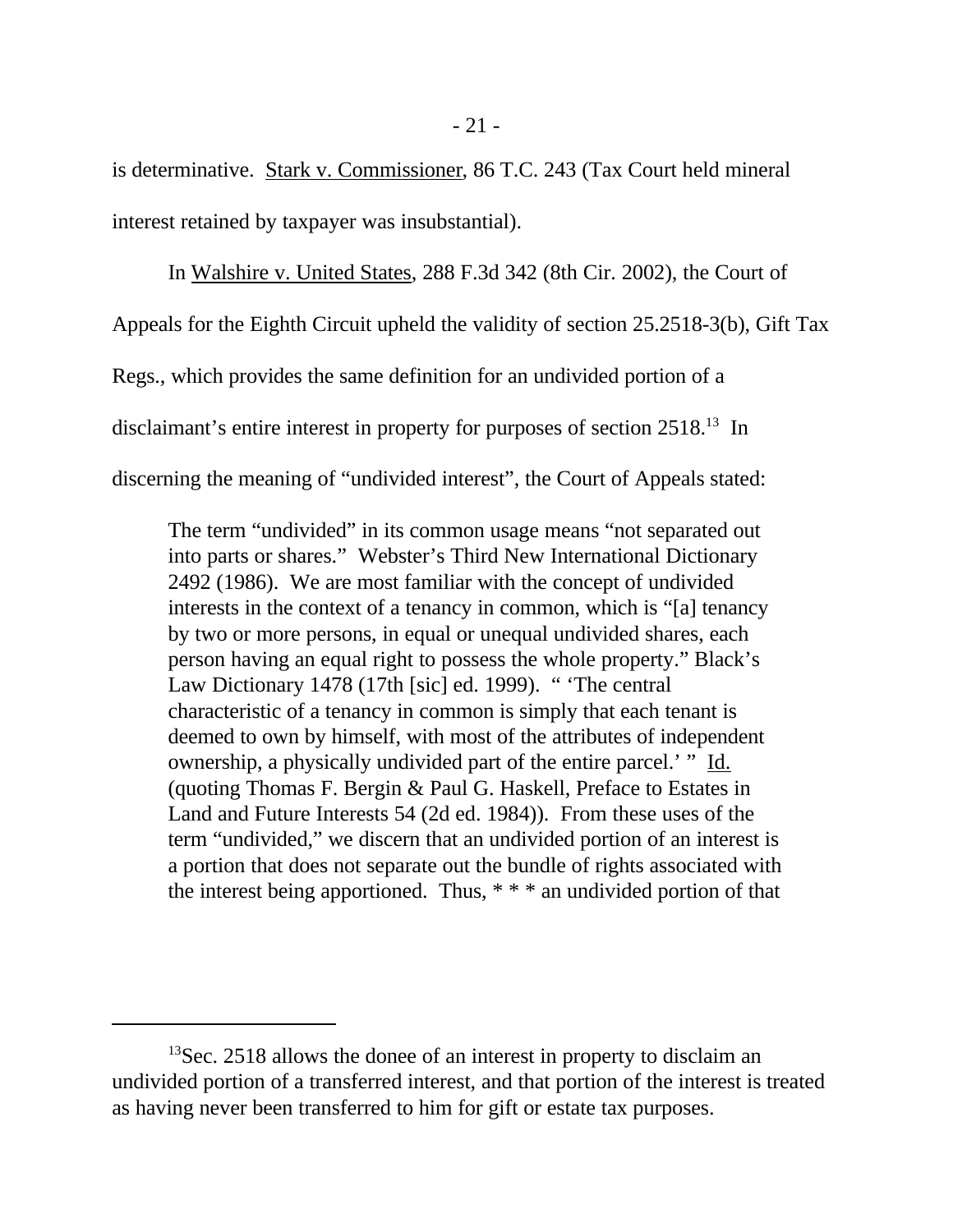[fee simple] interest would have to include all of the rights associated with the fee.  $* * *$  [Walshire, 288 F.3d at 347-348.<sup>14</sup>]

The "bundle of sticks" that constitutes land situated in Virginia includes the rights with respect to the surface of the land, the minerals in the land, the timber growing on the land, structures attached to the land, and the air space over the land. An undivided portion of a donor's entire interest in the land must consist of a fraction or percentage of each and every one of those "sticks" and must extend over the entire term of the donor's interest in such property. Thus, a charitable contribution of an interest in the land does not constitute a contribution of an undivided portion of the donor's entire interest if the donor transfers some sticks and retains substantial rights in others. Stark v. Commissioner, 86 T.C. 243.

We observe that while some of the sticks, e.g., minerals buried in the land and soil covering the surface of the land, extend over the entire property, others such as fixtures attach to one specific location; e.g., a building occupies only the

<sup>&</sup>lt;sup>14</sup>If a landowner who owns a 100-acre parcel of land conveys 50 acres to a charitable organization, the conveyance severs the 50 acres from 50 acres retained by the landowner and creates two separate lots. The example provided in the regulations treats the 50 acres as an undivided interest in the 100 acres. Sec. 1.170A-7(b)(1)(i), Income Tax Regs. This is consistent with and reflects the cotenants' right to have the land partitioned. Under the regulations the transfer of the 50-acre lot to the charitable organization is a contribution of a partial interest in the original 100-acre parcel--an undivided interest in the 100 acres for which a charitable contribution deduction is permitted.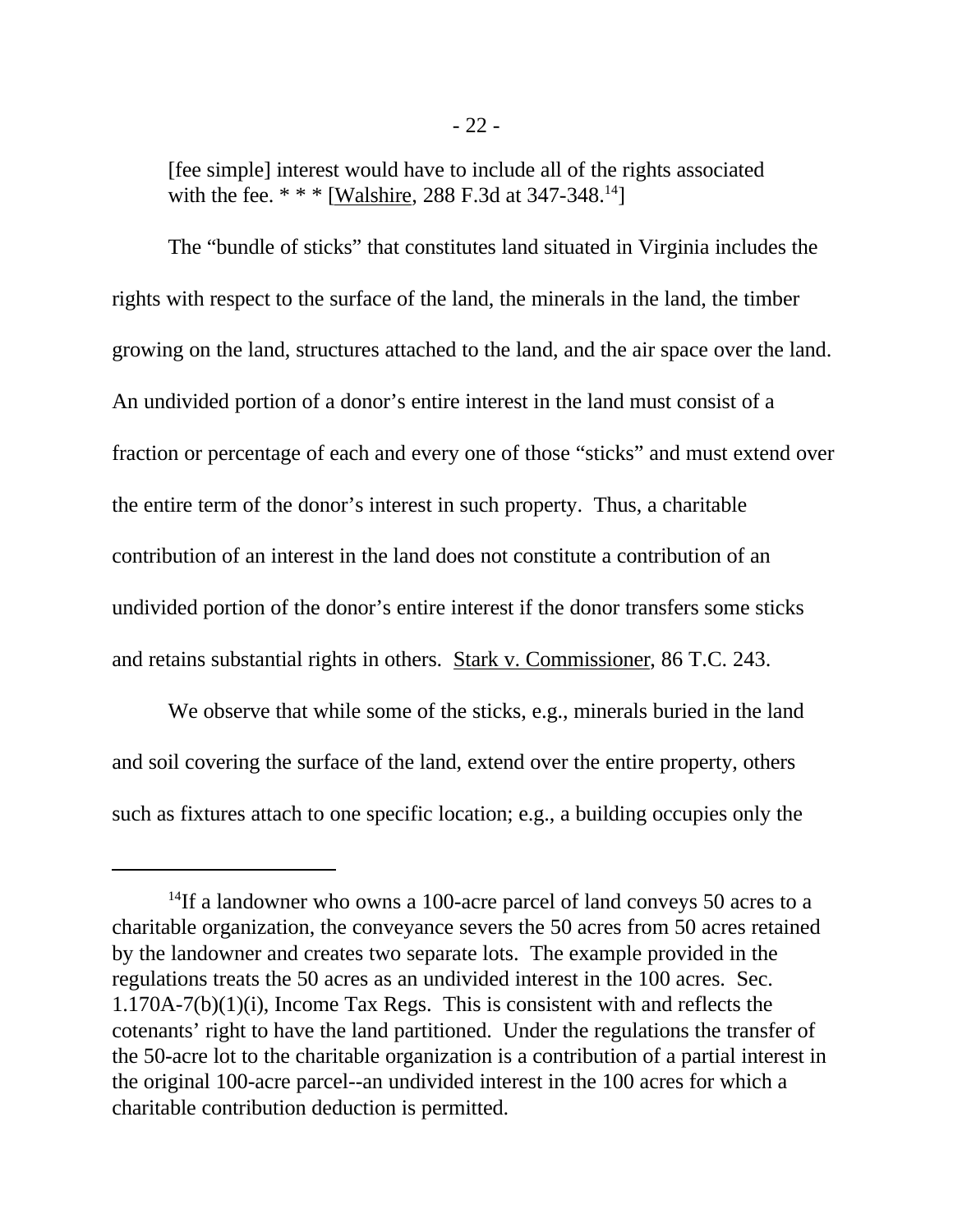land immediately under its footprint. A landowner can convey by metes and bounds any part of the land or to convey all or a portion of his interest in the minerals, the timber, or the structures, severing the transferred interest in the land from the interest retained, creating separate estates in the land.<sup>15</sup> See, e.g., United Masonry, Inc. v. Jefferson Mews, Inc., 237 S.E.2d 171, 181-182 (Va. 1977) (area above the land may be subdivided into a number of three-dimensional air spaces, each susceptible of being separately conveyed; severance of condominium units from the soil is "an estate in the subdivided cubes in the sky" analogous to the accepted rule that minerals below the topsoil may be severed from the surface lot); Morison v. Am. Ass'n, 65 S.E. 469 (Va. 1909) (land was divided into a surface estate and a mineral estate); Bluefield Timber, LLC v. Harlan Lee Land, LLC, 2006 WL 6185856, at \*1 (Va. Cir. Ct. 2006) (the interests in the parcel consisted of three separate and distinct estates: an undivided interest in 60% of the timber; a 60% undivided interest in the surface; and a 40% interest in the fee simple).

<sup>&</sup>lt;sup>15</sup>In Virginia, an interest in land must be conveyed by deed or will. Va. Code Ann. sec. 55-2 (2007); FDIC v. Hish, 76 F.3d 620, 623 (4th Cir. 1996). "The requirements for a deed are 'competent parties, a lawful subject matter, a valuable consideration, apt words of conveyance, and proper execution.'" Lim v. Choi, 501 S.E.2d 141, 143 (Va. 1998) (quoting Morison v. Am. Ass'n, 65 S.E. 469, 470 (1909)). Use of technical words or strict compliance with the Virginia statute regarding form of deed is not necessary to effect a transfer if the language used plainly shows on the face of the document a clear intent to convey title. Id. at 144.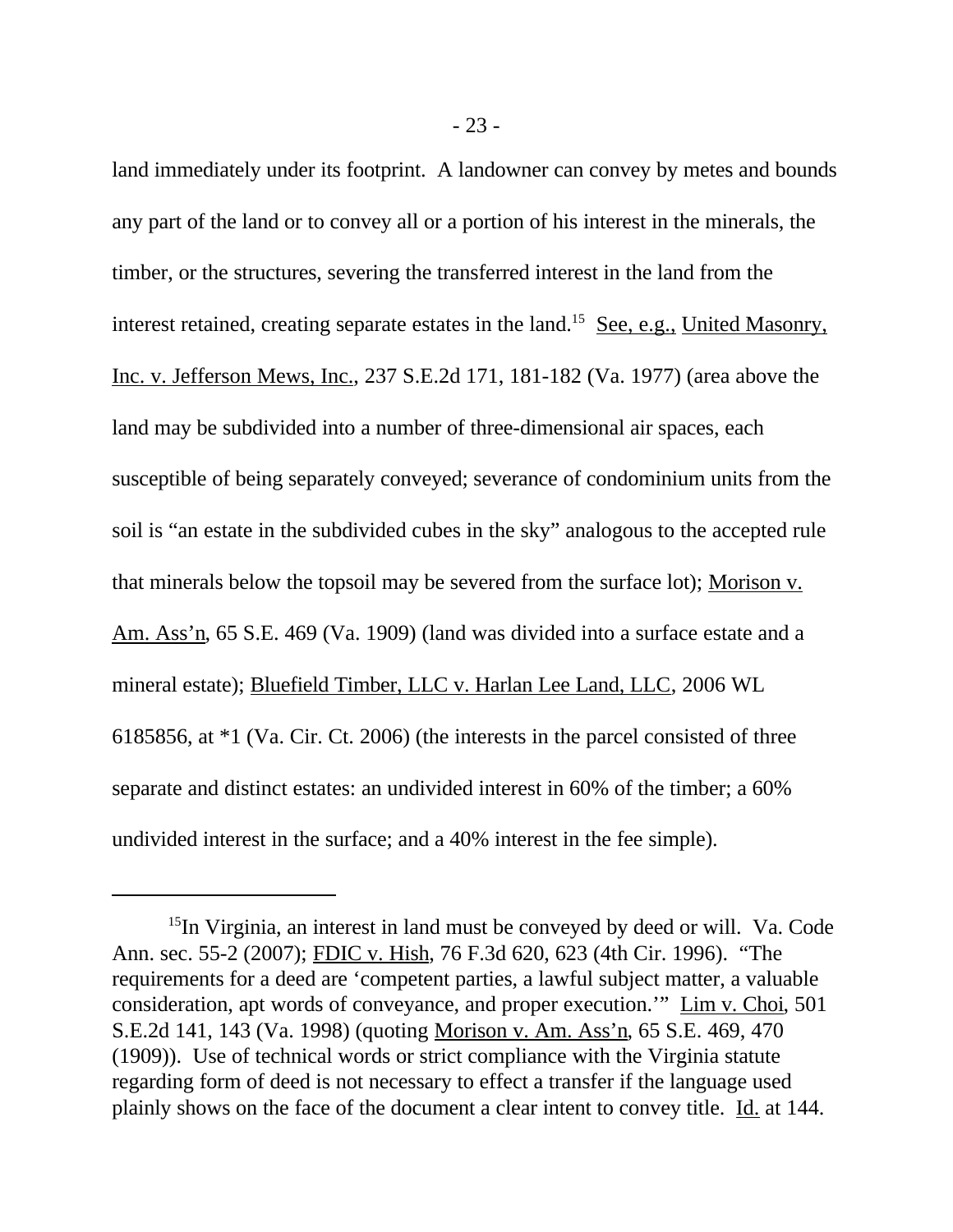When a taxpayer transfers a fee interest in land to a charitable organization while retaining substantial mineral rights, he does not transfer an undivided interest in the land. See Stark v. Commissioner, 86 T.C. at 254. Similarly, the transfer of mineral rights would constitute an undivided interest in the land only if the taxpayers retained interest in the land is insubstantial; i.e., the value of the retained interest in the land (the surface estate) is de minimis in comparison to the mineral estate. See id. at 247-248, 255.

Hypothetically, because the regulations treat a division of land into separate lots as an undivided interest, a taxpayer could donate just the land under the building's footprint, including the building, to a charitable organization. If local law permitted a landowner to divide his land into two such separate lots, the donation of an interest in the building alone would be an undivided interest in the land if the retained rights in the building and the land immediately under its footprint were insubstantial.

Under the common law, a fixture that is attached to the land, including a building, is regarded as part of the land unless and until it is severed from the land. Baker, 438 F. Supp. 2d 649; Myers, 39 S.E.2d at 248; Stuart, 22 S.E. at 510. When a landowner conveys the building and retains the land, unless the building is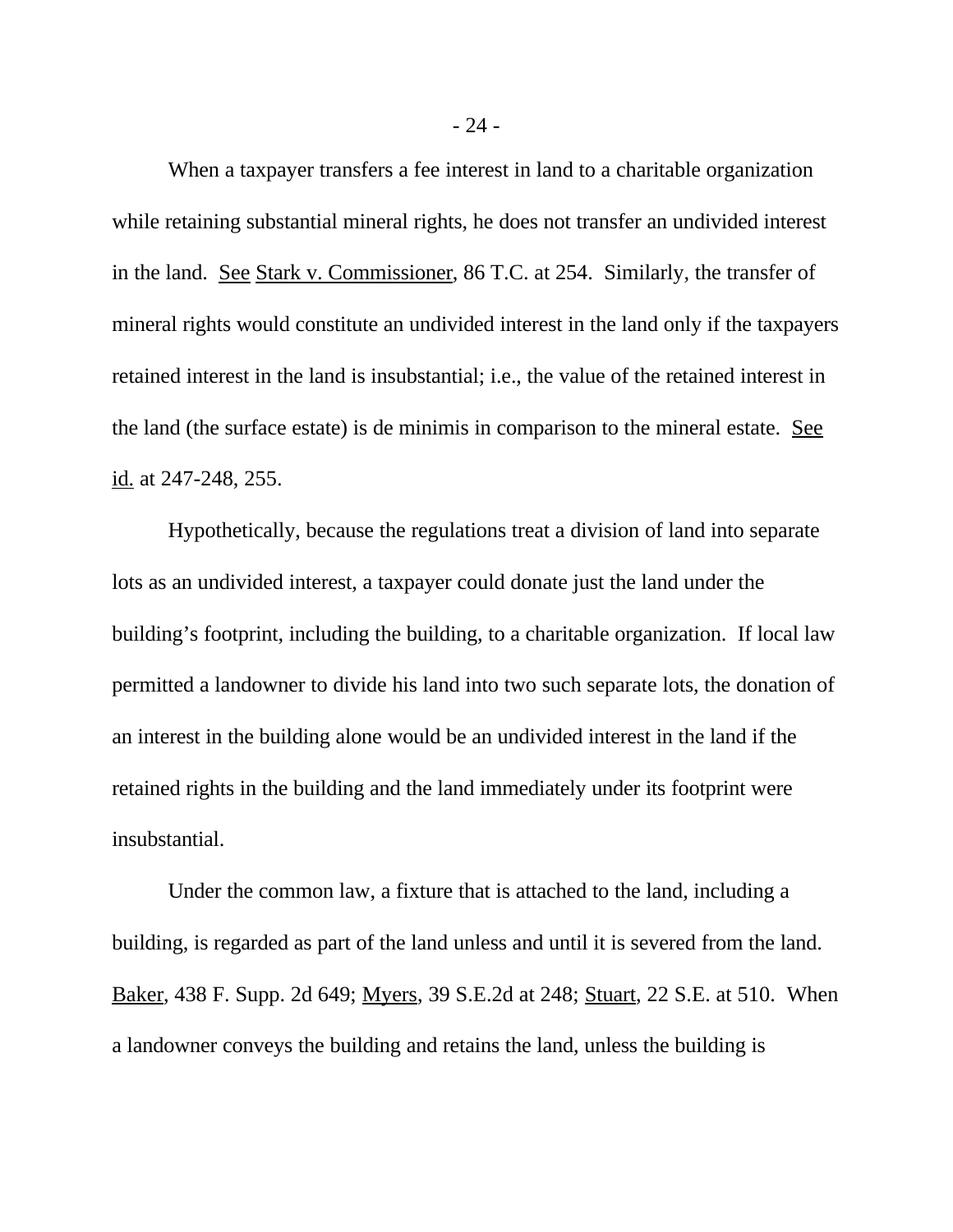to be moved from the land, the building remains real property<sup>16</sup> and certain easements by necessity are implicitly granted to the building. An easement by necessity arising from an implied grant or implied reservation stems from the principle that whenever a party conveys property, he conveys whatever is necessary for the beneficial use of that property and retains whatever is necessary for the beneficial use of land he still possesses. Middleton v. Johnston, 273 S.E.2d 800, 803 (Va. 1981); Jennings v. Lineberry, 21 S.E.2d 769, 771 (Va. 1942); see also Powell v. Magee, 60 S.E.2d 897, 899 (Va. 1950) (if a landowner conveys the land but retains a building surrounded by the land conveyed, it will be assumed that the parties intended that the grantor has reserved a right of way (easement) over the land conveyed). Thus, if a landowner conveys the building and retains the land, it will be assumed that the parties intended that the grantor has granted the right to have the building supported by the land (the right of subjacent support), Tunstall v. Christian, 80 Va. 1, 1885 WL 4179  $(1885)$ ;<sup>17</sup> see also Large v.

(continued...)

<sup>&</sup>lt;sup>16""</sup>"A man may have an inheritance in an upper chamber, though the lower buildings and soile be in another, and seeing it is an inheritance corporeall it shall passe by livery."'" United Masonry, Inc. v. Jefferson Mews, Inc., 237 S.E.2d 171, 181 (Va. 1977) (quoting commentator quoting Lord Coke).

<sup>&</sup>lt;sup>17</sup>In Tunstall v. Christian, 80 Va. 1, 1885 WL 4179, at  $*1-3$  (1885), the Supreme Court of Virginia held: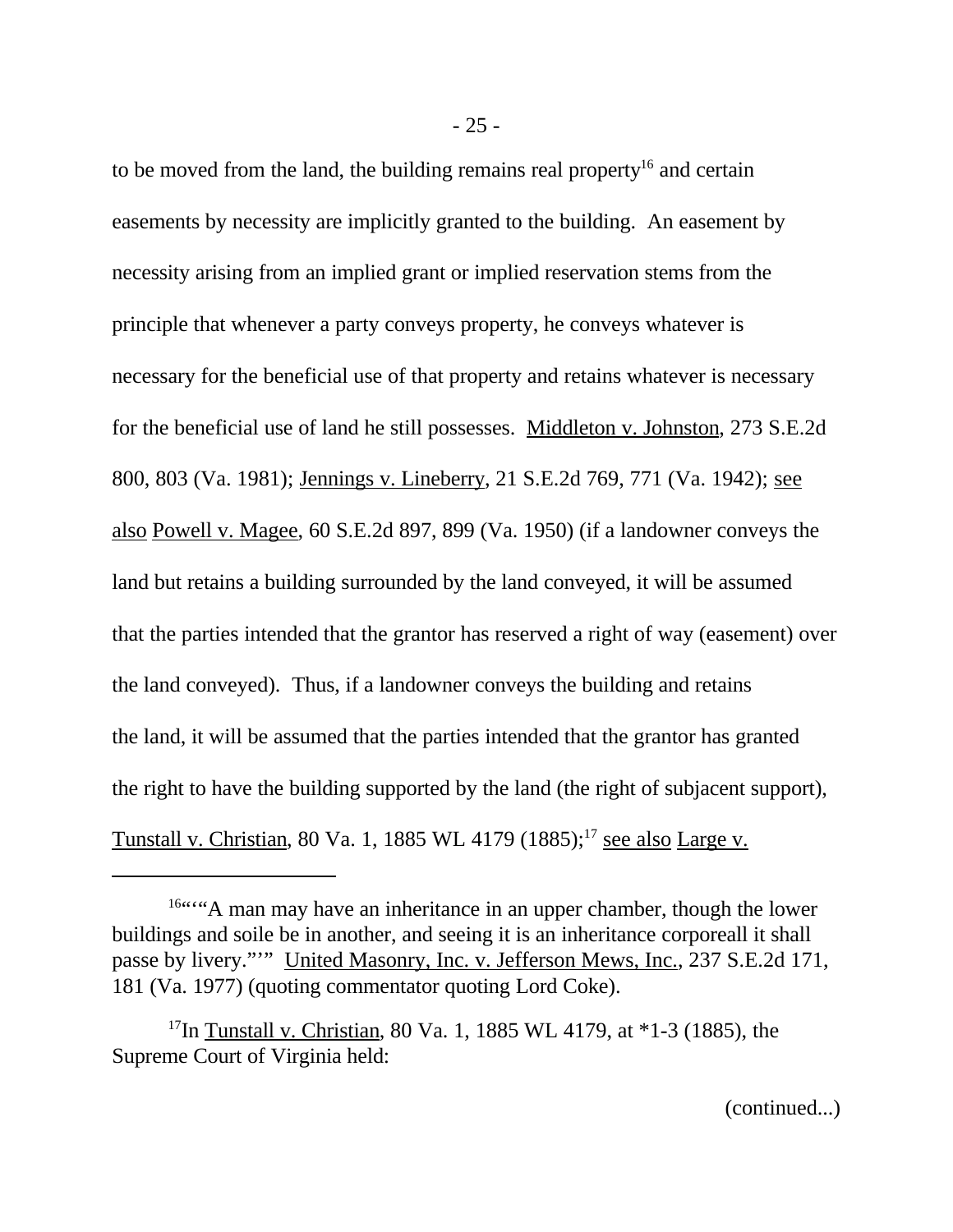Clinchfield Coal Co., 387 S.E.2d 783, 786 (Va. 1990), and a right of way over the lands has been retained by the grantor, Powell, 60 S.E.2d at 899 (citing 1 Minor on Real Property (2d ed.), 1 Ribble, at 140, sec. 101), Jennings, 21 S.E.2d 769.<sup>18</sup> These easements by necessity pass to the successors in title of the building,

 $17$ (...continued)

It is well settled that the right to support for land from the adjacent and subjacent soil is a natural right, analogous to the flow of a natural river or of air. It stands on natural justice, and is not dependant upon grant; \* \* \*. But the right is confined to the soil in its natural condition. It does not extend to buildings or other artificial burdens thereon, increasing the downward and lateral pressure. \* \* \*

The right to support for artificial burdens on land is an easement, and can be acquired only by grant, express or implied.

\* \* \* \* \* \* \*

\* \* \* The right [to subjacent support] is also implied where property, consisting of a house and unimproved land, is severed by sale. And the right to support, thus granted and reserved, is transmitted to the successors in title of the parties respectively. \* \* \*

<sup>18</sup>An easement is the privilege to use the land of another in a particular manner and for a particular purpose. Russakoff v. Scruggs, 400 S.E.2d 529, 531- 532 (Va. 1991) (citing Brown v. Haley, 355 S.E.2d 563, 567-568 (Va. 1987)). If one part of the land is used for the benefit of another part (the dominant tract), a "quasi-easement" exists over the "quasi-servient" portion of the land. Id. at 532. That easement is conveyed by implication when the dominant tract is severed from the servient tract. The existence of the easement is established on a showing that (1) the dominant and servient tracts originated from a common grantor, (2) the use was in existence at the time of the severance, and that (3) the use is apparent,

(continued...)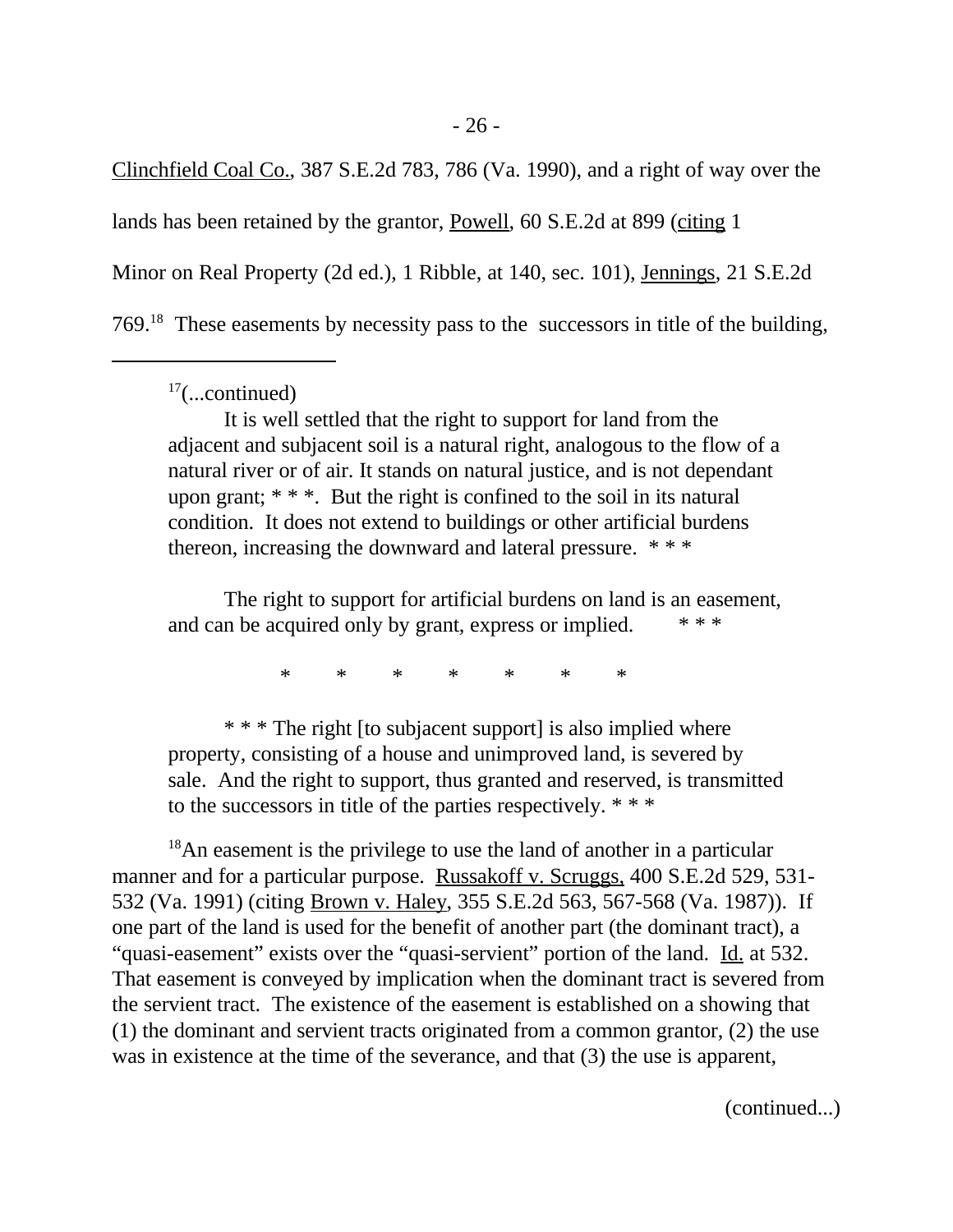and they will not be extinguished by the destruction of the building but will survive and adhere to the new building the owner of the destroyed building erects on its ruins. Stevenson v. Wallace, 68 Va. 77 (1876).

Granting a fire department the right to destroy the building while conducting training exercises on the property does not transfer to the fire department all the benefits and burdens of ownership and title to the building. The fire department does not have the right to keep and use the building in its current condition with ingress and egress over the land retained by the landowner, to sell the building with all the rights attached thereto, or to construct a new building on the site of the destroyed building. The landowner retains those substantial rights. Indeed, petitioners granted FCFRD the right to burn the house so that they could exercise those rights. Nor does the contribution transfer the burdens of ownership of the building. The landowner must make the building suitable for use in the training exercises; e.g., by removing any asbestos present in the building, obtaining any permits required by local government, and disconnecting utilities. The landowner is

 $18$ (...continued)

continuous, and reasonably necessary for the enjoyment of the dominant tract. Id. at 532 (citing Brown, 355 S.E.2d at 569, and Fones v. Fagan, 196 S.E.2d 916, 919 (1973)).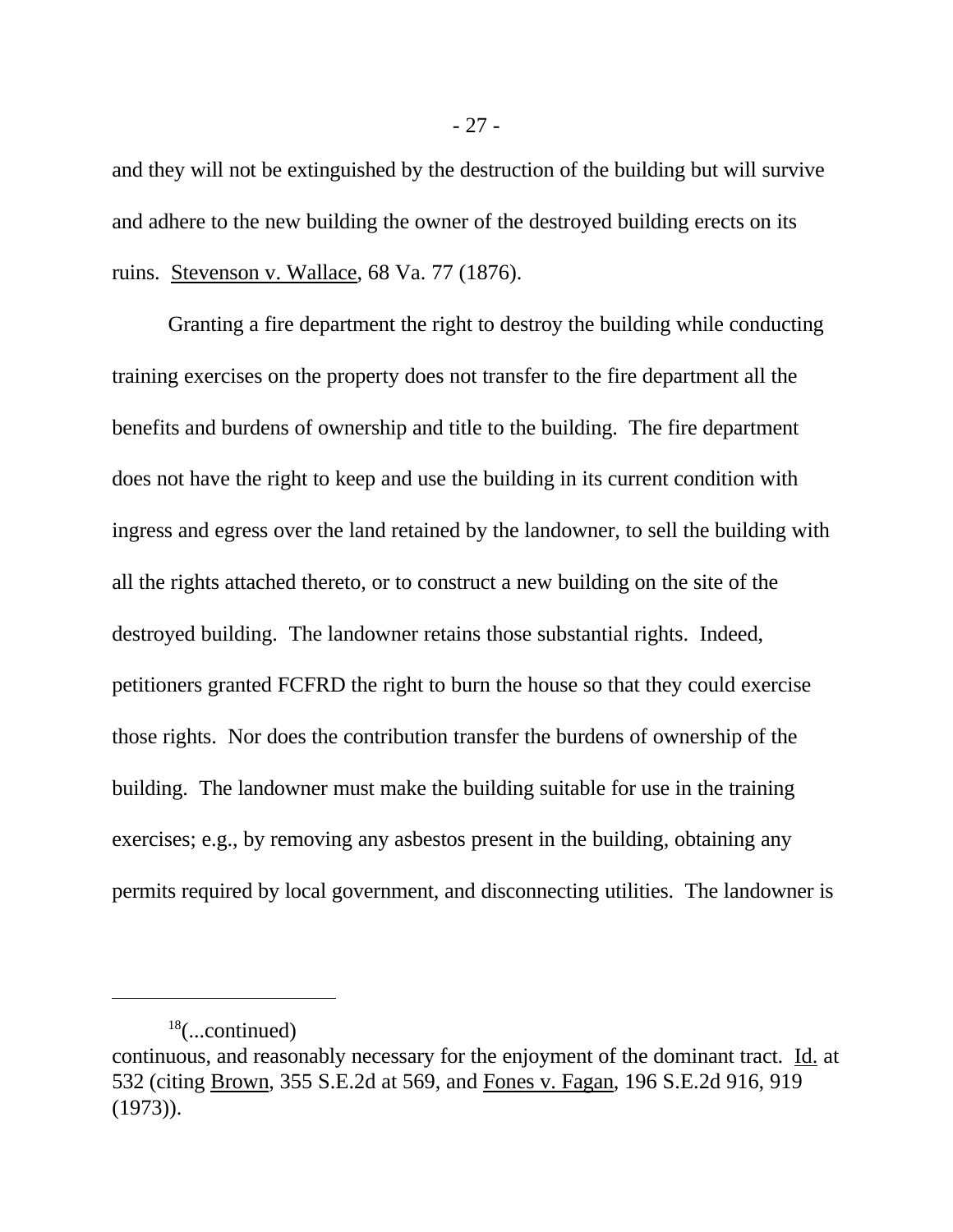also responsible for safeguarding the public from hazardous conditions remaining after the training exercises are completed, such as open pits, basements and wells, standing walls and chimney, and burned and unburned debris.

If the landowner conveys the building and retains the land with the intent that the building be detached and removed from the land, the easements by necessity are not granted to the building. Severance of the building from the land may be actual, by detachment of the building from the land, or it may be constructive, by express or implied agreement that it will be detached. Myers, 39 S.E.2d at 248. Constructive severance of a fixture that is to be detached from the land "makes the fixture an entity distinct from the land, so that it will not pass with the land upon a conveyance of the latter, if the purchaser of the land have notice of such agreement." Id. However, since the fixture is real property until severance, a transfer of the fixture is a transfer of real property. Id.

To effect a constructive severance of a building from land, the transfer ordinarily must be in a writing in a form sufficient for a conveyance of land, 2 Tiffany Real Property, sec. 624 (3d ed. 1939); i.e., to effect a constructive severance, the writing must convey ownership and title to the building. The grant of an easement, a lease, or a license will not constructively sever the building from the land.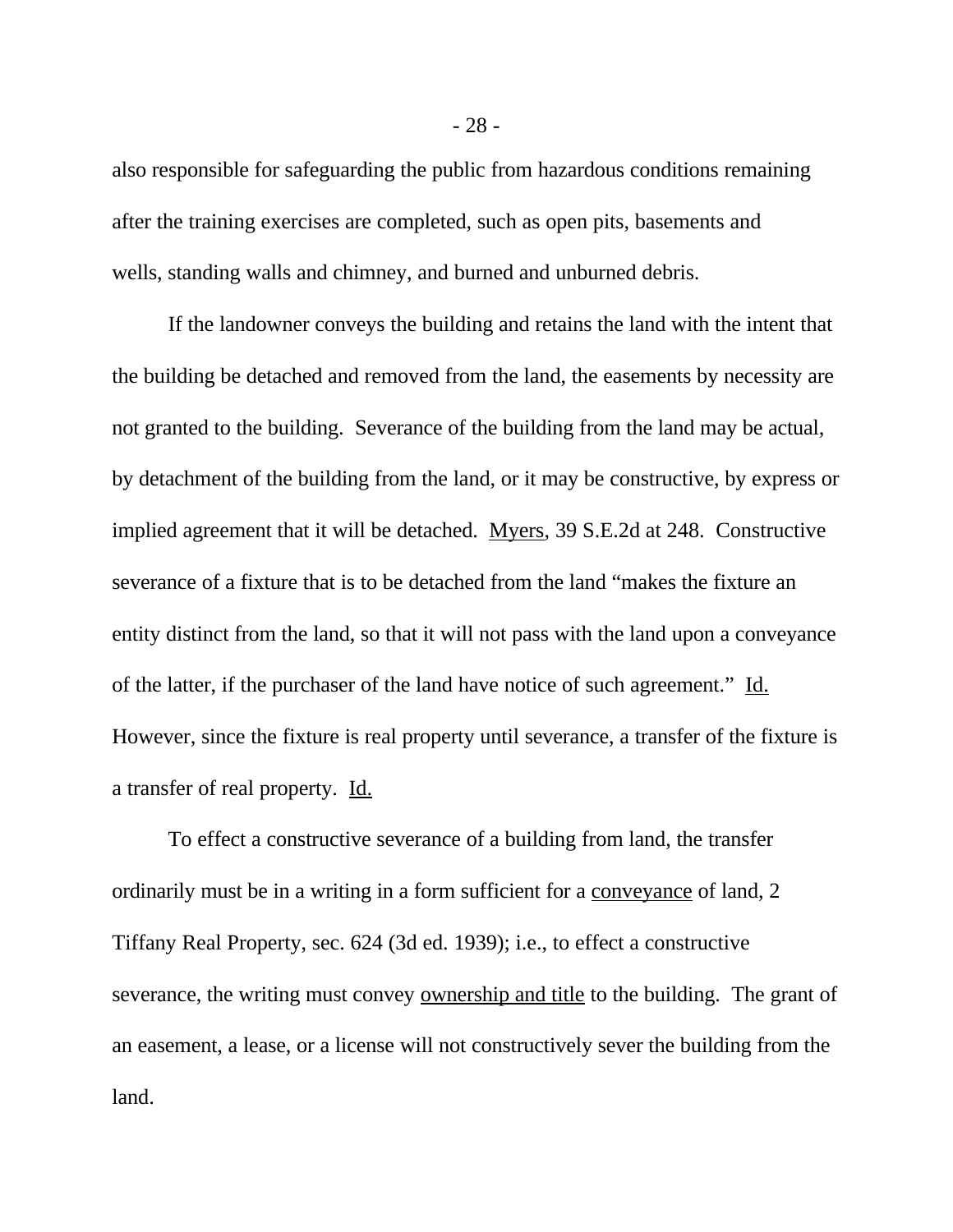Granting a fire department the right to destroy the building while conducting training exercises on the property is not a conveyance of ownership, title, or possession of the building or any other property interest in the building or the Vienna property. Rather it is a mere license to use the property.

A license is a right, given by some competent authority, to do an act which without such authority would be illegal, a tort, or a trespass. Bunn v. Offutt, 222 S.E.2d 522 (Va. 1976). A license is a mere unassignable privilege that is personal between the licensor and the licensee and passes no interest in any portion of the land to the licensee. Peabody v. United States, 175 U.S. 546, 550 (1899) (citing De Haro v. United States, 72 U.S. 599, 627 (1866)); Bunn v. Offutt, 222 S.E.2d 522. The stated definition, scope, and effect of a license is the widely recognized ordinary legal definition of license that derives from the common law.<sup>19</sup> See 3 Tiffany Real Prop., supra, secs. 829, 831; Webster's Third New International Dictionary 1304; Black's Law Dictionary 1002-1003.

The Supreme Court of Appeals of Virginia has established a well-marked dividing line between the class of agreements that constitute revocable licenses and

 $19$ Cases cited infra app. B indicate that license has the same definition and scope in 47 States and the District of Columbia. Our limited search on Westlaw did not identify any opinions on the issue issued by the courts of Alaska, Louisiana, or Nevada.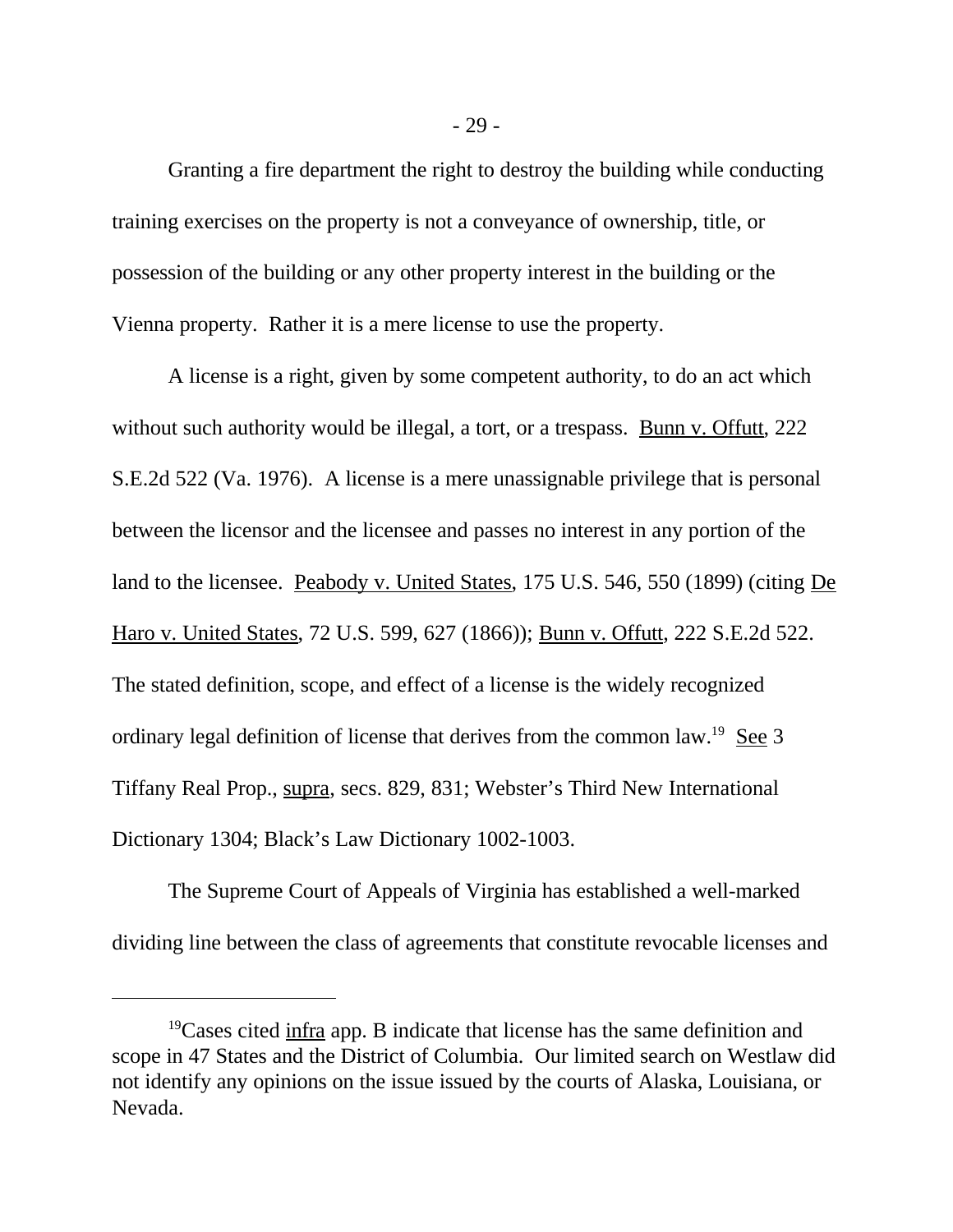those that grant either an estate or easement in land. Church v. Goshen Iron Co., 72 S.E. 685, 686 (Va. 1911). In order to ascertain whether an instrument must be construed as more than a mere license, it is only necessary to determine whether the grantee has acquired by it any estate in the land in respect of which he might bring an action of ejectment. Id. For an instrument to constitute more than a mere license, there must be an exclusive right of possession vested in the grantee. If the land is still to be considered in the possession of the grantor, the instrument will only amount to a license. Id.

 In Bostic v. Bostic, 99 S.E.2d 591, 594 (Va. 1957), the Supreme Court of Appeals of Virginia held that a grant merely of the right to enter and take minerals from the land is not an absolute grant of the minerals in place as real estate. Such a grant creates a mere incorporeal right, privilege, or license in the grantee that carries with it no interest in the land. Id. at 594-595. The grantee of the license will be entitled to do the permitted acts according to the terms of his grant and appropriate the minerals to his own use, but he will acquire no interest in the minerals until they are actually separated from the land and have become recoverable in an action of trover. Id. at 595; Church, 72 S.E. at 686.

In Young v. Young, 63 S.E. 748, 749 (Va. 1909), the Virginia Supreme Court held that a license to cut and sell timber on the land created no estate or property in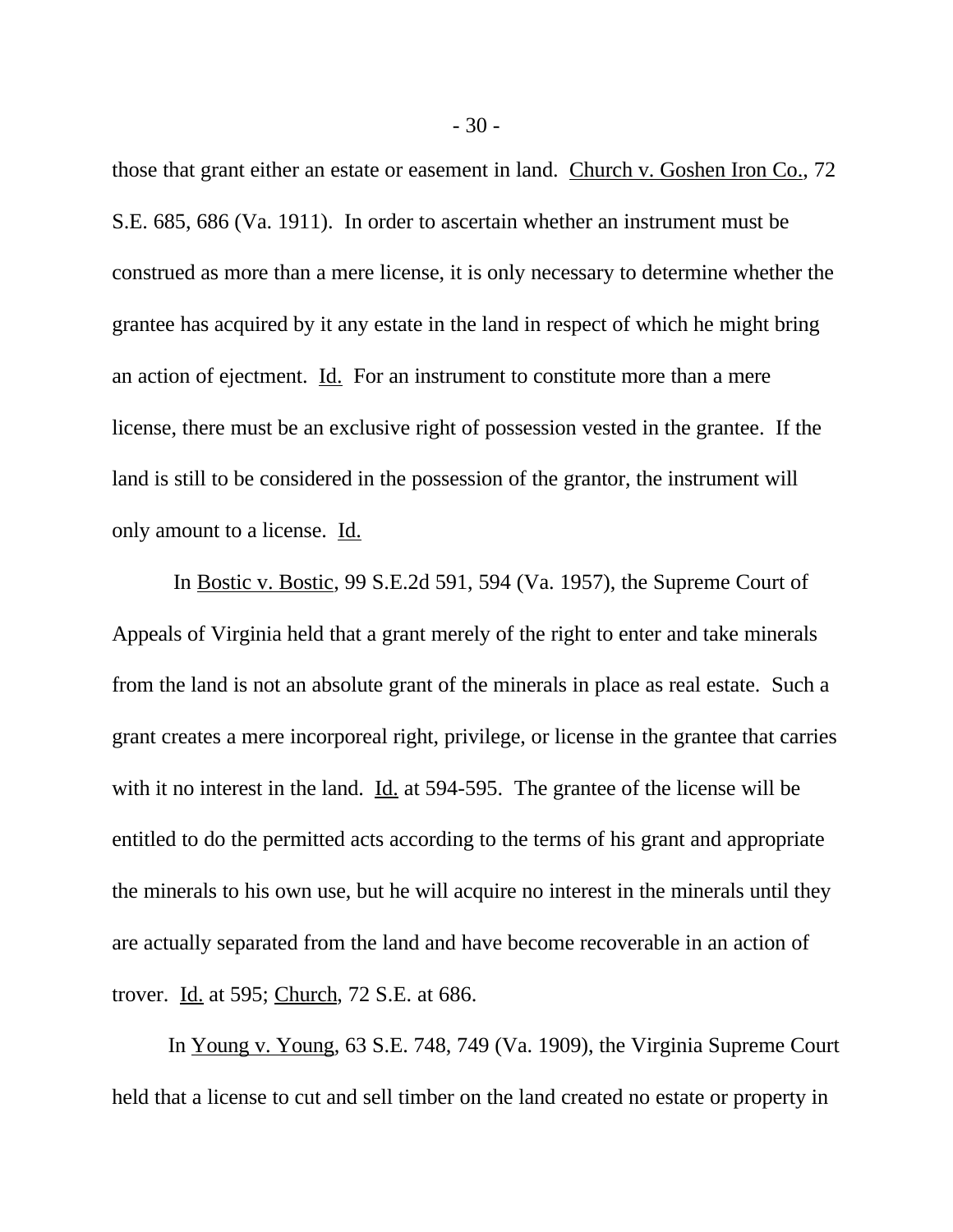the timber itself until it was actually severed from the land. In reaching that conclusion the court pointed out that a license to cut and sell timber does not vest title to the timber in the licensee before the actual severance of such timber. See also Bostic, 99 S.E.2d 591.

Granting a fire department the right to conduct training exercises on one's property and destroy a building thereon by fire grants the fire department the right "to do an act which without such authority would be illegal, a tort, or a trespass". The fire department does not acquire the right to eject the landowner from the building and cannot force the landowner to allow the destruction of the building should he change his mind before the house has been destroyed. The fire department has acquired a mere revocable license that does not vest any property interest in the fire department.<sup>20</sup> Because the grant does not convey an interest in any property, it does not constructively sever the building from the land.

Moreover, when a taxpayer grants a fire department the right to destroy a building while conducting training exercises on his property, it is the destruction of the building that actually severs it from the land. Since the landowner retains rights

 $^{20}$ In Virginia, land must be conveyed by deed or will. Va. Code Ann. sec. 55-2; FDIC v. Hish, 76 F.3d at 623. Use of technical words or strict compliance with the Virginia statute regarding form of deed is not necessary to effect a transfer if the language used plainly shows on the face of the document a clear intent to convey title. Lim, 501 S.E.2d at 144.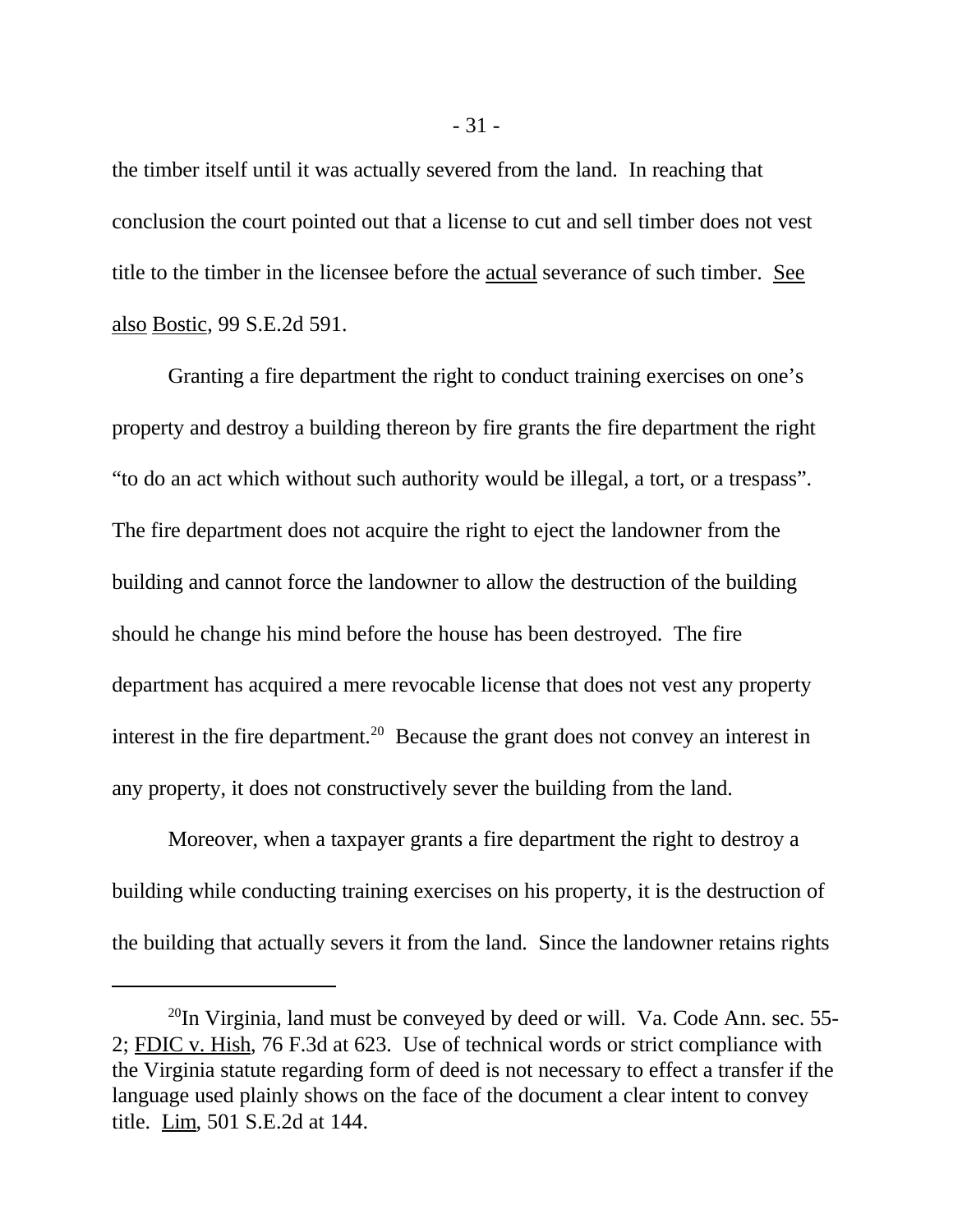and responsibility for the debris (everything that has not disintegrated), at the time of severance, there is no property to which title could vest in the fire department.

 Although the value of the remnants of the building may be de minimis after the training exercises, property rights include not only the benefits of ownership but also its burdens. At all times, petitioners retained all the burdens of ownership of the house, except for liability for any injury to a fireman incurred during the training exercises. Petitioners as owners of the house obtained the demolition permit from the county. They were responsible for safeguarding the public from hazardous conditions created by the destruction of the house including any open pits, standing walls and chimneys, and debris remaining after the training exercises were completed. They retained a substantial ownership interest in the house in the form of their liability for any injury that might be caused by the hazardous conditions of the remnants of the building remaining after FCFRD completed its exercises.

Petitioners assert that under the holding of Scharf v. Commissioner, T.C. Memo. 1973-265, allowing FCFRD to destroy the house was a conveyance of the house. In Scharf the taxpayer owned a building that had been partially destroyed by fire, and he allowed a volunteer fire department to destroy it by fire for training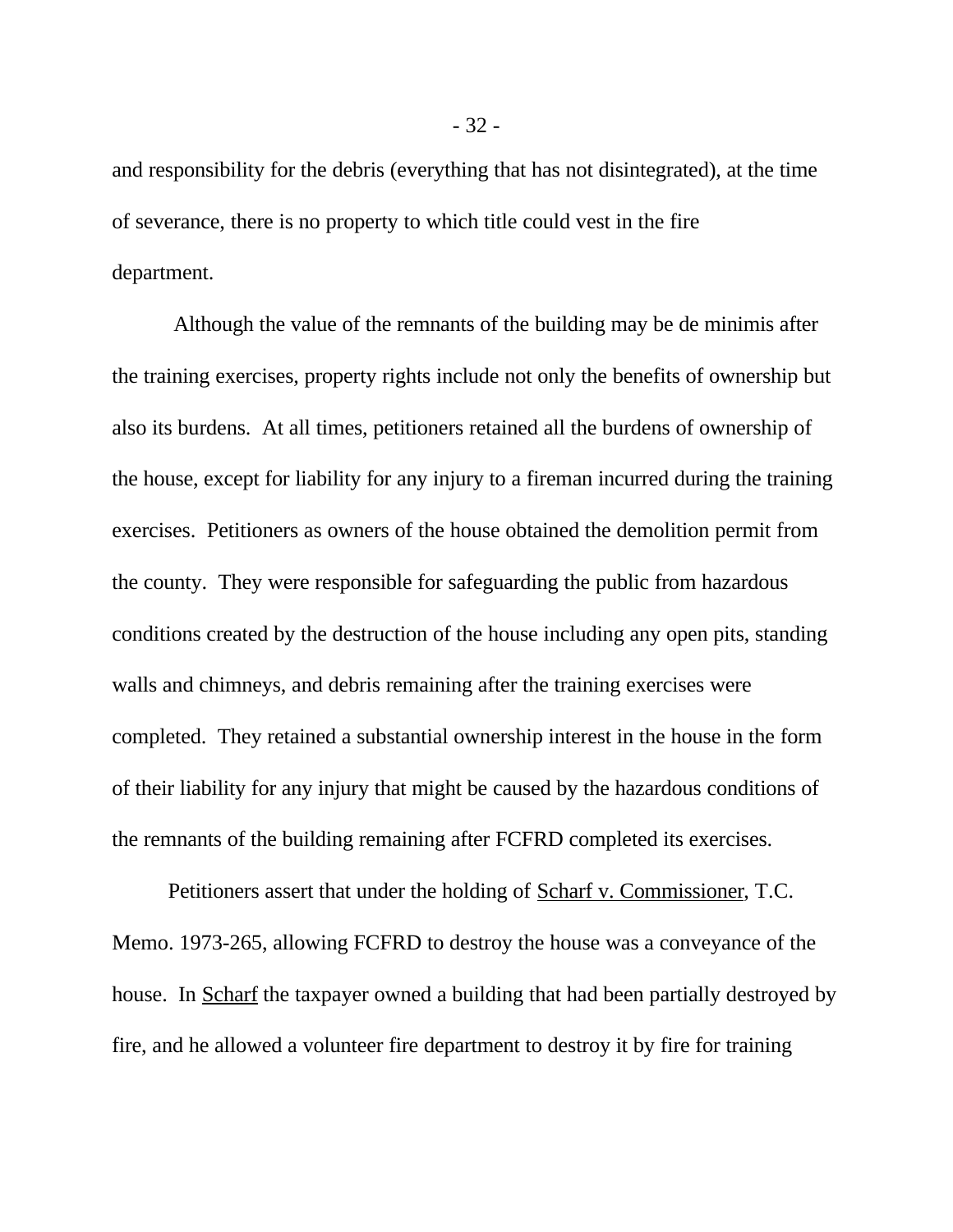purposes. Although the facts in Scharf are nearly indistinguishable from the facts in this case, petitioners' reliance on Scharf is unfounded for multiple reasons. First, in deciding the amount of the deduction in Scharf, the Court held that it was not necessary to choose between the fair market value of the building in its damaged condition and the value of the donated use of the building because the values were the same. Thus, the Court did not decide in Scharf whether the taxpayer had donated the building or just the use of the building. Second, the Court allowed a charitable contribution deduction for the donation in Scharf because it held that the public benefit of firefighter training greatly exceeded the demolition benefit received by the donor taxpayer. In Rolfs v. Commissioner, 135 T.C. 471, 487 (2010), aff'd, 668 F.3d 888 (7th Cir. 2012), we held that the public benefit standard applied in Scharf has been superseded by the quid pro quo standard established by the Supreme Court in United States v. Am. Bar Endowment, 477 U.S. 105, 118 (1986). Third, one significant and distinguishable fact in Scharf makes the opinion inapplicable here; namely, the taxpayer in Scharf made the contribution in 1967, before Congress amended section 170 to disallow a deduction for contributions of partial interests in property. The amendment to section 170 makes Scharf inapplicable to contributions made after 1969.

- 33 -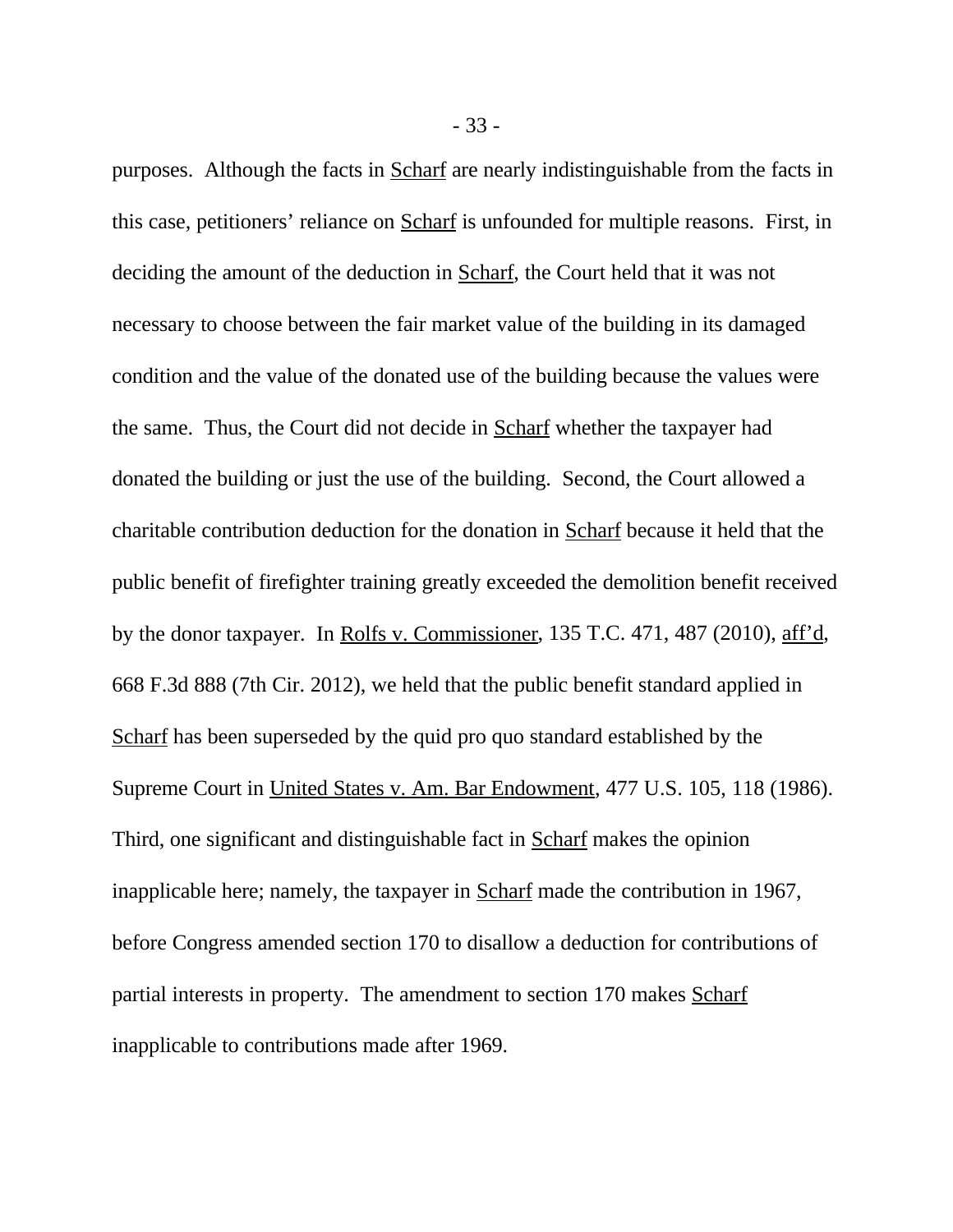We hold that petitioners did not contribute the house or an undivided interest in the Vienna property to the FCFRD.

#### 2. Remainder Interest in a Personal Residence

A remainder is a future interest in property "limited in favor of a transferee in such manner that it can become a present interest upon the expiration of all prior interests simultaneously created". 2 Restatement, Property, sec. 156 (1936). A vested remainder ripens into title in fee upon the death of the life tenant. See, e.g., Miller v. Citizens Nat'l Bank, 60 S.E.2d 868, 870 (Va. 1950). When a taxpayer grants a fire department a license to conduct training exercises on his land and destroy the house situated thereon during the exercise, the fire department does not receive a remainder interest, or any other interest, in the house.

 Additionally, in the case at hand, petitioners never used the house as their personal residence before FCFRD destroyed it while conducting its training exercises. See sec. 1.170A-7(b)(3), Income Tax Regs.; see also Estate of Brock v. Commissioner, 71 T.C. 901, 906-907 (1979), aff'd, 630 F.2d 368 (5th Cir. 1980).

We hold that petitioners did not contribute a remainder interest in a personal residence to FCFRD.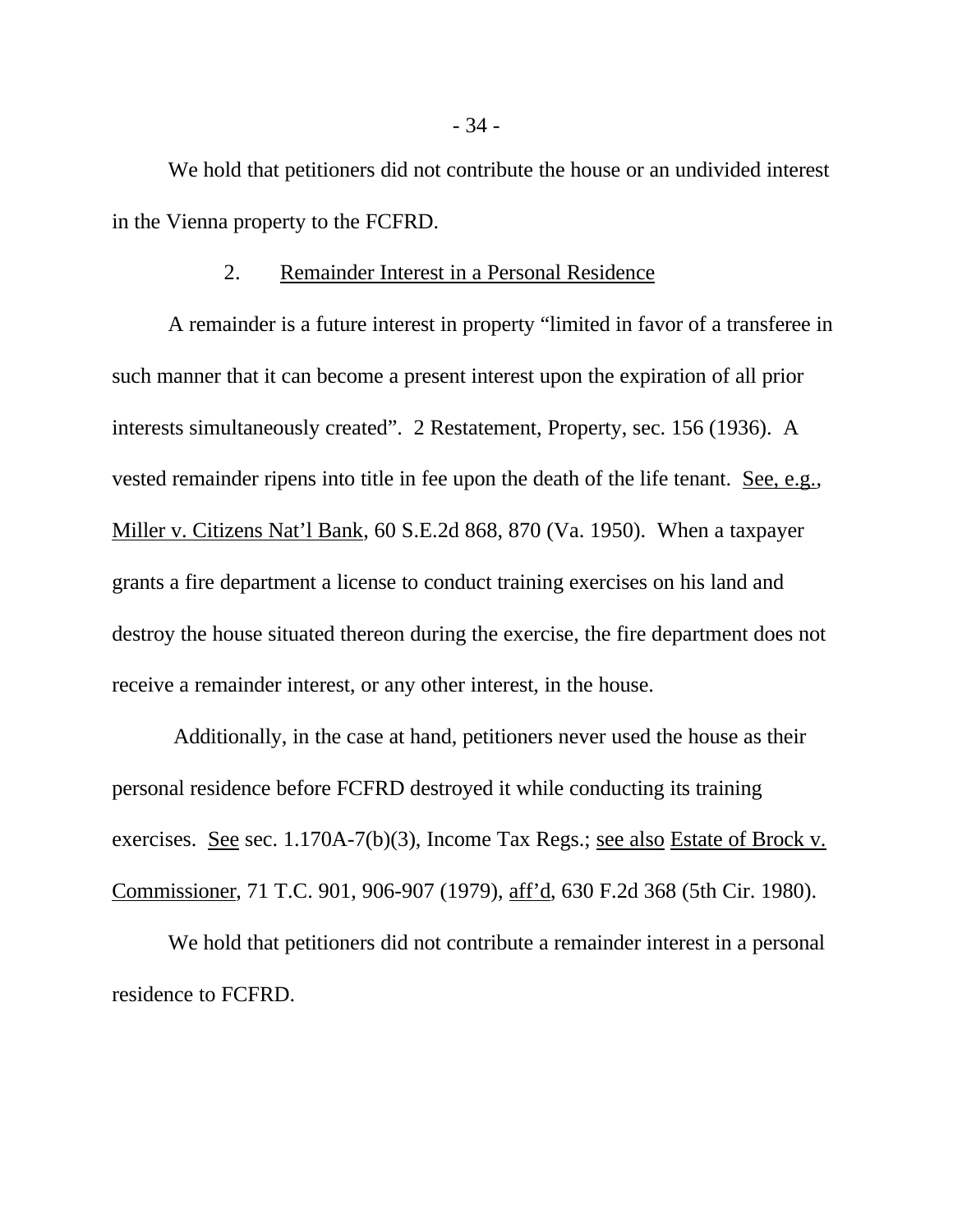### 3. Qualified Conservation Contribution

A qualified conservation contribution is a contribution of a qualified real property interest to a qualified organization exclusively for conservation purposes. Sec. 170(h)(1). Section 170(h)(4)(A) generally provides that a contribution is for a conservation purpose if it: (1) preserves land for outdoor recreation by, or the education of, the general public, (2) protects a relatively natural habitat of fish, wildlife, or plants, or similar ecosystem, (3) preserves open space for the scenic enjoyment of the general public or pursuant to a Federal, State, or local governmental conservation policy, and this preservation will yield a significant public benefit, or (4) preserves a historically important land area or a certified historic structure. See also sec. 1.170A-14(d)(1), Income Tax Regs. A contribution of a qualified real property interest may be exclusively for conservation purposes only if it is protected in perpetuity. Sec.  $170(h)(5)(A)$ . We recognize that contribution of a taxpayer's house to a volunteer fire department for destruction by burning during training exercises provides valuable training experience for the volunteer firefighters that serves to further the protection of property. However, that is not a conservation purpose for purposes of section 170.

We hold that petitioners did not make a qualified conservation contribution to FCFRD.

- 35 -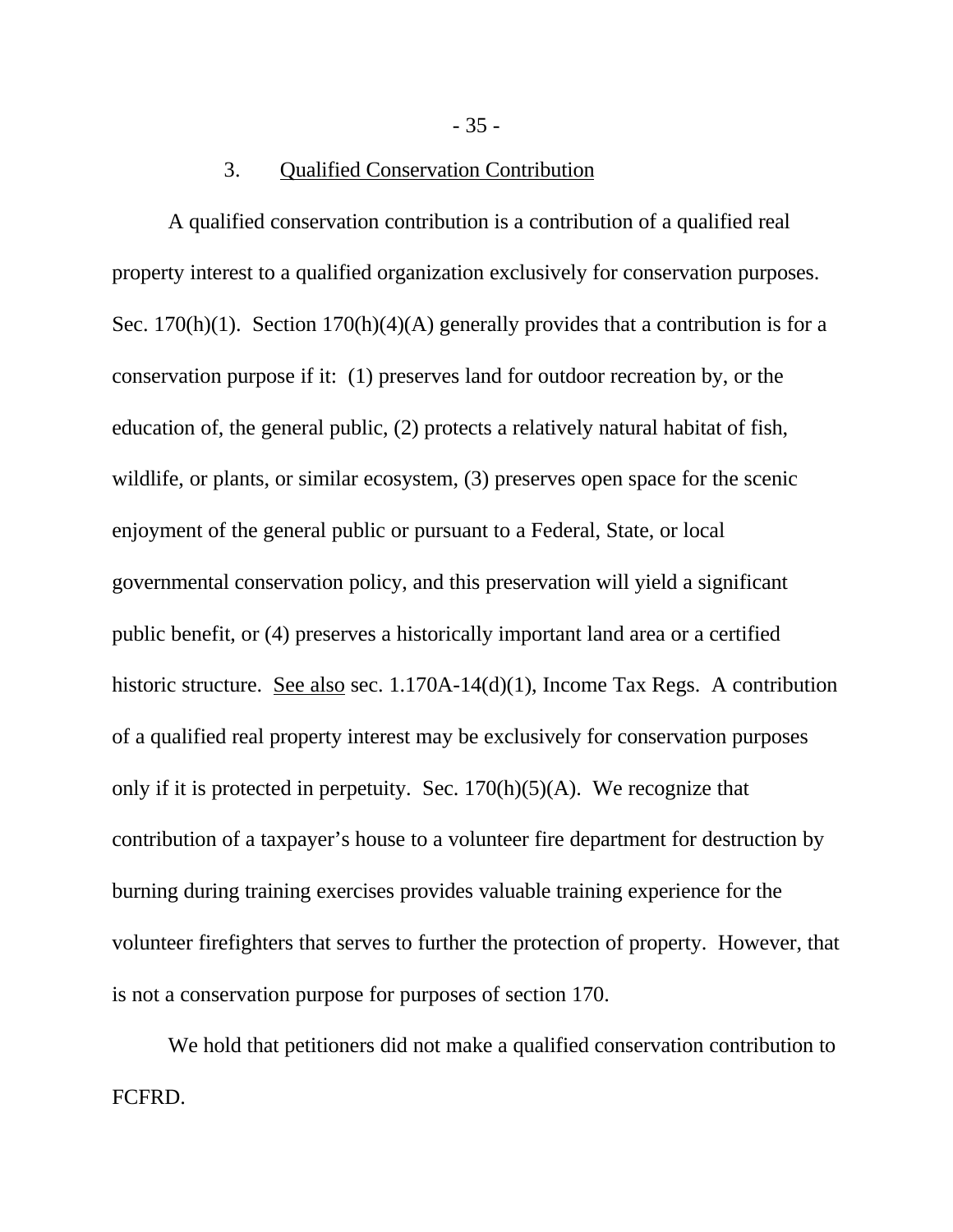#### D. Conclusion

As with this case, taxpayers usually grant a fire department license to destroy a building on their land because they wish to have it removed from the land, either to increase the value of the land (Scharf) or so that they may construct a new building on the land (Rolfs). The Court of Appeals for the Seventh Circuit accurately described such donations as follows: "The taxpayers here gave away only the right to come onto their property and demolish their house, a service for which they otherwise would have paid a substantial sum." Rolfs v. Commissioner, 668 F.3d at 895. The taxpayers retain all property rights appertaining to the building. See id. ("None of the value of the house, as a house, was actually given away."). Such taxpayers, including petitioners, give only the use of their property to the fire department.<sup>21</sup> Section 170(f) denies them a charitable contribution deduction for the

(continued...)

 $21$ This is consistent with the following explanation in Fairfax County Fire and Rescue Acquired Structure Powerpoint published on the Internet at www.fairfaxcounty.gov/fr/academy/Acquired\_Structure\_Powerpoint.pdf, of which we take judicial notice:

When a property owner <u>loans</u> their property to the program for training, they are performing a valuable service to their community. \* \* \*

Each property that is offered to the program must meet extensive requirements prior to acceptance and utilization (e.g. acquiring the appropriate permits, the structural stability assessment, asbestos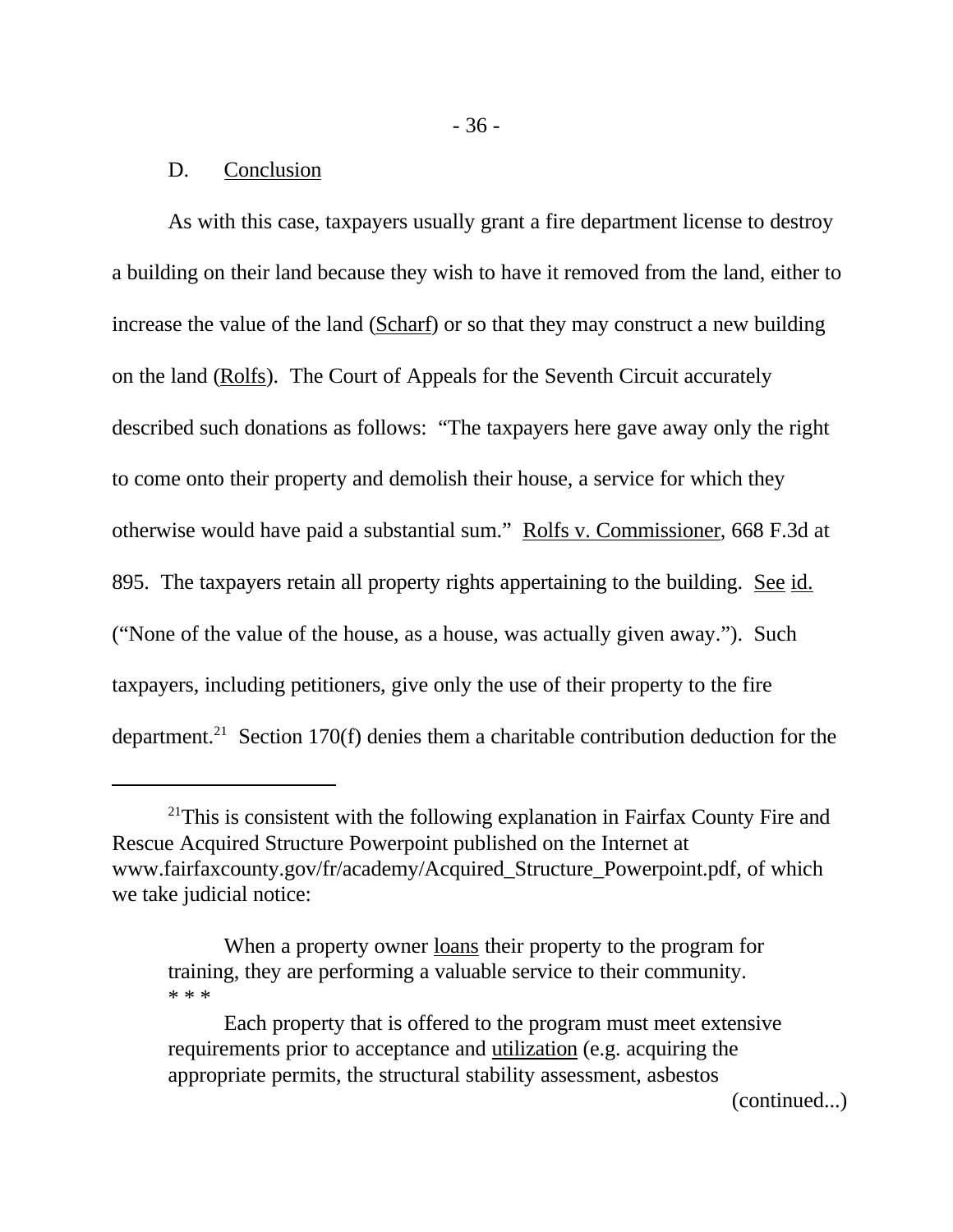contribution of the use of their property regardless of the value of that use or the fact that the value of the debris remaining after the training exercises was de minimis.<sup>22</sup> Cf. Logan v. Commissioner, T.C. Memo. 1994-445. We hold that petitioners are not entitled to any deduction for their granting FCFRD the right to conduct training exercises on the Vienna property and to destroy the house by burning during those exercises.

For live burn training, the structures are not completely burned to the ground and remain the responsibility of the property owner for demolition and removal. [Emphasis added.]

<sup>22</sup>In Rolfs v. Commissioner, 135 T.C. 471 (2010), aff'd, 668 F.3d 888 (7th Cir. 2012), we held that the taxpayers did not make a charitable contribution because they did not prove that the value of the house (taking into account the requirement that it be destroyed) exceeded the substantial benefit they received in the form of demolition services. In affirming this Court, the Court of Appeals opined: "Perhaps the best 'comparable sales' comparison might have been the price paid by the fire department to rent a burn tower for the length of time the department conducted exercises in and around the lake house, but there is no such evidence here." Rolfs v. Commissioner, 668 F.3d at 895. However, the Court of Appeals held that the taxpayers gave away only the right to come onto their property and demolish their house. Id. Where only the use of the taxpayers' property is donated, a charitable contribution deduction is denied by sec. 170(f)(3) and the value of the contribution is irrelevant.

 $21$ (...continued)

free inspection, and confirmation that utilities have been disconnected).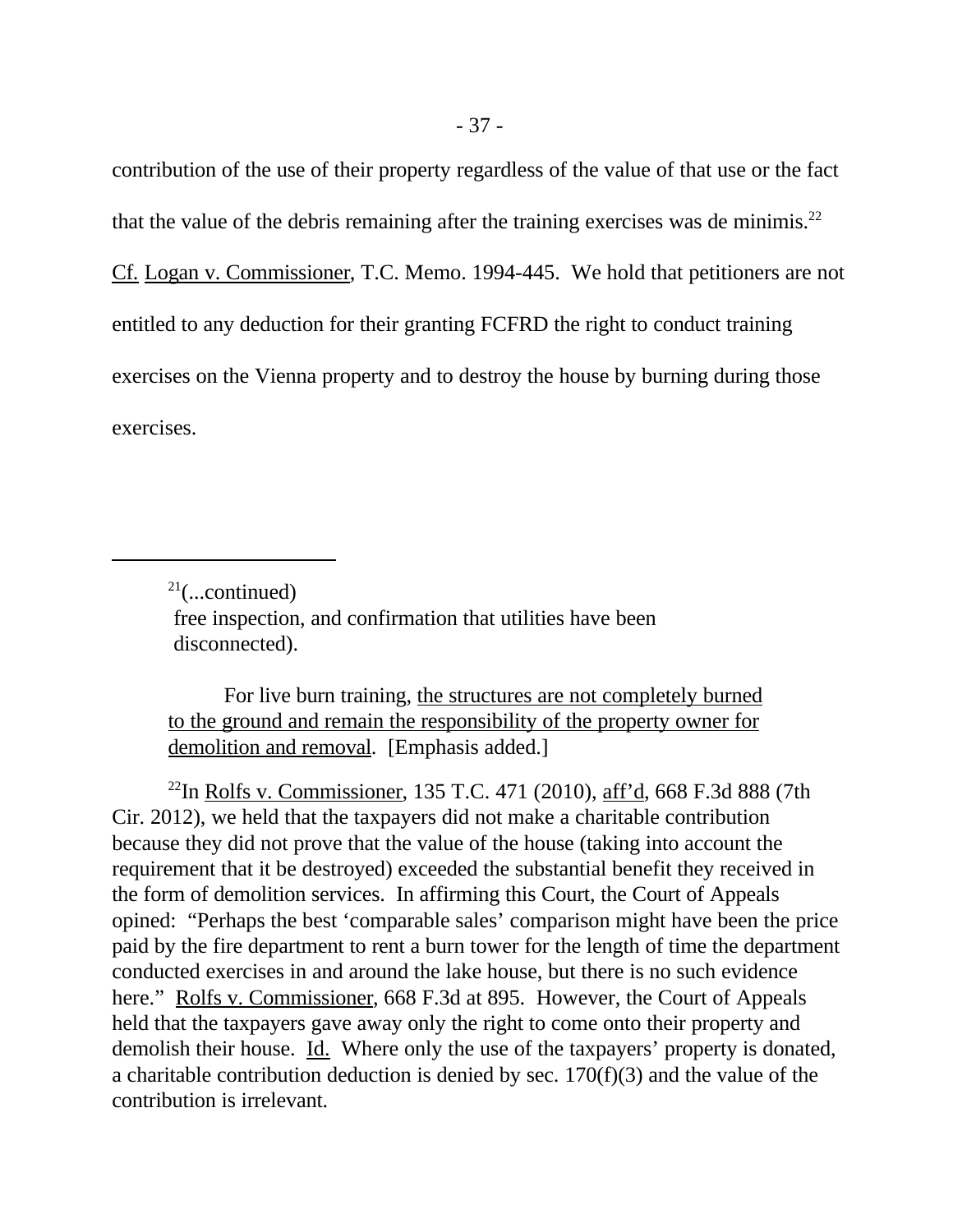#### II. Accuracy-Related Penalties

Respondent determined that petitioners are liable for an accuracy-related penalty under section  $6662(a)$  and  $(b)(1)$  and  $(2)$  for negligence and substantial understatement of income tax. Under section 6664(c), however, generally no penalty is imposed under section 6662 with respect to any portion of an underpayment if it is shown that there was reasonable cause for such portion and that the taxpayer acted in good faith with respect to such portion. The determination of whether a taxpayer acted with reasonable cause and in good faith "is made on a case-by-base basis, taking into account all pertinent facts and circumstances." Sec. 1.6664-4(b)(1), Income Tax Regs.

When petitioners filed their return, the legal issues raised by their charitable contribution deduction claim were not settled. Importantly, in Scharf v. Commissioner, T.C. Memo. 1973-265, this Court held that a charitable contribution deduction was available for the donation of a building to a volunteer fire department for demolition in firefighter training exercises. The donation in Scharf was made in 1967 before Congress amended section 170 to disallow a charitable contribution deduction for the contribution of a partial interest in property, and the standard applied in Scharf was subsequently superseded by the quid pro quo standard for charitable contribution deductions established by the Supreme Court in Am. Bar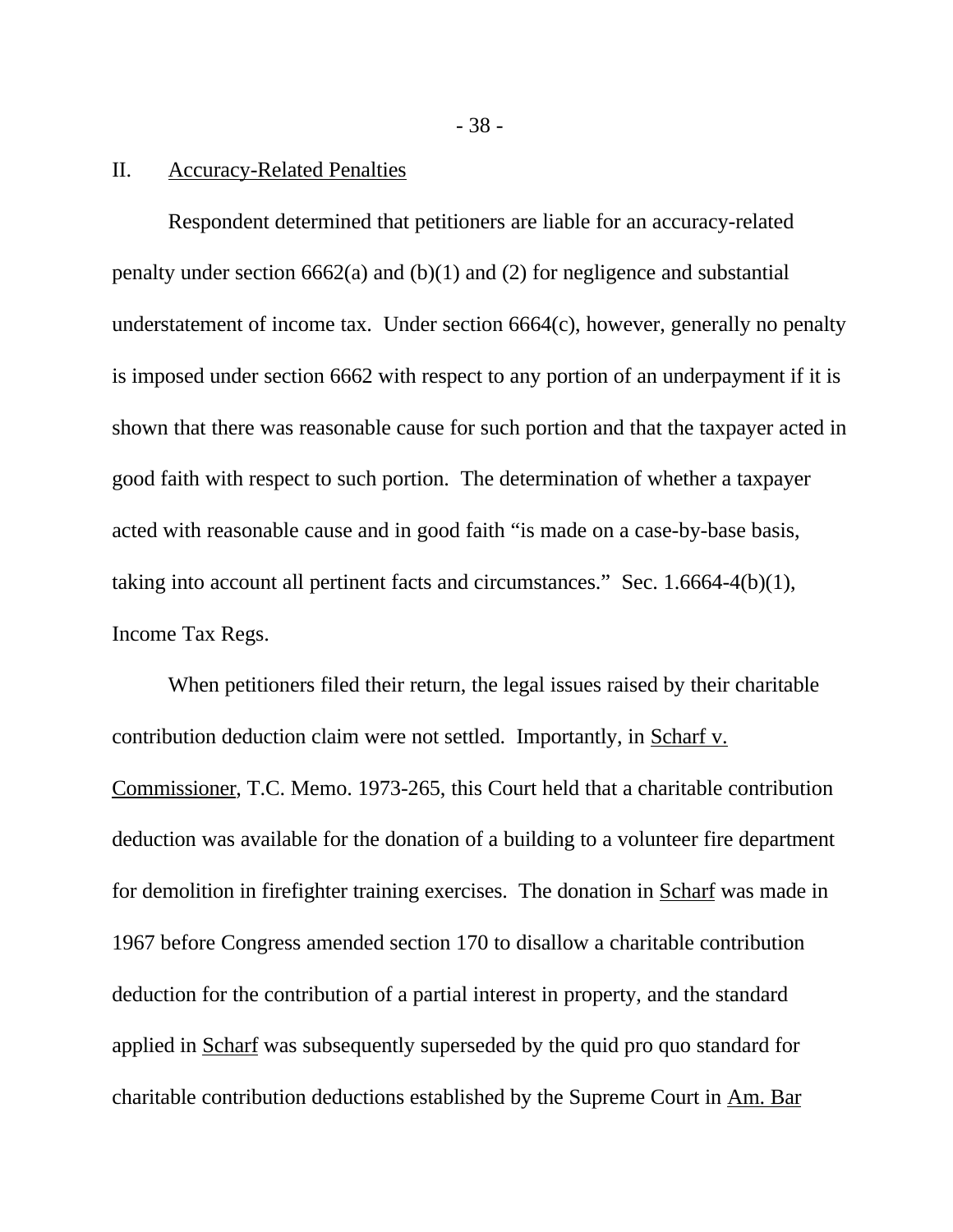Endowment, 477 U.S. 105. No Federal court had reconsidered or questioned Scharf until 2010 when this Court issued Rolfs v. Commissioner, 135 T.C. 471, wherein we applied the quid pro quo standard.<sup>23</sup> In Rolfs we held the taxpayers had not made a charitable contribution because they received a substantial benefit in the form of demolition services, the value of which exceeded the value of the interest in the house donated. We did not decide whether section 170(f)(3) applied.

Given all the facts and circumstances, including the uncertain state of the law, we find that petitioners acted with reasonable cause and in good faith. Therefore, we hold that they are not liable for any penalty under section 6662.

<sup>&</sup>lt;sup>23</sup>We have found only two other cases involving the contribution of a building to a fire department for training purposes made after the amendment to sec. 170. In each case the taxpayers were not entitled to a deduction for the contribution regardless of whether the building was part of the land. In the first case, Lawver v. Commissioner, T.C. Memo. 1981-192, this Court held that the taxpayer was allowed a deduction for the loss on the building which precluded an additional deduction for the donation to the fire department. In Hendrix v. United States, 106 A.F.T.R.2d (RIA) 2010-5373, 2010-2 U.S. Tax Cas. (CCH) para. 50,541, 2010 WL 2900391 (S.D. Ohio 2010), the U.S. District Court for the Southern District of Ohio held that the taxpayers were not entitled to the deduction because they did not obtain a qualified appraisal and attach it to their tax return as required by sec.  $170(f)(11)(C)$ .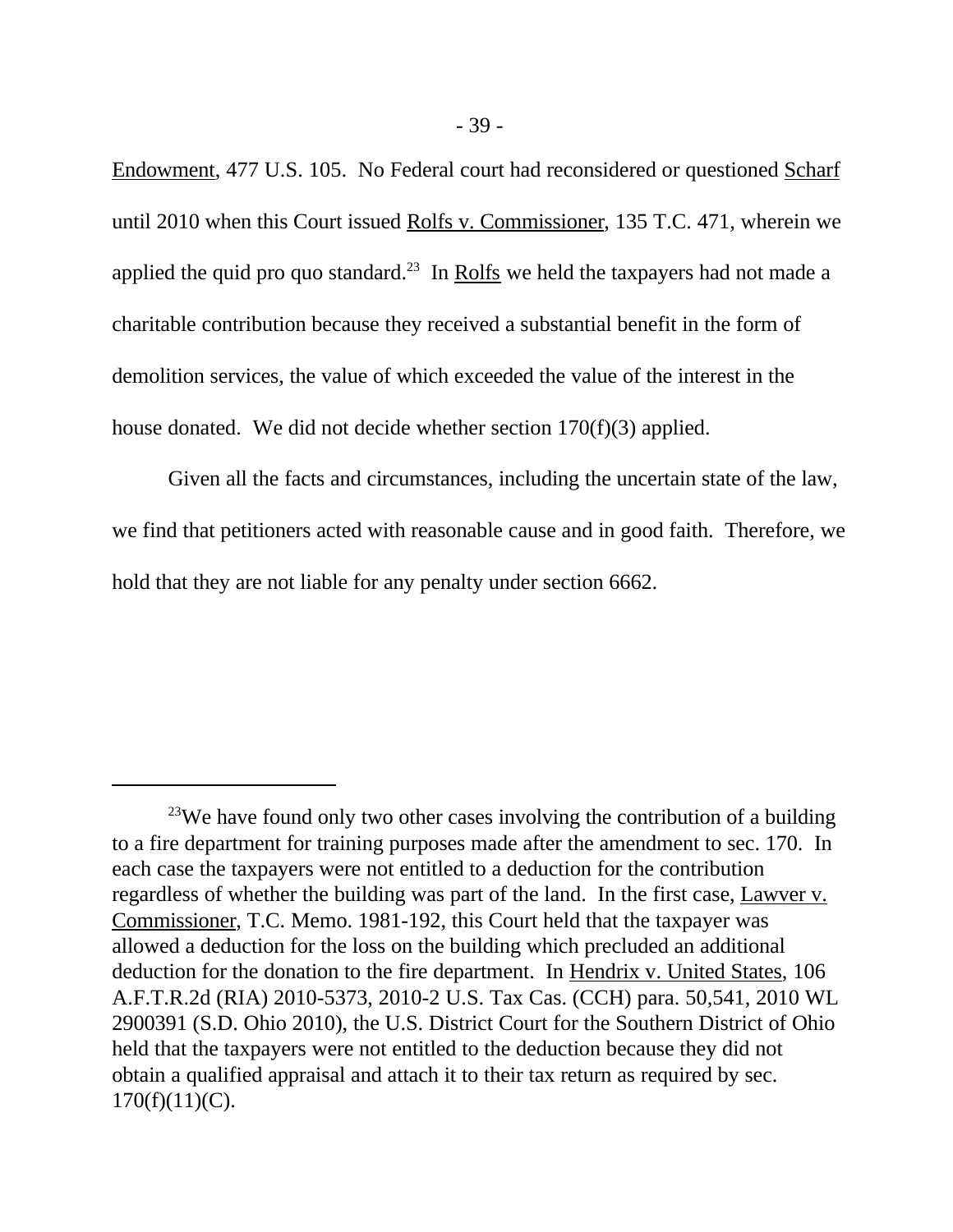Respondent is entitled to summary judgment only on the charitable contribution issue. We have ruled in petitioners' favor on the penalty issue, and there are no other issues to be decided in this case.

Accordingly,

An appropriate order will be

issued, and decision will be entered

under Rule 155.

Reviewed by the Court.

COLVIN, COHEN, VASQUEZ, THORNTON, MARVEL, GUSTAFSON, and MORRISON, JJ., agree with this opinion of the Court.

PARIS, J., concurs in the result only.

KERRIGAN, J., dissents.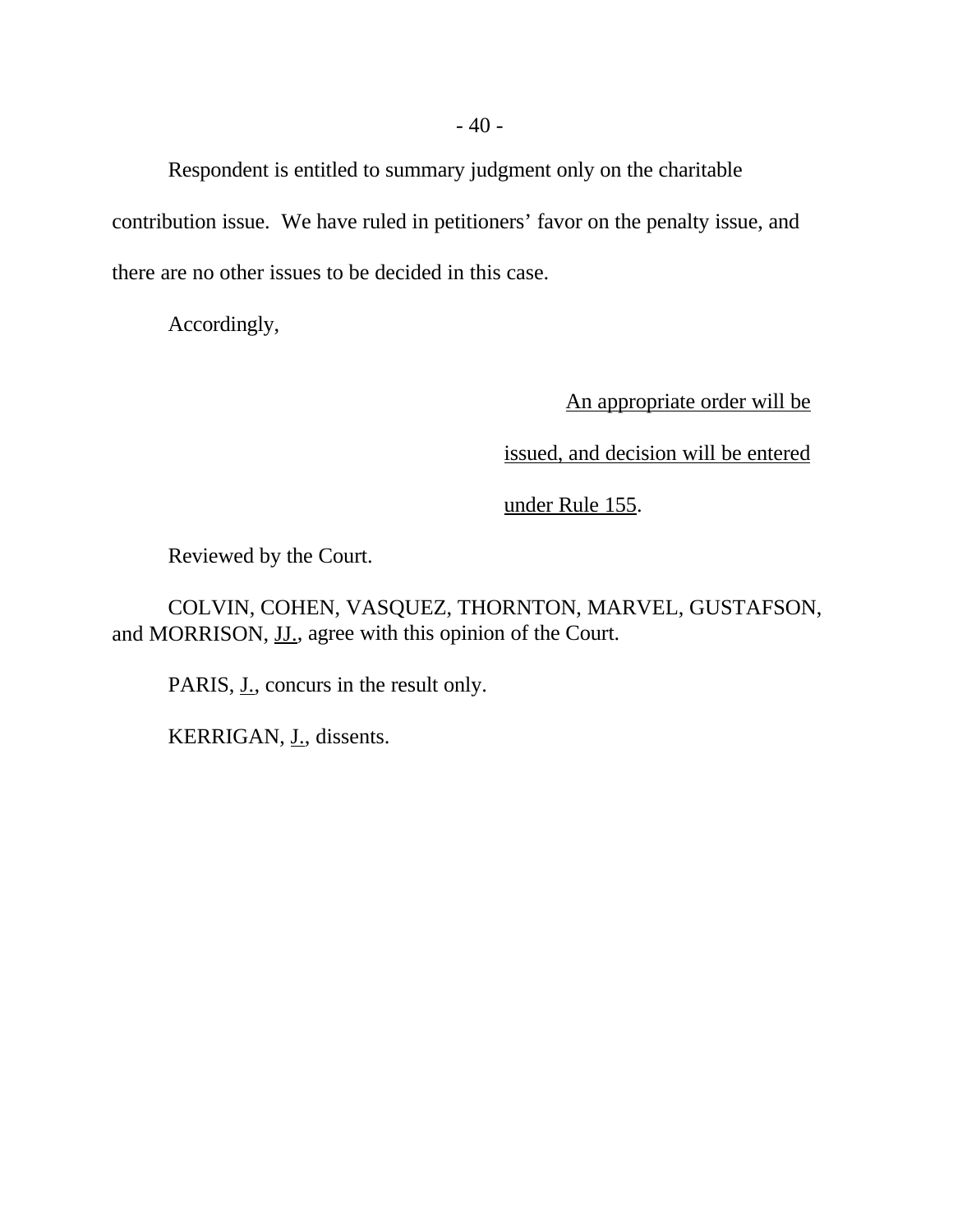#### APPENDIX A

The following cases show that fixtures are considered part of the land under the common law in all 50 States: Sycamore Mgmt. Grp., LLC v. Coosa Cable Co., Inc., 42 So.3d 90, 93 (Ala. 2010); K & L Distribs., Inc. v. Kelly Elec., Inc., 908 P.2d 429, 432 (Alaska 1995); Fish v. Valley Nat'l Bank of Phoenix, 167 P.2d 107, 111 (Ariz. 1946); Ozark v. Adams, 83 S.W. 920, 921 (Ark. 1904); R. Barcroft & Sons Co. v. Cullen, 20 P.2d 665, (Ca. 1933); Rare Metals Min. & Mill. Co. v. W. Colo. Power Co., 213 P. 124 (Colo. 1923); Merritt-Chapman & Scott Corp. v. Mauro, 368 A.2d 44, 47 (Conn. 1976); Della Corp. v. Diamond, 210 A.2d 847, 850 (Del. 1965); Burbridge v. Therrell, 148 So. 204, 206 (Fla. 1933); Nat'l Cmty. Builders, Inc. v. Citizens & So. Nat'l Bank, 207 S.E.2d 510, 512 (Ga. 1974); Ahoi v. Pacheco, 1914 WL 1743, at \*1 (Haw. Terr. 1914); Beeler v. C.C. Mercantile Co., 70 P. 943 (Idaho 1902); White Way Elec. Sign & Maint. Co. v. Chi. Title & Trust Co., 14 N.E.2d 839, 841 (Ill. 1938); State ex. rel. Green v. Gibson Circuit Court, 206 N.E.2d 135, 138 (Ind. 1965); Ford v. Venard; 340 N.W.2d 270 (Iowa 1983); Blankenship v. School Dist. No. 28 of Wyandotte Cnty., 15 P.2d 438, 439 (Kan. 1932); Tarter v. Turpin, 291 S.W.2d 547 (Ky. 1956); Prevot v. Courtney, 129 So.2d 1, 3 (La. 1961); Searle v. Town of Bucksport, 3 A.3d 390, 396 (Me. 2010); Supervisor of Assessments of Anne Arundel Cnty. v. Hartge Yacht Yard, Inc., 842 A.2d 732, 738 (Md. 2004); Meeker v. Oszust, 30 N.E.2d 246 (Mass. 1940); Sequist v. Fabiano, 265 N.W. 488 (Mich. 1936); Merch. Nat'l Bank of Crookston v. Stanton, 56 N.W. 821, 822 (Minn. 1893); Connolly v. McLeod, 52 So. 2d 473, 476 (Miss. 1951); Marsh v. Spradling, 537 S.W.2d 402, 404 (Mo. 1976); Grinde v. Tindall, 562 P.2d 818 (Mont. 1977); Fuel Exploration, Inc. v. Novotny, 374 N.W.2d 838, 842 (Neb. 1985); Flyge v. Flynn, 166 P.2d 539, 552 (Nev. 1946); New England Tel. & Tel. Co. v. City of Franklin, 685 A.2d 913 (N.H. 1996); Gen. Motors Corp. v. City of Linden, 696 A.2d 683 (N.J. 1997); Garrison Gen. Tire Serv., Inc. v. Montgomery, 404 P.2d 143 (N.M. 1965); Marraro v. State, 189 N.E.2d 606, 610 (N.Y. 1963); Lee-Moore Oil Co. v. Cleary, 245 S.E.2d 720, 722 (N.C. 1978); Strobel v. Northwest G. F. Mut. Ins. Co., 152 N.W.2d 794, 796 (N.D. 1967); Masheter v. Boehm, 307 N.E.2d 533 (Ohio 1974); Akers v. Hintergardt, 203 P.2d 883, 884 (Okla. 1949); First State & Sav. Bank v. Oliver, 198 P. 920 (Or. 1921); First Nat'l Bank of Mount Carmel v. Reichneder, 91 A.2d 277, 280 (Pa. 1952); Butler v. Butler's Diner, Inc., 98 A.2d 875, 876 (R.I. 1953); Carroll v. Britt, 86 S.E.2d 612 (S.C. 1955); Killian v. Hubbard, 9 N.W.2d 700 (S.D. 1943); Knoxville Gas Co. v. W. I. Kirby & Sons, 32 S.W.2d 1054 (Tenn. 1930); O'Neil v. Quilter, 234 S.W. 528 (Tex. 1921); Couch v. Welsh, 66 P. 600 (Utah 1901); Sherburne Corp. v. Town of Sherburne, 207 A.2d 125, 127 (Vt. 1965); Island Cnty. v. Dillingham Dev. Co., 662 P.2d 32 (Wash. 1983); Ohio Cellular RSA Ltd. P'ship v. Bd. of Pub. Works of State of W.Va., 481 S.E.2d 722, 727 (W.Va. 1996); Milburn By-Prod. Coal Co. v. Eagle Land Co., 93 S.E.2d 231 (W.Va. 1956); Premonstratensian Fathers v. Badger Mut. Ins. Co., 175 N.W.2d 237 (Wis. 1970); Wyo. State Farm Loan Board v. FCSCC, 759 P.2d 1230 (Wyo. 1988).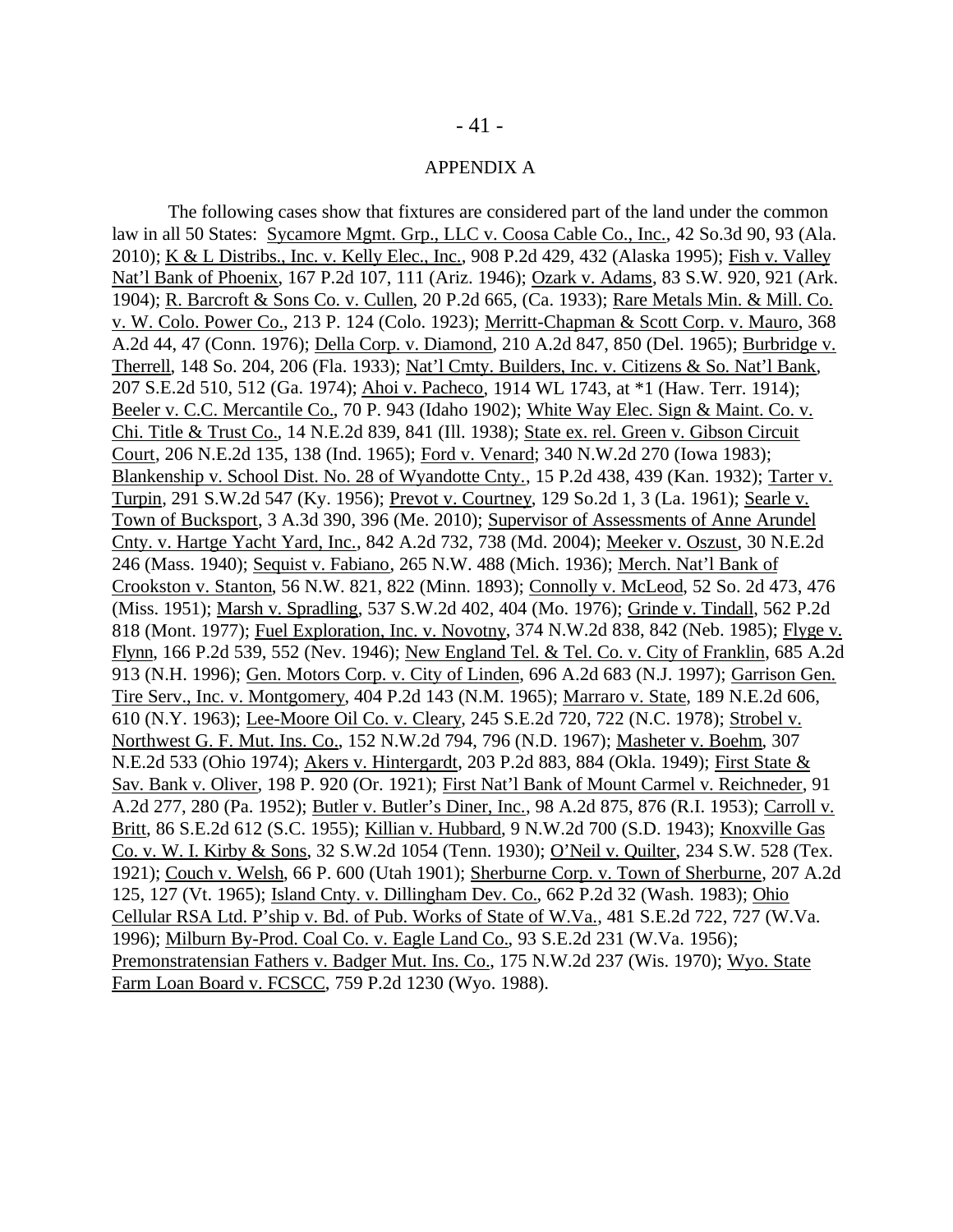#### APPENDIX B

The following cases indicate that, consistent with the common law in Virginia as set forth in Bunn v. Offutt, 222 S.E.2d 522 (Va. 1976), a license does not convey an interest in the property under the common law in the 49 remaining states (listed alphabetically) and the District of Columbia: Davis v. Miller Brent Lumber Co., 44 So. 639 (Ala. 1907); Laverty v. Alaska R.R. Corp. 13 P.3d 725, 735 (Alaska 2000); Charlebois v. Renaud, 300 P. 190 (Ariz. 1931); Harbottle v. Cent. Coal & Coke Co., 203 S.W. 1044 (Ark. 1918); Radke v. Union Pac. R. Co., 334 P.2d 1077 (Colo. 1959); Bland v. Bregman, 192 A. 703, 705 (Conn. 1937); Timmons v. Cropper, 172 A.2d 757 (Del.Ch. 1961); Beckett v. City of Paris Dry Goods Co., 96 P.2d 122 (Cal. 1939); Burdine v. Sewell, 109 So. 648 (Fla. 1926); Henson v. Airways Serv., Inc., 136 S.E.2d 747 (Ga. 1964); Kiehm v. Adams, 126 P.3d 339 (Haw. 2005); Shultz v. Atkins, 554 P.2d 948 (Idaho 1976); Cook v. Univ. Plaza, 427 N.E.2d 405 (Ill. App. Ct. 1981) (citing Holladay v. Chi. Arc Light & Power Co., 55 Ill. App. 463 (1st Dist. 1894)); One Dupont Centre, LLC v. Dupont Auburn, LLC, 819 N.E.2d 507, 513-514 (Ind. Ct. App. 2004); Baker v. Kenney, 124 N.W. 901 (Iowa 1910); Denver Nat'l Bank of Denver, Colo. v. State Comm'n of Revenue, 272 P.2d 1070 (Kan. 1954); Polley v. Ford, 227 S.W. 1007 (Ky. 1921); Blackshear v. Hood, 45 So. 957 (La. 1908; Benham v. Morton & Furbish Agency, 929 A.2d 471, 475 (Me. 2007); Condry v. Laurie, 41 A.2d 66 (Md. 1945); Baseball Publ'g Co. v. Bruton, 18 N.E.2d 362 (Mass. 1938); Kitchen v. Kitchen, 641 N.W.2d 245, 249 (Mich. 2002); Hotel Markham v. Patterson, 32 So. 2d 255 (Miss. 1947); Kuhlman v. Stewart, 221 S.W. 31 (Mo. 1920); Johnson v. Skillman, 12 N.W. 149 (Minn. 1882); Herigstad v. Hardrock Oil Co., 52 P.2d 171 (Mont. 1935); Brown Cnty. Agric. Soc'y, Inc. v. Brown Cnty. Bd. of Equalization, 660 N.W.2d 518 (Neb. App. Ct. 2003); Paul v. Cragna, 59 P. 857 (Nev. 1900); Houston v. Laffee, 46 N.H. 505, 1866 WL 1951 (1866); Mandia v. Applegate, 708 A.2d 1211 (N.J. Super. Ct. App. Div. 1998); Bd. of Cnty. Comm'rs of Dona Ana Cnty. v. Sykes, 394 P.2d 278 (N.M. 1964); Cahoon v. Bayard, 25 N.E. 376 (N.Y. 1890); Moon v. Central Builders, Inc., 310 S.E.2d 390 (N.C. Ct. App. 1984); Lee v. N. D. Park Serv., 262 N.W.2d 467 (N.D. 1977); Rodefer v. Pittsburg, O. V. & C. Rd. Co., 74 N.E. 183, 185-186 (Ohio 1905); McKenna v. Williams, 167 P.2d 368, 370 (Okla. 1946); McCarthy v. Kiernan, 245 P. 727 (Or. 1926); Baldwin v. Taylor, 31 A. 250 (Pa. 1895); Fish v. Capwell, 29 A. 840 (R.I. 1894); Briarcliffe Acres v. Briarcliffe Realty Co., 206 S.E.2d 886 (S.C. 1974); Polk v. Carney, 112 N.W. 147 (S.D. 1907); Harris v. Miller,19 Tenn. 158, 1838 WL 1108 (Tenn. 1838); Settegast v. Foley Bros. Dry Goods Co., 270 S.W. 1014, 1016 (Tex. 1925); Kennedy v. Combined Metals Reduction Co., 51 P.2d 1064 (Utah 1935); Price v. Rowell, 159 A.2d 622 (Vt. 1960); Bakke v. Columbia Valley Lumber Co., 298 P.2d 849 (Wash. 1956); Campbell Brown & Co. v. Elkins, 93 S.E.2d 248 (W.Va. 1956); French v. Owen, 2 Wis. 250, 1853 WL 1760 (Wis. 1853); Seven Lakes Dev. Co., L.L.C. v. Maxson, 144 P.3d 1239 (Wyo. 2006); Jackson v. Emmons, 19 App. D.C. 250, 254, 1902 WL 19620 (D.C. 1902).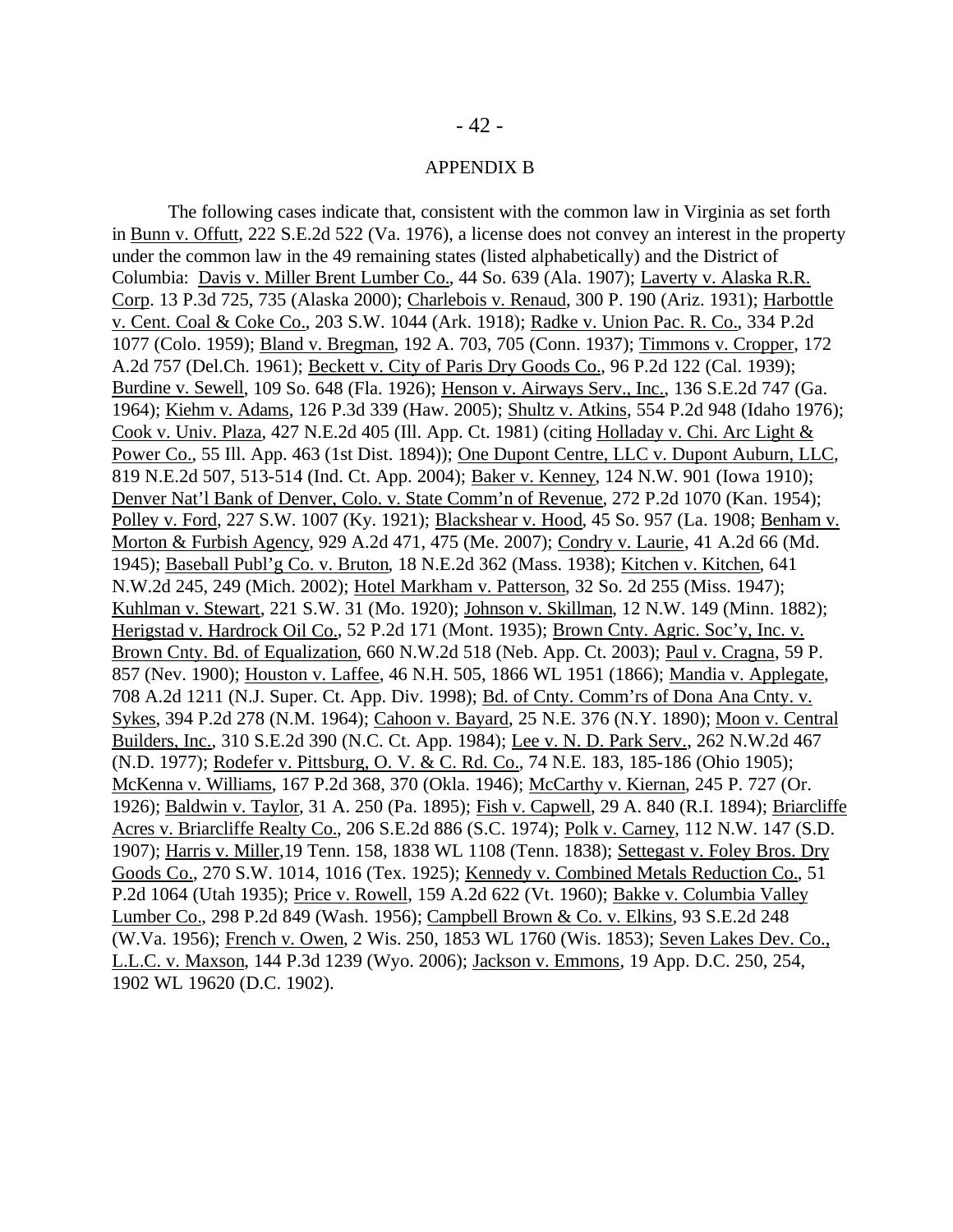GALE, <u>J</u>., dissenting: The opinion of the Court holds that petitioners' grant of permission to the local fire department to destroy the house on their property merely granted a license to use the house, making it a contribution of less than their entire interest in the house, disallowed under section 170(f)(3) because it did not constitute a contribution of an undivided portion of their entire interest in the property as provided in section 170(f)(3)(B)(ii). I disagree. Petitioners' grant of permission to destroy conveyed more than a license to use the house. When an owner of property grants a license for its use, that grant necessarily includes the premise that the property will be returned to the owner when the licensed use terminates, subject to ordinary wear and tear. Permission to destroy eliminates that premise and upon destruction the property interests formerly held by the owner are transferred to the licensee with such permission.

Here, the fire department's destruction of the house severed it from the land (as the opinion of the Court concedes, see op. Ct. p. 31) pursuant to petitioners' written permission and thus rendered the structure personal property. See 2 Tiffany Real Property sec. 623 (3d ed. 1939) (actual severance of a fixture from land converts it to personal property if the owner intends the severance to be permanent). Petitioners ceded every substantial interest they held in that personal property and at best retained only insubstantial interests (such as ownership of the post-burn debris).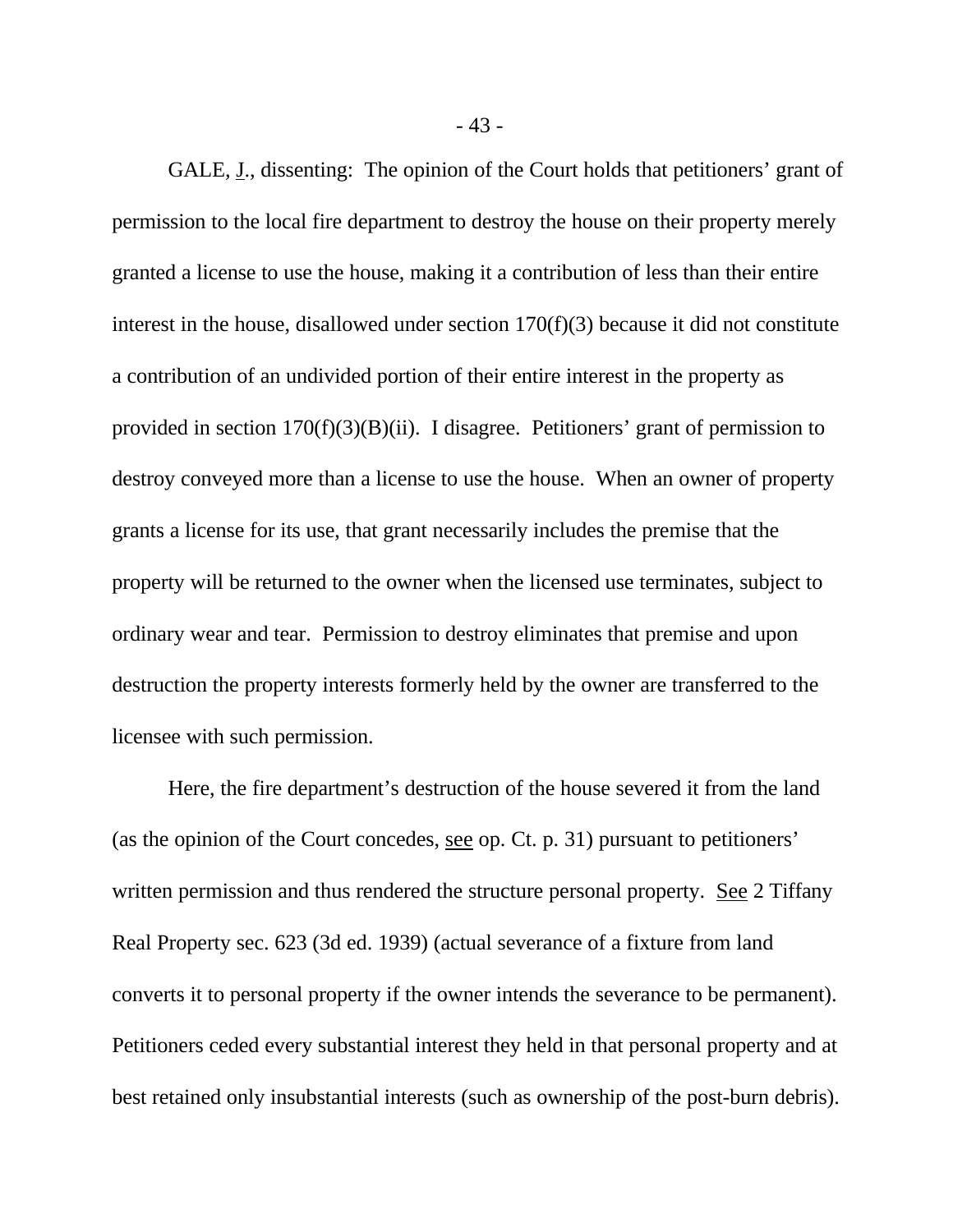They did not expect the structure to be returned to them, and it was not. As it was tangible personal property, all of petitioners' substantial property interests in the structure were consumed by the fire department when it destroyed the structure in furtherance of its training objectives.

An exception to disallowance under section  $170(f)(3)$  is made where the taxpayer makes a contribution of an undivided portion of his entire interest in property. The regulations interpret an undivided portion of a donor's entire interest as follows:

An undivided portion of a donor's entire interest in property must consist of a fraction or percentage of each and every substantial interest or right owned by the donor in such property and must extend over the entire term of the donor's interest in such property and in other property into which such property is converted.  $***$  [Sec. 1.170A-7(b)(1)(i), Income Tax Regs.; emphasis added.]

We have interpreted this "insubstantiality rule" in the regulations as permitting the retention by the donor of insubstantial interests in the donated property without triggering a disallowance of his deduction under section 170(f)(3). Stark v. Commissioner, 86 T.C. 243, 252 (1986). In Stark we held that section  $170(f)(3)$  was not triggered even though the donor of land retained the interest in all minerals and the right to mine for them, subject to certain U.S. Forest Service regulations. We reasoned that the mineral interest as so restricted was so insubstantial that the donor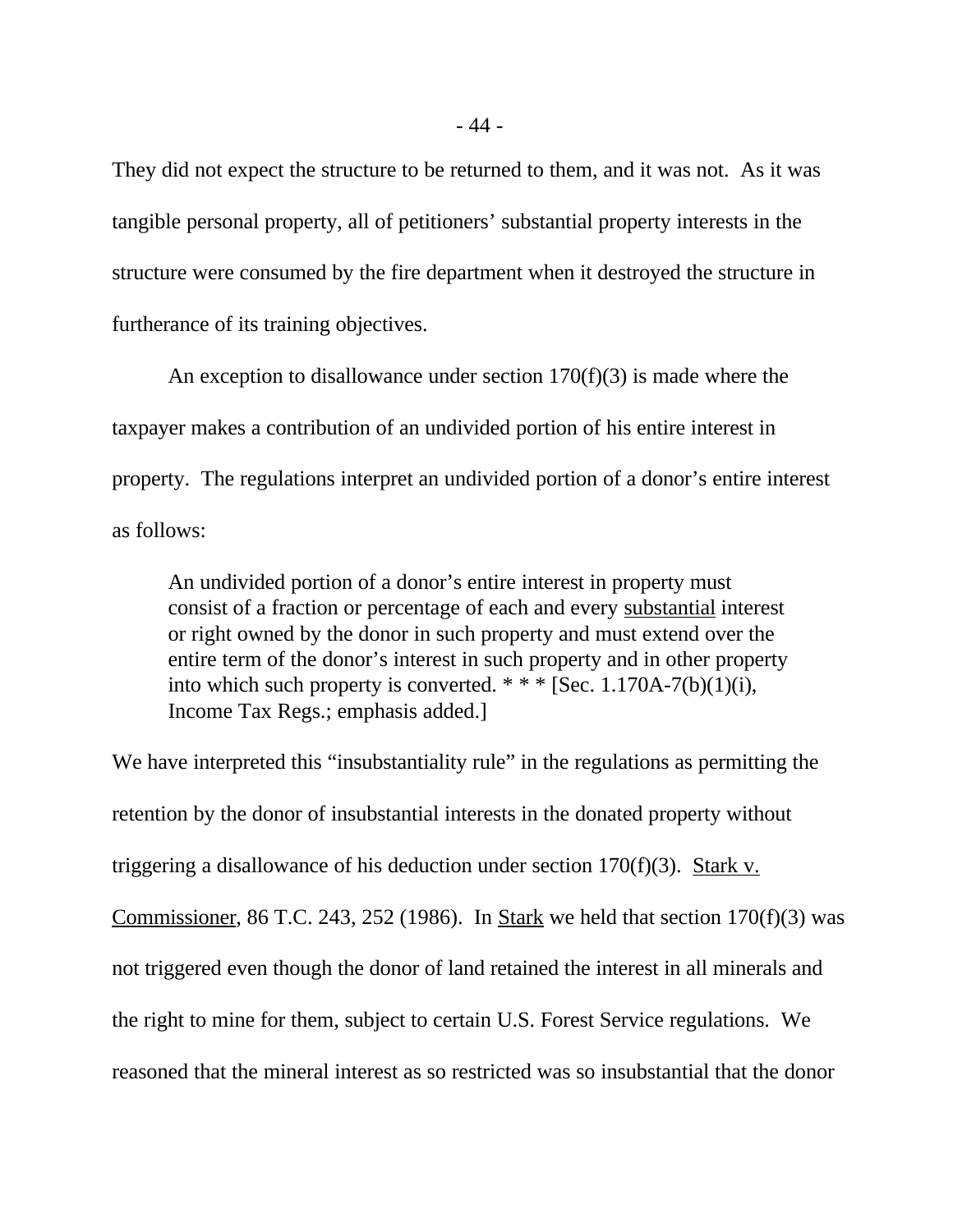had "in substance" transferred his entire interest in the land for purposes of section 170(f)(3). Id. at 252-253. The mineral interest retained by the donor was not a "'substantial interest or right'" within the meaning of section 1.170A-7(b)(1)(i), Income Tax Regs., we concluded. Id. at 255; see also Rev. Rul. 75-66, 1975-1 C.B. 85, 86 (retention of right to train hunting dogs and maintain trails for that purpose on donated land "not substantial enough to affect the deductibility of the property contributed.").

Once the fire department destroyed the structure as contemplated, petitioners retained no substantial interest in it that would trigger the section 170(f)(3) limitation on their charitable contribution deduction.<sup>1</sup> Under Virginia property law (as discussed more fully below), petitioners' written permission to enter their land and destroy the house conveyed to the fire department a property interest in the structure, effective upon its severance via demolition. The opinion of the Court contends that

<sup>&</sup>lt;sup>1</sup>The opinion of the Court appears to suggest that petitioners' donation to the fire department was of a partial interest in property for purposes of sec.  $170(f)(3)$ because the fire department did not receive the right "to sell the building with all the rights attached thereto". See op. Ct. p. 27. However the mere fact that a donee does not receive the donor's unrestricted fee simple interest in the donated property but instead receives it encumbered with restrictions does not trigger sec. 170(f)(3). See, e.g., Rev. Rul. 85-99, 1985-2 C.B. 83; G.C.M. 39380 (July 9, 1985) (sec. 170(f)(3) not triggered where donor with fee simple interest in land donates it with condition that it be used only for agricultural purposes).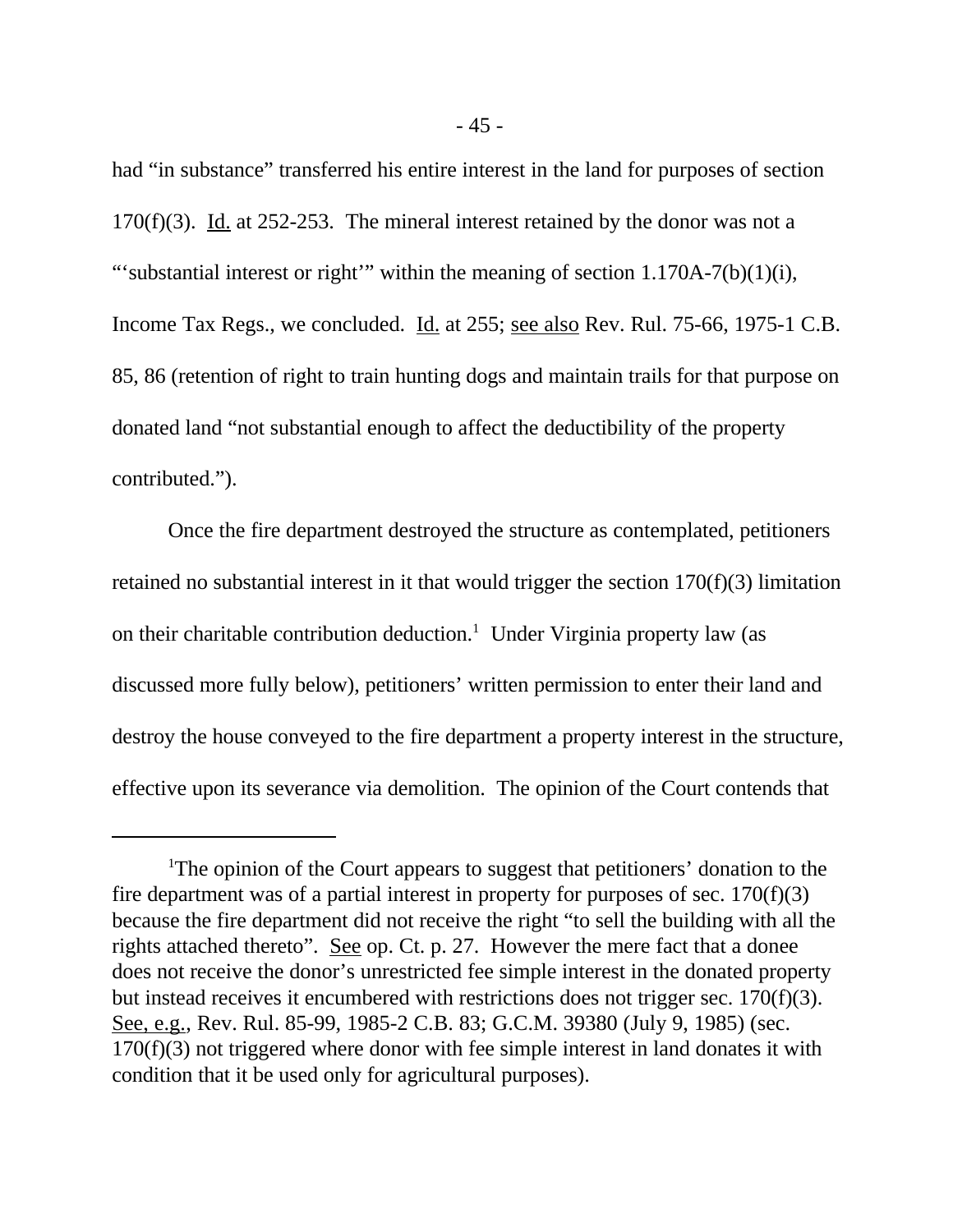petitioners nonetheless retained a substantial property interest in the house after its destruction, arguing that a property interest includes not only the benefits of ownership but also its burdens. The opinion of the Court reasons that the structure's postdemolition remnants imposed significant burdens on petitioners, such as responsibility for clearing debris and liability for injury from hazardous conditions created by the remnants. Petitioners shoulder the liability for such hazardous conditions, however, as owners of the land from which the house was severed. All substantial property interests of an owner in his structure are eliminated when the structure is demolished.

The contention of the opinion of the Court that petitioners merely gave a license also does not account fully for applicable Virginia property law. The opinion of the Court contends that petitioners never transferred any property interest in the house to the fire department but instead granted only a revocable license to use it. The opinion of the Court cites Bostic v. Bostic, 99 S.E.2d 591 (Va. 1957), and Young v. Young, 63 S.E. 748 (Va. 1909), in an effort to show that under Virginia property law petitioners' grant of permission to destroy the house would be construed as a mere license to use that did not convey any property interest in the house. In Bostic, the Virginia Supreme Court of Appeals held that a grant of the right to enter and take minerals is a mere license that creates no property interest in

- 46 -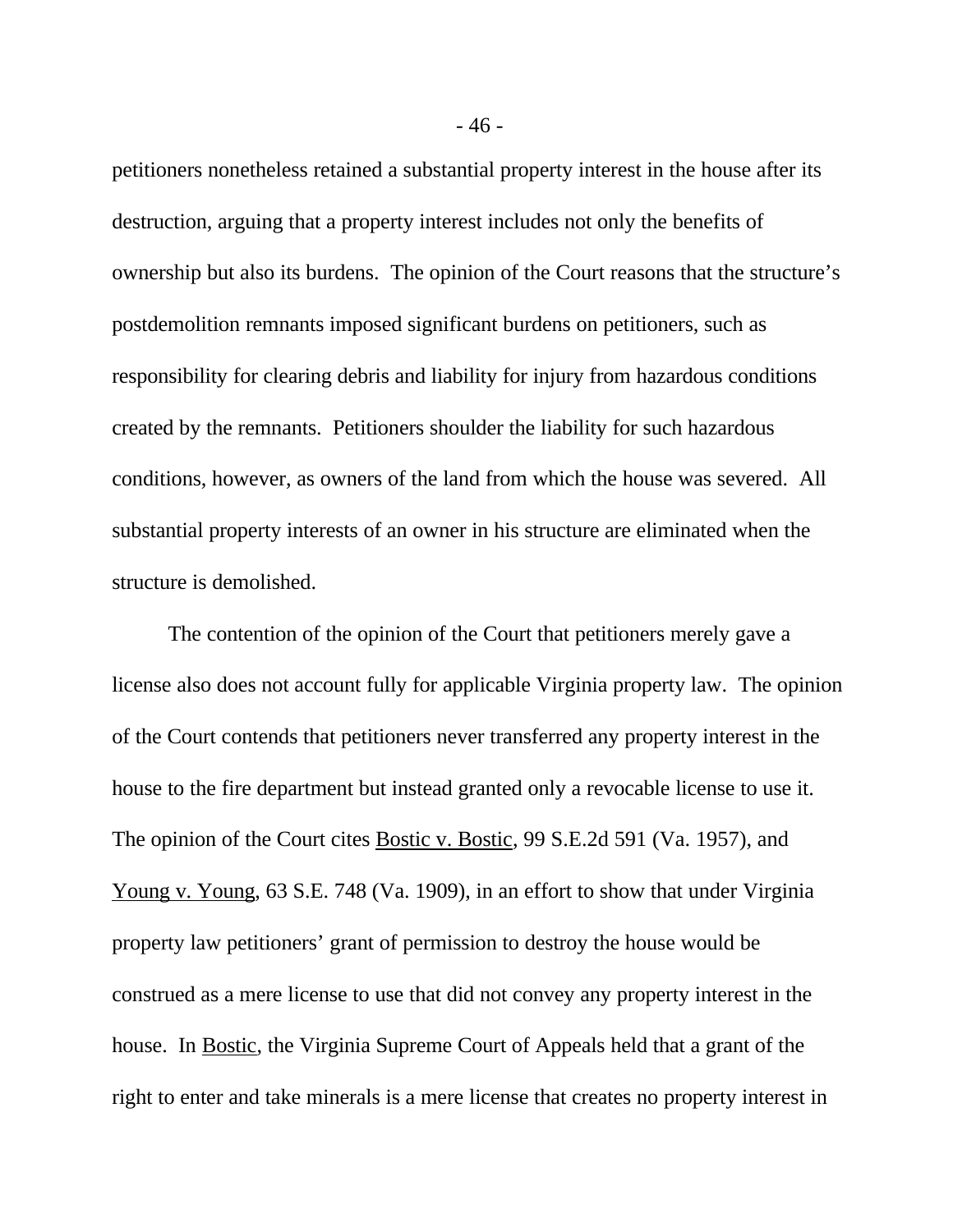the minerals until they are separated from the land. Bostic, 99 S.E.2d at 594-595. Young cites a similar principle with respect to timber; namely, a license to cut and sell timber conveys no property interest in the timber until it is cut, i.e., severed from the land. Young, 63 S.E. at 749; see also Minor on Real Property, 2d ed., sec. 51 ("the grant of  $***$  [a] license  $***$  under which the grantee is entitled to mine the ore, stone, etc., and remove it \* \* \* [gives the grantee] no interest in the land or in any ore save that actually mined."), cited with approval in Bostic, 99 S.E.2d at 594.

Virginia has by statute modified the common law of property with respect to structures to be removed from realty, adopting the Uniform Commercial Code provision that deems a contract for the sale of such a structure to be one for the sale of goods where the structure is to be severed by the seller. See Va. Code Ann. sec. 8.2-107(1) (2001). (If the buyer is to sever, the contract remains one for the sale of land. See U.C.C. sec. 2-107(1) cmt. 1.<sup>2</sup>) Notably, however, the Virginia statute (consistent with the Uniform Commercial Code) provides that while a contract for the sale of a structure to be severed by the seller is one for goods, "until severance a purported present sale \* \* \* [of the structure] which is not effective as a transfer of

<sup>2</sup>The Virginia Supreme Court of Appeals has noted that the Official Comments concerning the Uniform Commercial Code "are frequently helpful in discerning legislative intent". Leake v. Meredith, 267 S.E.2d 93, 95 (Va. 1980).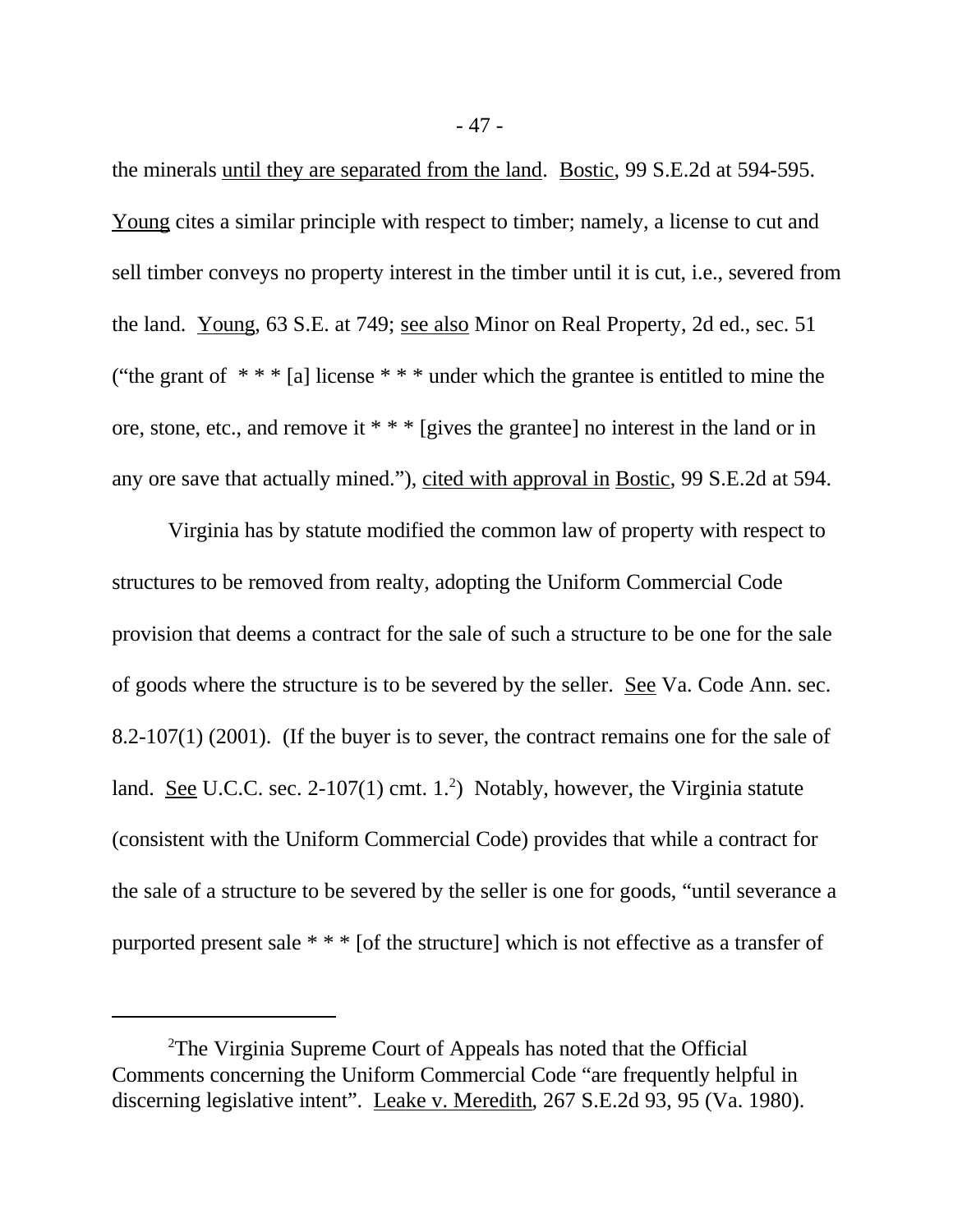an interest in land is effective only as a contract to sell." Va. Code Ann. sec. 8.2- 107(1). Conversely, once severance has occurred, the structure constitutes goods, the sale of which is governed by statute and need not be effective as a transfer of an interest in land. In short, actual severance converts the structure from an interest in land to personal property.

On the basis of Bostic and Young the opinion of the Court concludes that petitioners' grant to the fire department of the right to destroy the house conveys no property interest but only a license. Because such a license did not convey a property interest, the opinion of the Court argues, it did not constructively sever the house from the land. But the opinion of the Court ignores the second prong of the principle in Bostic and Young and the Virginia statute governing structures to be severed from land: severance effects a change in property interests. While the grant of permission to mine or cut conveys no property interest, such an interest does transfer to the licensee when he mines the ore or cuts the timber--that is, when severance occurs--according to both cases. The same is true under Virginia statutory law for a structure that is to be severed from land. Once severed, the structure constitutes goods that need not be conveyed as an interest in land.

While the opinion of the Court concedes that the destruction of the house severed it from the land (which rendered it personalty), the opinion of the Court does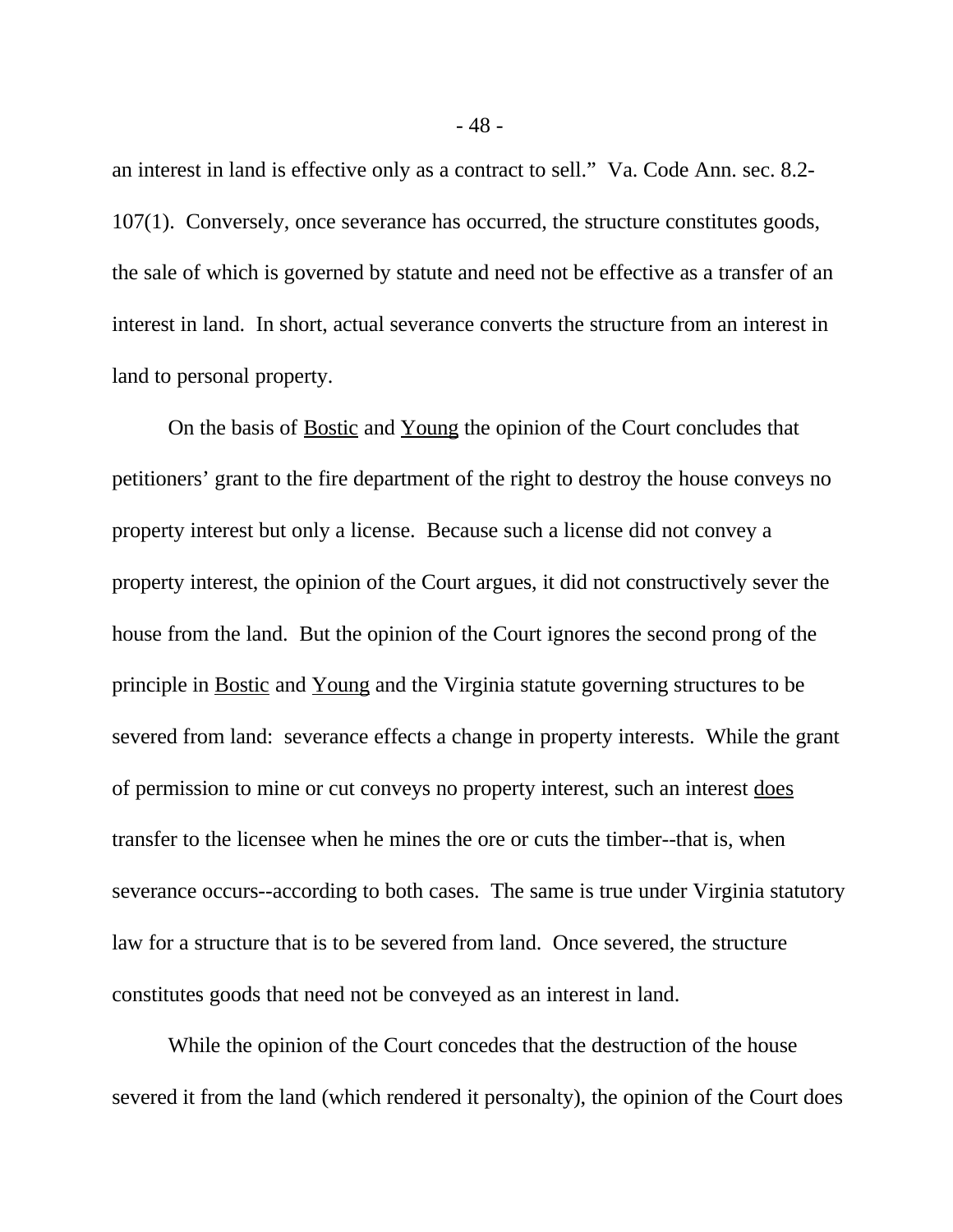not consider whether this severance itself effected a transfer of property interests analogous to the transfer of an interest in ore or timber that occurs when the licensee severs either pursuant to his license. However, by virtue of the fire department's severance and destruction of the house, petitioners in substance ceded all substantial property interests they held in the structure to the department. Once severed, the structure was personal property. Petitioners retained no substantial interest in that personal property; they were left only with the debris into which it was converted.

Petitioners gave more than the use of their house and retained no substantial interest therein by virtue of their grant of permission to destroy. "Where the interest retained by the taxpayer is so insubstantial that he has, in substance, transferred his entire interest in the property, the tax treatment should so reflect. Such a taxpayer satisfies the original congressional purpose behind section 170(f)(3)". Stark v. Commissioner, 86 T.C. at 252. As in Stark, petitioners' retention of an interest in the charred debris into which the structure was converted was not a "substantial interest or right" within the meaning of section 1.170A- $7(b)(1)(i)$ , Income Tax Regs. Because petitioners in substance transferred their entire interest in the house, section 170(f)(3) does not limit their deduction

- 49 -